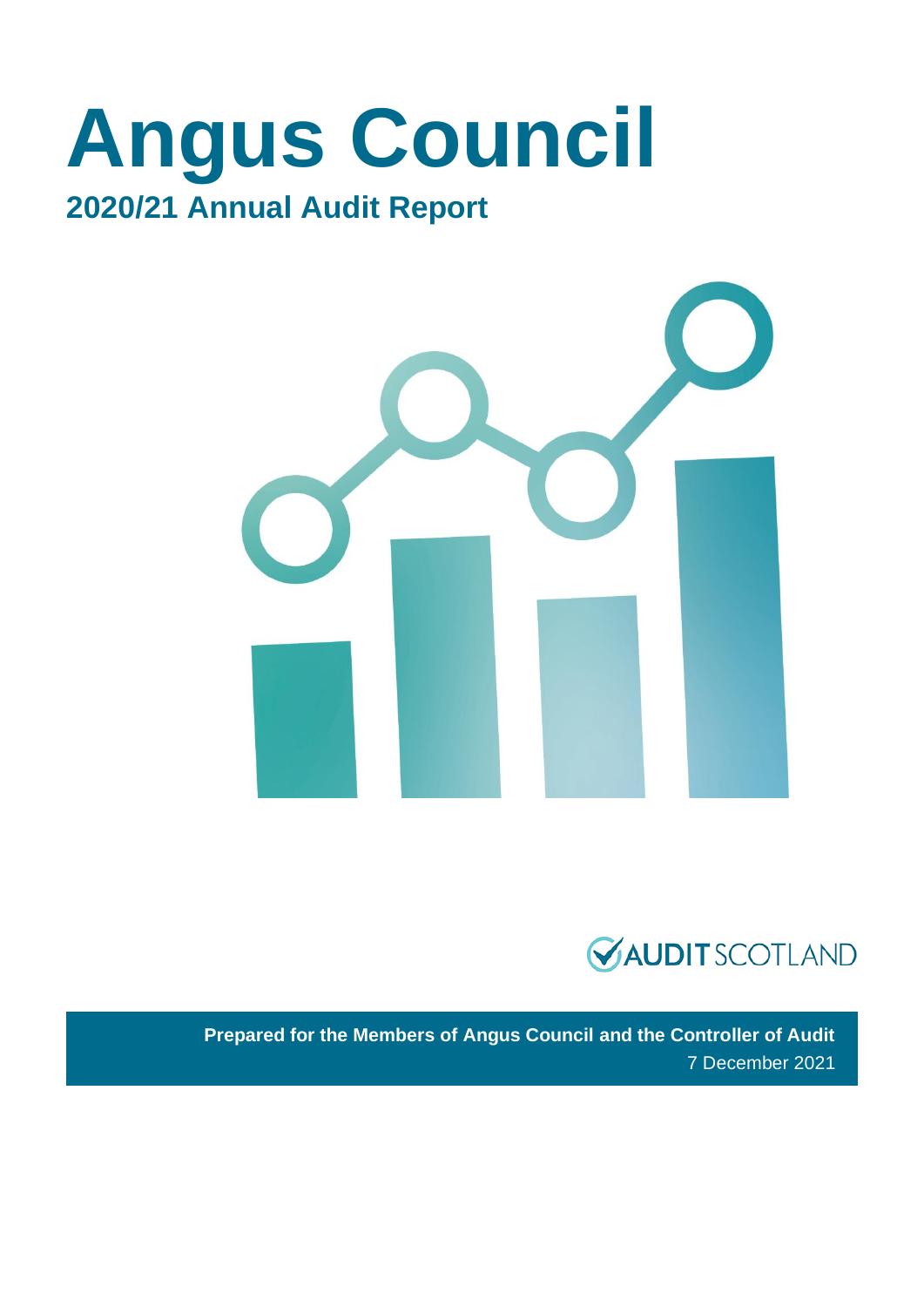# **Contents**

| Key messages                        | 3  |
|-------------------------------------|----|
| <b>Introduction</b>                 | 4  |
| 1. Audit of 2020/21 annual accounts | 7  |
| 2. Financial management             | 15 |
| 3. Financial sustainability         | 21 |
| 4. Governance and transparency      | 24 |
| 5. Best Value                       | 26 |
| <b>Appendix 1</b>                   | 30 |
| <b>Appendix 2</b>                   | 37 |
| <b>Appendix 3</b>                   | 41 |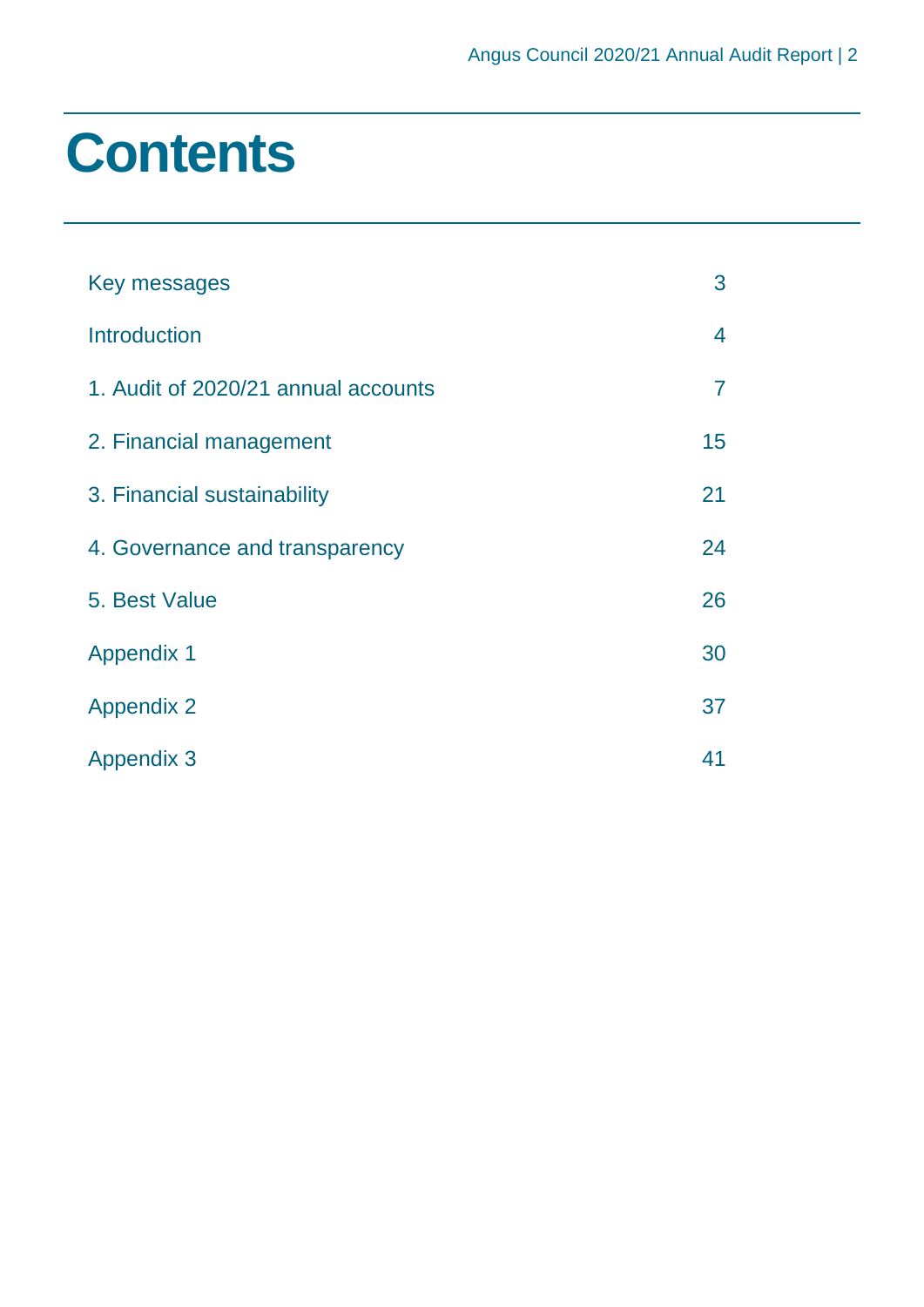# <span id="page-2-0"></span>**Key messages**

# **2020/21 annual accounts**

- **1** Our audit opinions on the annual accounts of the council, its group and the two section 106 charities administered by the council are unmodified.
- **2** An 'emphasis of matter' paragraph is included in the independent auditor's report to draw attention to the material uncertainty in property valuations caused by the Covid-19 pandemic.

# **Financial management and sustainability**

- **3** The council's budget processes were appropriate and planned efficiency savings were largely achieved.
- **4** The council incurred an additional £13.9 million in expenditure relating to the Covid-19 pandemic. The majority of this was funded by additional Scottish Government grant. The additional funding and the effects of the pandemic on project delivery contributed to an underspend of £14.9 million against budget on General Fund services.
- **5** Medium term financial plans have been updated to reflect the impact of the pandemic. The long-term financial impact has not yet been fully assessed.

# **Governance and transparency**

- **6** The governance arrangements introduced in response to the pandemic were appropriate and operated effectively. Governance changes due to Covid-19 restrictions were appropriately disclosed in the Annual Governance **Statement**
- **7** Governance arrangements in place during 2020/21 supported scrutiny, challenge and informed decision making.

# **Best Value**

- **8** Performance management developments were delayed by the Covid-19 pandemic but have now restarted. Work is progressing at differing paces throughout the council.
- **9** The council's public performance reporting should be clearer about the outcomes of self-assessment, external scrutiny reviews and any associated improvement actions.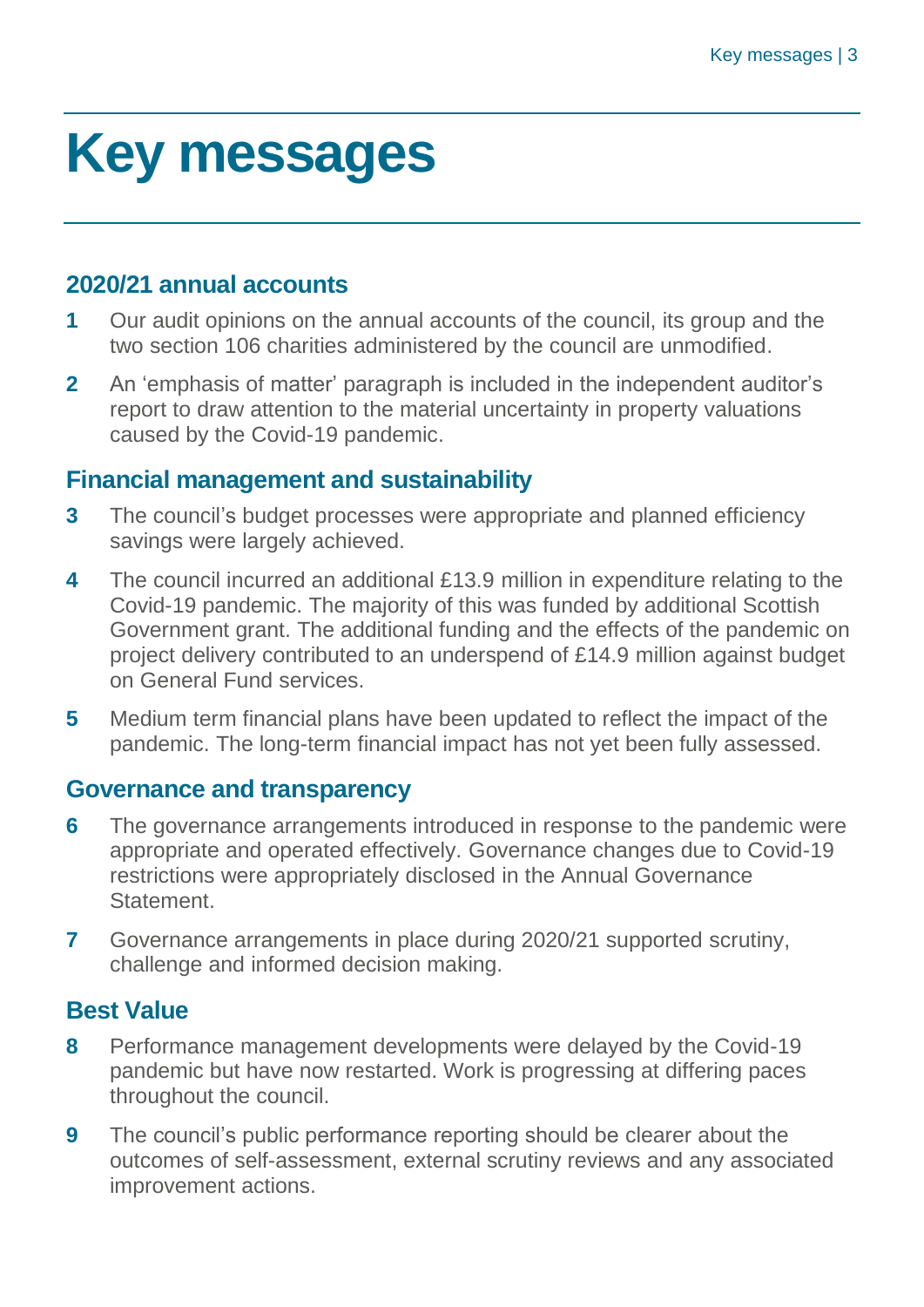# <span id="page-3-0"></span>**Introduction**

**1.** This report summarises the findings arising from our 2020/21 audit of Angus Council and its group. The scope of the audit was set out in our 2020/21 Annual Audit Plan presented to the 27 April 2021 meeting of the Scrutiny and Audit Committee. This report comprises the findings from our audit of the annual accounts and consideration of the wider dimensions that frame the scope of public audit set out in the [Code of Audit Practice 2016.](http://www.audit-scotland.gov.uk/report/code-of-audit-practice-2016)

**2.** The main elements of our audit work in 2020/21 have been:

- an audit of the annual accounts of Angus Council and its group including the statement of accounts of the two section 106 charities administered by the council and the issue of independent auditor's reports setting out our opinions,
- a review of the council's key financial systems,
- focused audit work covering the performance reporting arrangements, and
- consideration of the four audit dimensions of financial management, financial sustainability, governance and transparency and value for money.

**3.** The global coronavirus pandemic has had a considerable impact on Angus Council during 2020/21. This has had significant implications for the services it delivers and the suspension of non-essential projects and activities, such as capital construction. Risks related to the pandemic were included in our Annual Audit Plan, and we report on how we have addressed them in Appendix 2.

# **Adding value through the audit**

- **4.** We add value to Angus Council by:
	- identifying and providing insight on significant risks, and making clear and relevant recommendations
	- sharing intelligence and good practice through our national reports [\(Appendix 4\)](#page-40-0) and good practice guides
	- providing clear and focused conclusions on the appropriateness, effectiveness and impact of corporate governance, performance management arrangements and financial sustainability.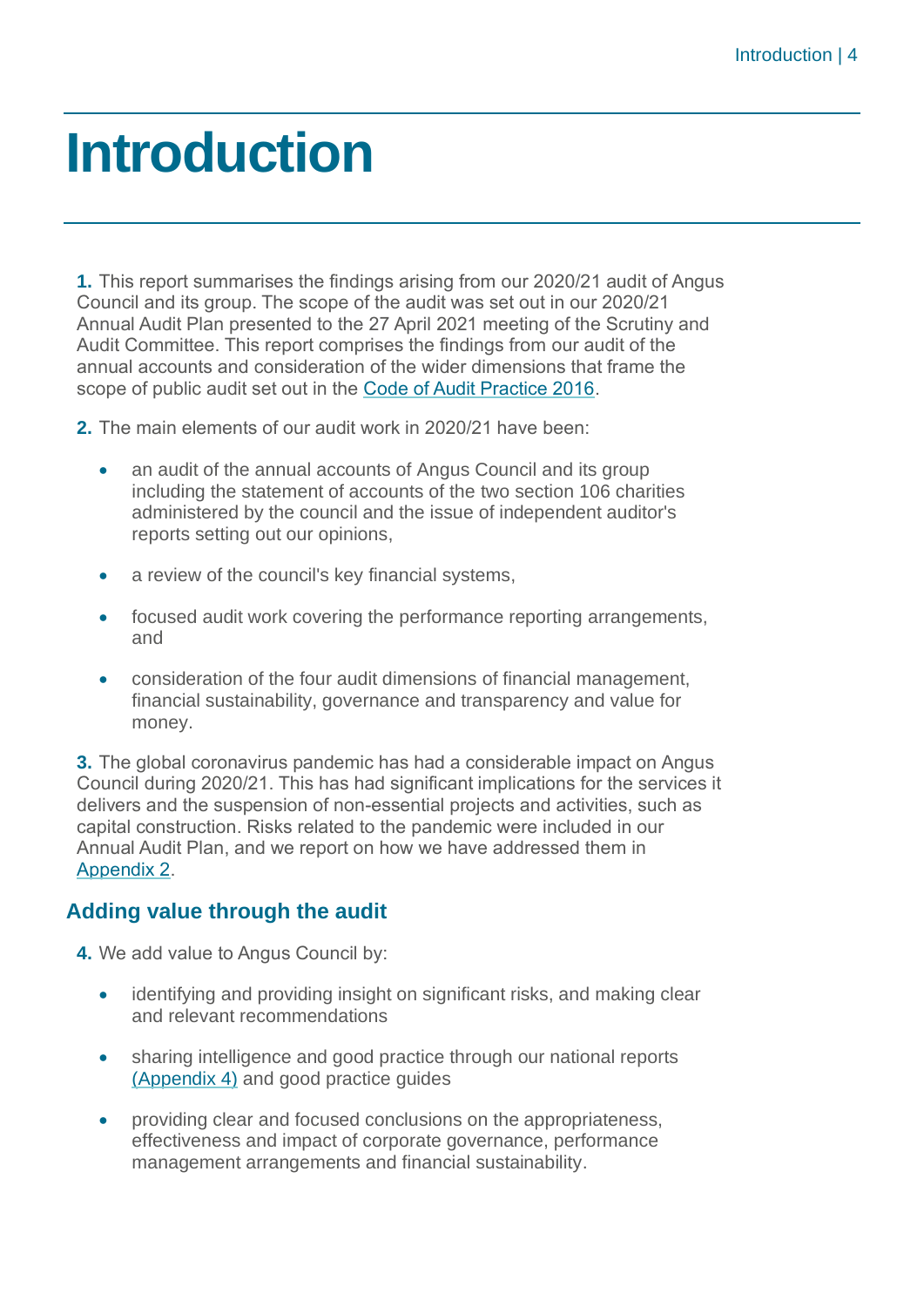# **Responsibilities and reporting**

**5.** Angus Council has primary responsibility for ensuring the proper financial stewardship of public funds. This includes preparing annual accounts that are in accordance with proper accounting practices. The council is also responsible for compliance with legislation, and putting arrangements in place for governance, propriety and regularity that enable it to successfully deliver its objectives.

**6.** Our responsibilities as independent auditor appointed by the Accounts Commission are established by the Local Government in Scotland Act 1973, the [Code of Audit Practice 2016](http://www.audit-scotland.gov.uk/report/code-of-audit-practice-2016) and supplementary guidance, and International Standards on Auditing in the UK.

**7.** As public sector auditors we give independent opinions on the annual accounts. Additionally, we conclude on:

- the effectiveness of the council's performance management arrangements,
- the suitability and effectiveness of corporate governance arrangements, and financial position,
- the arrangements for securing financial sustainability and,
- Best Value arrangements.

**8.** Further details of the respective responsibilities of management and the auditor can be found in the [Code of Audit Practice 2016.](http://www.audit-scotland.gov.uk/report/code-of-audit-practice-2016)

**9.** Weaknesses or risks identified are only those which have come to our attention during our normal audit work and may not be all that exist. Communicating these does not absolve management from its responsibility to address the issues we raise and to maintain adequate systems of control.

**10.** Our annual audit report contains an agreed action plan at [Appendix 1](#page-29-0) setting out specific recommendations, responsible officers and dates for implementation. It also includes outstanding actions from last year and the progress that has been made in implementing them.

# **Auditor Independence**

**11.** Auditors appointed by the Accounts Commission or Auditor General must comply with the Code of Audit Practice and relevant supporting guidance. When auditing the financial statements auditors must comply with professional standards issued by the Financial Reporting Council and those of the professional accountancy bodies.

**12.** We can confirm that we comply with the Financial Reporting Council's Ethical Standard. We can also confirm that we have not undertaken any nonaudit related services and therefore the 2020/21 audit fee of £260,930, as set out in our Annual Audit Plan, remains unchanged. We are not aware of any relationships that could compromise our objectivity and independence.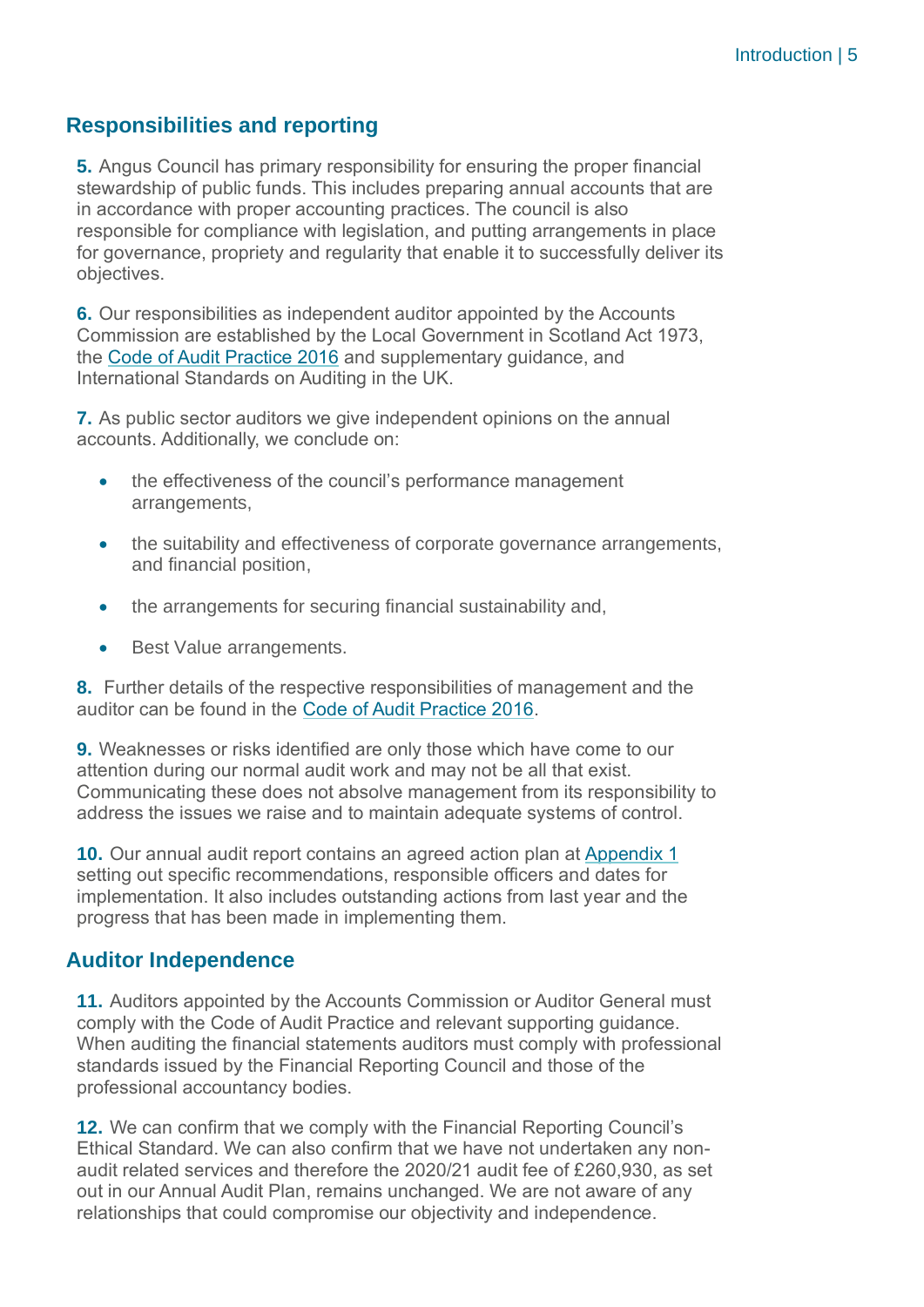**13.** This report is addressed to both the council and the Controller of Audit and will be published on Audit Scotland's website [www.audit-scotland.gov.uk](http://www.audit-scotland.gov.uk/) in due course. We would like to thank the management and staff who have been involved in our work for their cooperation and assistance during the audit.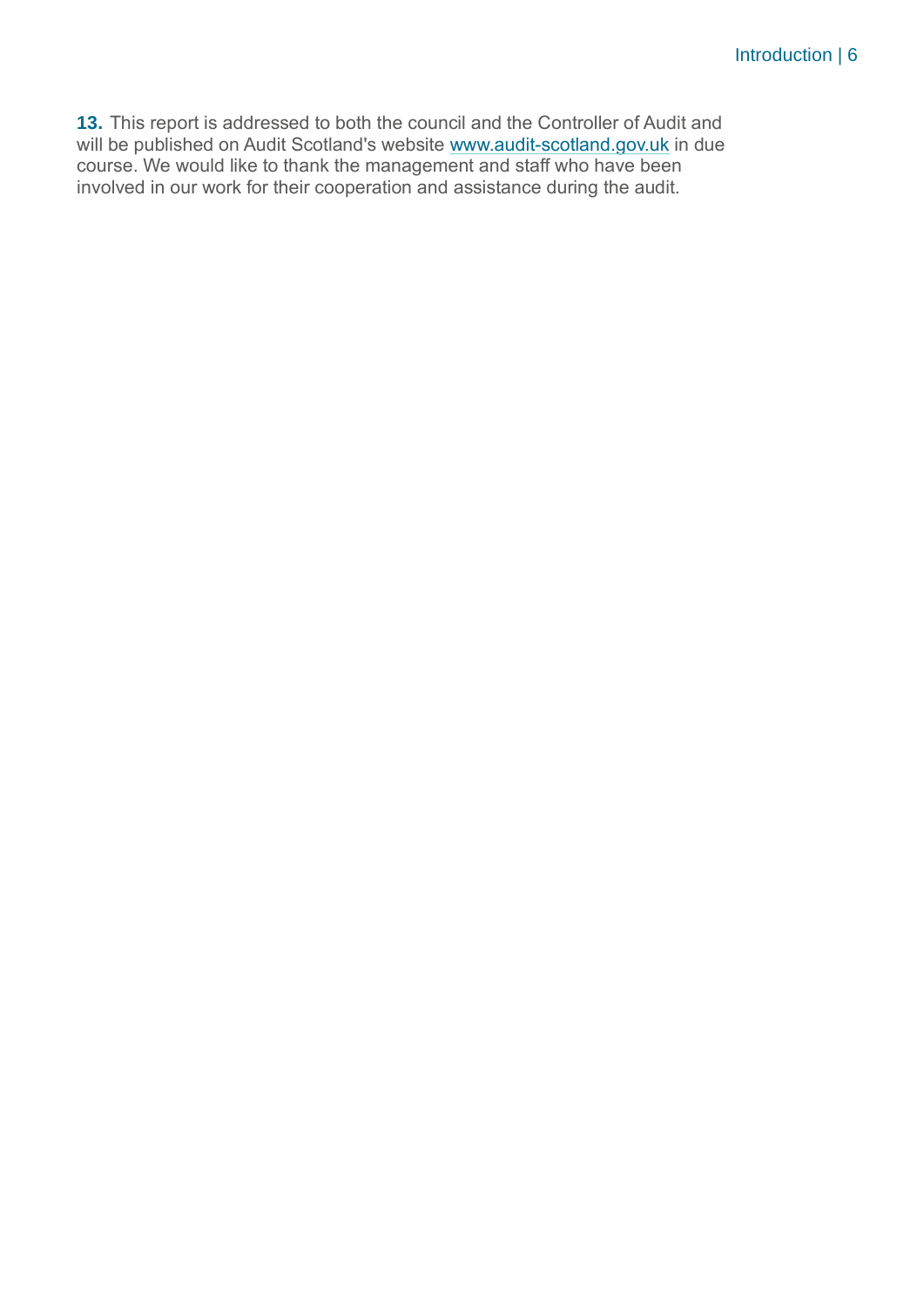# <span id="page-6-0"></span>**1. Audit of 2020/21 annual accounts**

The principal means of accounting for the stewardship of resources and performance

# **Main judgements**

Our audit opinions on the annual accounts of Angus council, its group and the two section 106 charities administered by the council are unmodified.

An 'emphasis of matter' paragraph is included in the independent auditor's report to draw attention to the material uncertainty in property valuations caused by the Covid-19 pandemic.

The annual accounts have been adjusted to reflect the findings from the audit resulting in total comprehensive income in the Comprehensive Income and Expenditure Statement increasing by £5.4 million and net assets and total reserves in the Balance Sheet decreasing by £5.4 million.

# **Our audit opinions on the annual accounts are unmodified**

**14.** The accounts for Angus Council and its group for the year ended 31 March 2021 were approved by the Scrutiny and Audit Committee on 30 November 2021. As reported in the independent auditor's report:

- the financial statements give a true and fair view and were properly prepared in accordance with the financial reporting framework
- the audited part of the remuneration report, management commentary and the annual governance statement were all consistent with the financial statements and properly prepared in accordance with the relevant regulations and guidance

**15.** We have included an 'Emphasis of Matter' paragraph in our Independent Auditor's Report which refers to the impact of Covid-19 on the valuation of property. Emphasis of Matter paragraphs are added to auditors' reports where the auditor considers it necessary to draw users' attention to matters which are fundamental to the understanding of the accounts. The material valuation uncertainty in the valuer's report as at 31 March 2021 stems from RICS guidance which is the foundation of the work carried out by the valuer. Note 4 in the annual accounts highlights the uncertainty. The audit opinion is not modified in respect of this matter. Further information is contained in Exhibit 2.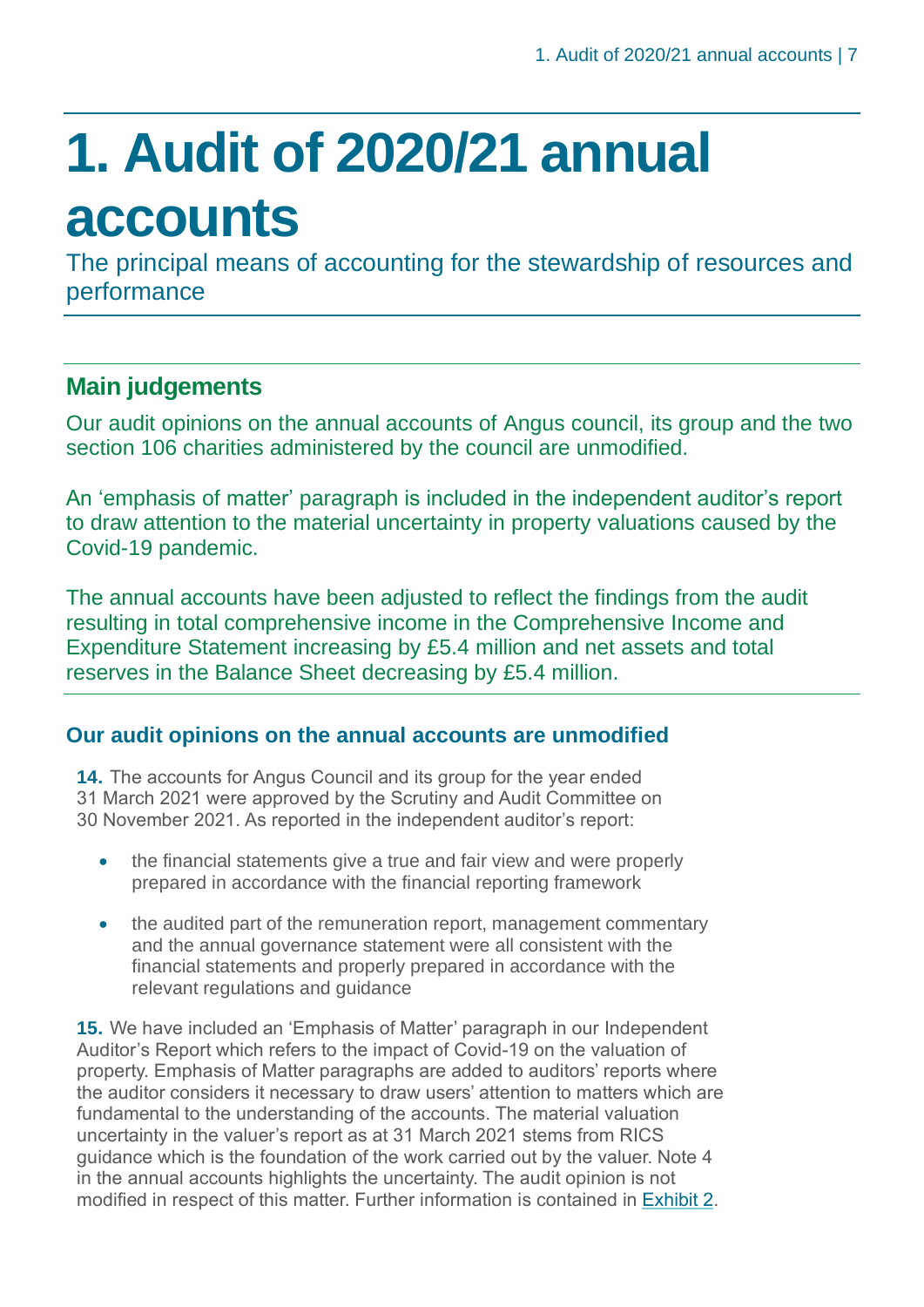### **The Covid-19 pandemic impacted on the audit process and the annual accounts were signed off later than planned**

**16.** The unaudited annual accounts were received in line with our agreed audit timetable on 30 June 2021. We received good support from finance staff throughout the audit. However, the completeness and accuracy of accounting records and the extent of information and explanations that we required for our audit were affected by the Covid-19 pandemic. It was difficult for us to obtain supporting information for staff costs and the remuneration report due to workload pressures within the payroll team. This was compounded by the team's dependence on one member of staff to produce the information needed for the audit. This delayed our audit work, but we were eventually provided with the necessary supporting documentation to enable our audit work to be concluded. Further information is included in [Exhibit 2.](#page-10-0)

**17.** The pandemic also had an impact on the audit team. Our experience of remote working is that it takes longer to obtain, review and document audit evidence than when working onsite. Audits in other sectors took longer to complete which limited the availability of some staff at the start of the council audit. We signed off the annual accounts on 7 December, later than originally planned in our Annual Audit Plan.

### **Our audit opinions on the Section 106 charities were unmodified**

**18.** Due to the interaction of section 106 of the Local Government in Scotland Act 1973 with the charities legislation, a separate independent auditor's report is required for the statement of accounts of each registered charity where members of Angus Council are the sole trustees, irrespective of the size of the charity.

**19.** Angus Council's two Section 106 charities are the Angus Council Charitable Trust (ACCT) which covers the Angus area, and the Robert and William Strang Mortification, which is specific to Forfar. No charitable awards were made by ACCT in 2020/21, or in 2019/20. We reviewed applications to the charity to ensure it was fulfilling its charitable objectives. As the applicants to ACCT were Forfar-based, their applications were passed to the Strang Mortification, which has more expendable funds available than ACCT and the awards were made by the Strang Mortification. We concluded that ACCT continues to meet its charitable objectives. Wider advertising of the charity's existence and purpose may increase public awareness and applications for charitable awards.

**20.** Our audit opinions on the two Section 106 charities are unmodified.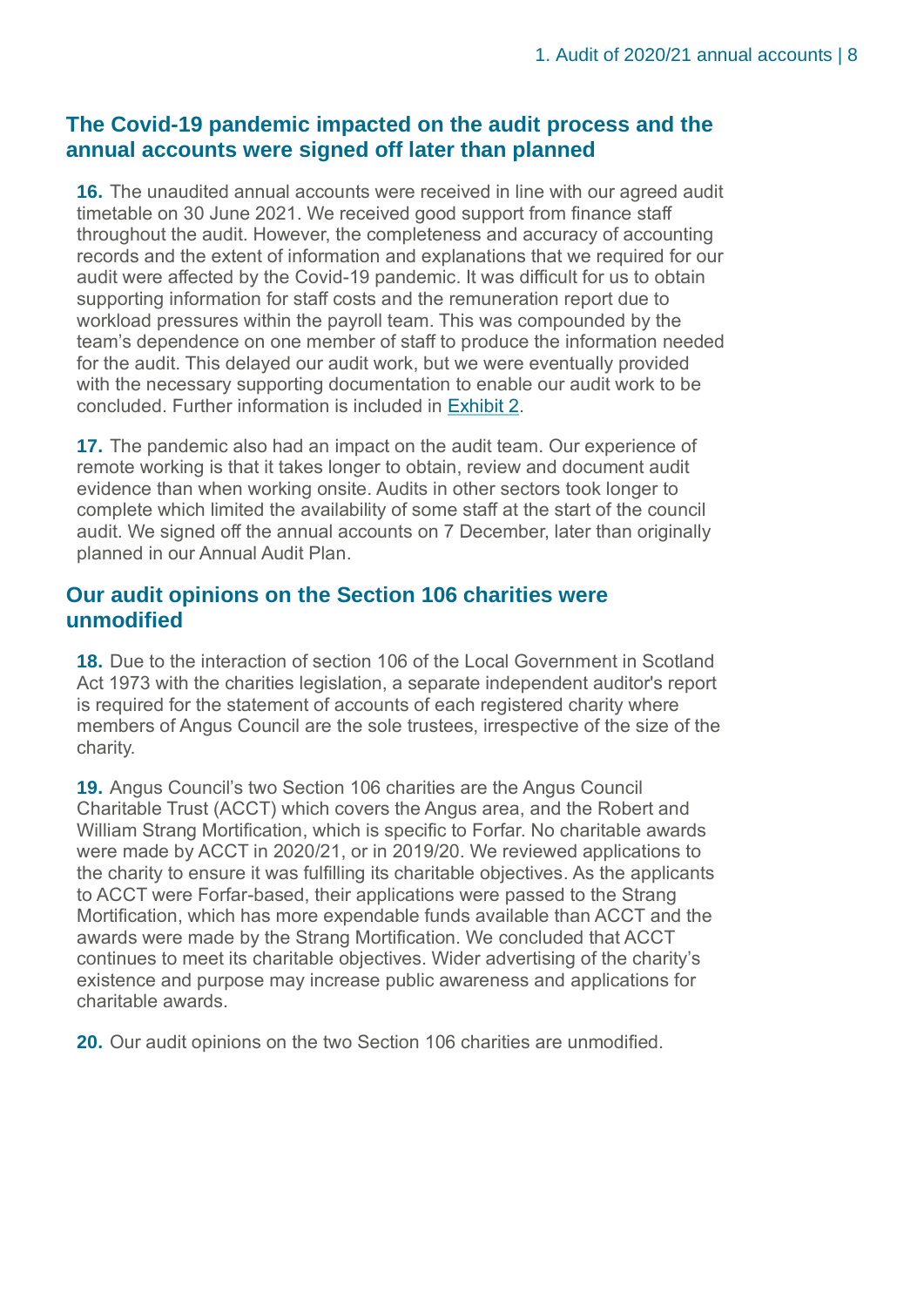# **No adjustments were required to the annual accounts following our review of the issues contained within the statutory objection**

**21.** The Local Authority Accounts (Scotland) Regulations 2014 require local government bodies to publish a public notice on its website that includes details of the period for inspecting and objecting to the accounts. This must remain on the website throughout the inspection period. The council complied with the regulations. There was one objection received, covering three areas of the 2020/21 accounts, for which we undertook additional work:

- Montrose Playhouse: We concluded that the accounting treatment of the capital grant was correct and that no contingent liability disclosure was required in the annual accounts as the Montrose Playhouse work has now been concluded and the venue is open for business;
- Analysis of debt: We concluded that the current disclosures are accurate and consistent with the guidance;
- Accounting for Tayside Contracts: We concluded that the results were correctly accounted for and disclosed.

**22.** Overall our audit work confirmed that no adjustments were required to the annual accounts as a result of the objections raised.

### **Overall materiality was revised on receipt of the unaudited annual accounts to £4.4 million**

**23.** We apply the concept of materiality in both planning and performing the audit and in evaluating the effect of identified misstatement on the audit and of uncorrected misstatements, if any, on the financial statements and in forming the opinion in the auditor's report. We identify a benchmark on which to base overall materiality, such as gross expenditure, and apply what we judge to be the most appropriate percentage level for calculating materiality values.

**24.** The determination of materiality is based on professional judgement and is informed by our understanding of the entity and what users are likely to be most concerned about in the annual accounts. In assessing performance materiality, we have considered factors such as our prior year findings, any changes in business processes and the entity's control environment including fraud risks.

**25.** Our initial assessment of materiality for the annual accounts was carried out during the planning phase of the audit. On receipt of the unaudited annual accounts we reviewed our planning materiality calculations. The revised materiality levels summarised in [Exhibit 1](#page-9-0) were not significantly different from planning materiality levels and did not require a change in our audit approach.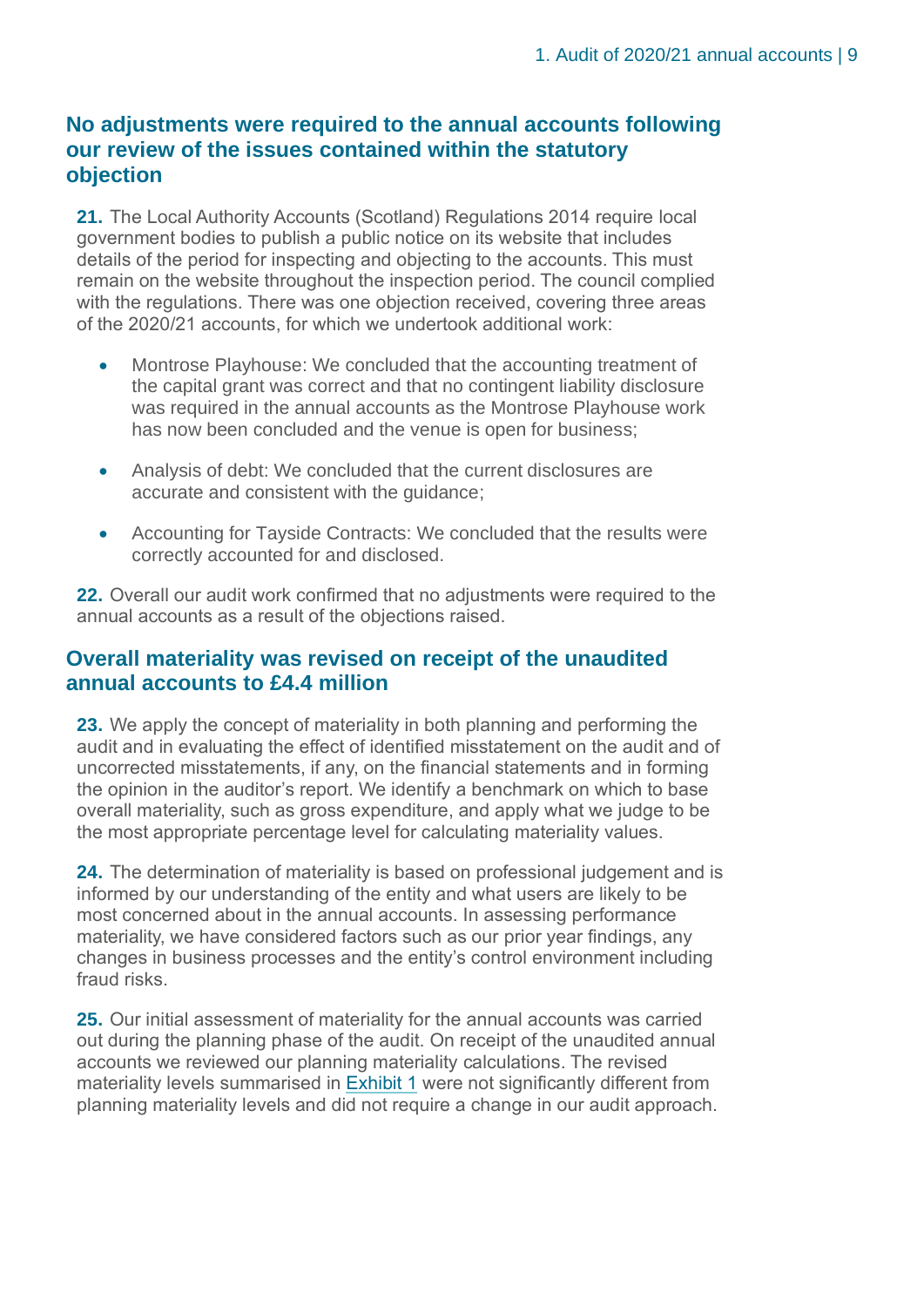### <span id="page-9-0"></span>**Exhibit 1 Materiality values**

| <b>Materiality level</b>   | Planning     | <b>Revised</b> |
|----------------------------|--------------|----------------|
| <b>Overall materiality</b> | £4.0 million | £4.4 million   |
| Performance materiality    | £2.7 million | £2.8 million   |
| Reporting threshold        | £100,000     | £100,000       |
|                            |              |                |

Source: *Audit Scotland*

**26.** We also set separate materiality levels for the Robert & William Strang Mortification and the Angus Council Charitable Trust. On receipt of the unaudited statements of accounts we reviewed and updated our planning materiality calculations, to £23,600 for the Robert & William Strang Mortification and £9,200 for the Angus Council Charitable Trust (1.5 per cent of the gross assets for each charity). We also set a specific area materiality for the Statement of Financial Activities as the level of income and expenditure is significantly lower than the asset-based materiality. The specific area materiality was £920 for the Robert & William Strang Mortification and £230 for the Angus Council Charitable Trust (1.5 per cent of gross expenditure for each charity).

# **Appendix 2 identifies the main risks of material misstatement and our audit work performed to address these**

**27.** Appendix 2 [provides our assessment of the risks of material misstatement](#page-36-0)  [in the annual accounts and any wider audit dimension risks. These risks](#page-36-0)  [influence our overall audit strategy, the allocation of staff resources to the audit](#page-36-0)  [and indicate how the efforts of the team were directed. The appendix identifies](#page-36-0)  [the work we undertook to address these risks and our conclusions from this](#page-36-0)  [work.](#page-36-0) 

### **We have significant findings to report on the annual accounts**

**28.** International Standard on Auditing (UK) 260 requires us to communicate significant findings from the audit to those charged with governance, including our view about the qualitative aspects of the body's accounting practices. We have reported a number of issues from the work done on the identified risks of material misstatement.

**29.** The significant findings are summarised in [Exhibit 2.](#page-10-0)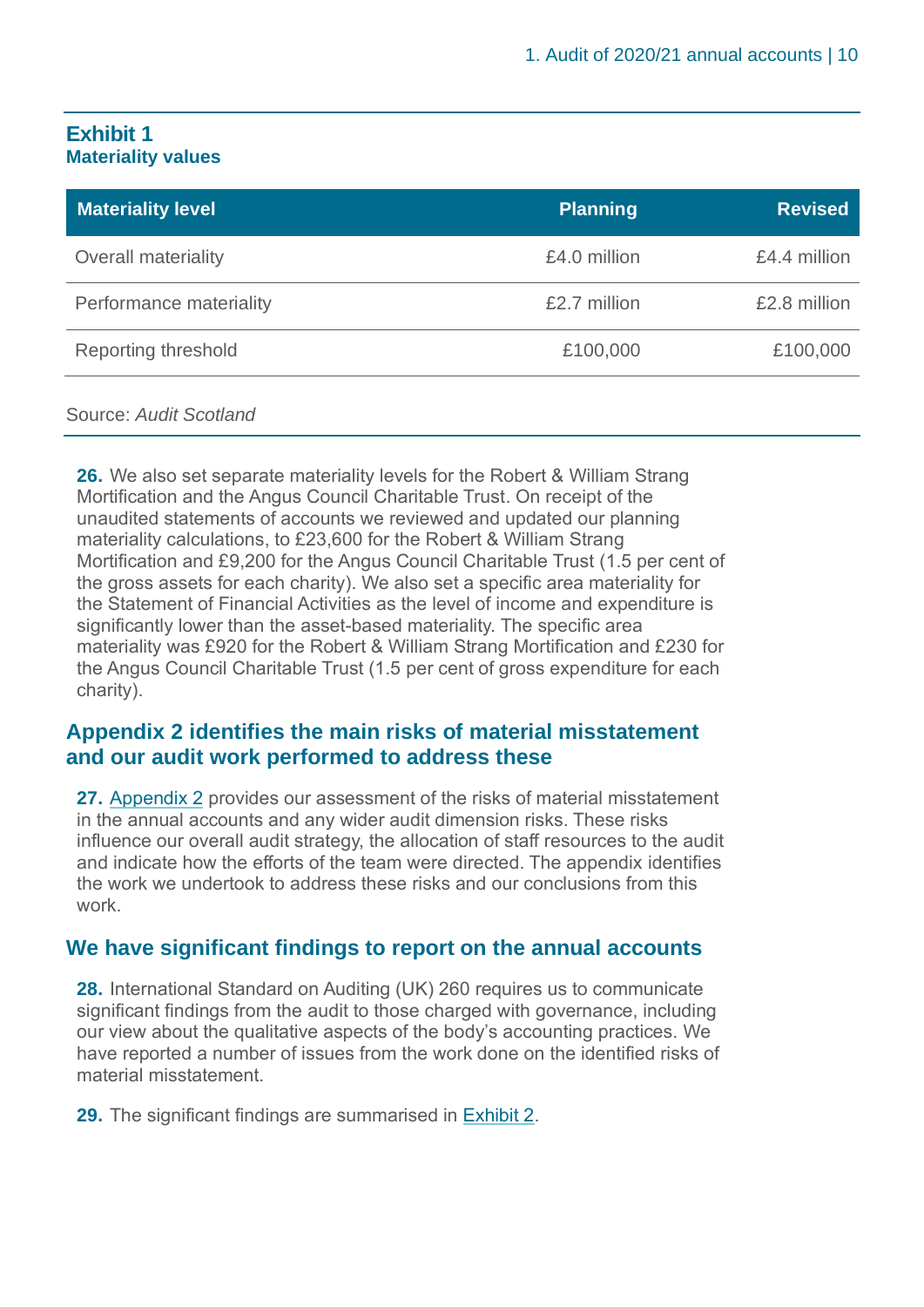# <span id="page-10-0"></span>**Exhibit 2**

# **Significant findings from the audit of the financial statements**

requirements for the different Covid-19 grant schemes. Angus Council correctly accounted for

the grants where it was acting as principal, however the disclosure for those paid out on an agency basis did not contain sufficient detail to

meet the requirements.

| <b>Issue</b>                                                                                                                                                                                                                                                                                                                                                                                                                                                                                                                                                                                | <b>Resolution</b>                                                                                                                                                                                                                                                                                                                                                     |  |
|---------------------------------------------------------------------------------------------------------------------------------------------------------------------------------------------------------------------------------------------------------------------------------------------------------------------------------------------------------------------------------------------------------------------------------------------------------------------------------------------------------------------------------------------------------------------------------------------|-----------------------------------------------------------------------------------------------------------------------------------------------------------------------------------------------------------------------------------------------------------------------------------------------------------------------------------------------------------------------|--|
| 1. Material Valuation Uncertainty - property<br>valuation                                                                                                                                                                                                                                                                                                                                                                                                                                                                                                                                   | Property assets are material, and the<br>impact of Covid-19 has increased the                                                                                                                                                                                                                                                                                         |  |
| Coastal schools and a number of office buildings<br>were subject to valuation by J&E Shepherd as at<br>31 March 2021. The valuation report added a<br>caveat citing a 'material valuation uncertainty'<br>regarding the impact of Covid-19. The value of the<br>properties revalued in 2020/21 was £140.5 million<br>of the council's £870 million property, plant and<br>equipment as at 31 March 2021.<br>This is a continuation of the material valuation<br>uncertainty disclosed last year when £345 million<br>of the council's property assets were revalued as<br>at 31 March 2020. | uncertainty over associated valuations.<br>Discussions with the valuer highlighted<br>that this was due to the impact of Covid-<br>19 on the property market in Angus,<br>meaning there are fewer comparable<br>transactions with which to obtain<br>valuations. The annual accounts<br>disclose this increased uncertainty at<br>Note 4 of the financial statements. |  |
|                                                                                                                                                                                                                                                                                                                                                                                                                                                                                                                                                                                             | After consideration, we have included<br>an 'Emphasis of Matter' paragraph in<br>the Independent Auditor's Report to<br>highlight this disclosure.                                                                                                                                                                                                                    |  |
|                                                                                                                                                                                                                                                                                                                                                                                                                                                                                                                                                                                             | The audit opinion is not modified in<br>respect of this matter.                                                                                                                                                                                                                                                                                                       |  |
| 2. Calculation of asset revaluation adjustments<br>The initial revaluation figures provided in Note 11<br>of the annual accounts were incorrect as the final                                                                                                                                                                                                                                                                                                                                                                                                                                | A revised set of calculations were<br>carried out and these were adjusted in<br>the annual accounts.                                                                                                                                                                                                                                                                  |  |
| in-year capital spend was not taken into<br>consideration in the calculations. The net gain on<br>revaluation was originally calculated as<br>£7.9 million; however, after taking the capital<br>spend into consideration, this reduced the net gain<br>on revaluation to £3.9 million, a reduction of<br>£4 million.                                                                                                                                                                                                                                                                       | In future years Angus Council should<br>ensure that the final in-year capital<br>spend is factored into revaluations<br>calculations before the revaluation<br>adjustments are made for the year-end<br>financial statements.                                                                                                                                         |  |
| The finance team noticed this error and brought it<br>to our attention before we started the audit of the<br>annual accounts area.                                                                                                                                                                                                                                                                                                                                                                                                                                                          | <b>Recommendation 1</b>                                                                                                                                                                                                                                                                                                                                               |  |
| 3. Covid-19 agency grant disclosures                                                                                                                                                                                                                                                                                                                                                                                                                                                                                                                                                        | Expanded disclosures have now been<br>made in the annual accounts.                                                                                                                                                                                                                                                                                                    |  |
| LASAAC guidance was issued to support councils<br>with the assessment, accounting and disclosure                                                                                                                                                                                                                                                                                                                                                                                                                                                                                            |                                                                                                                                                                                                                                                                                                                                                                       |  |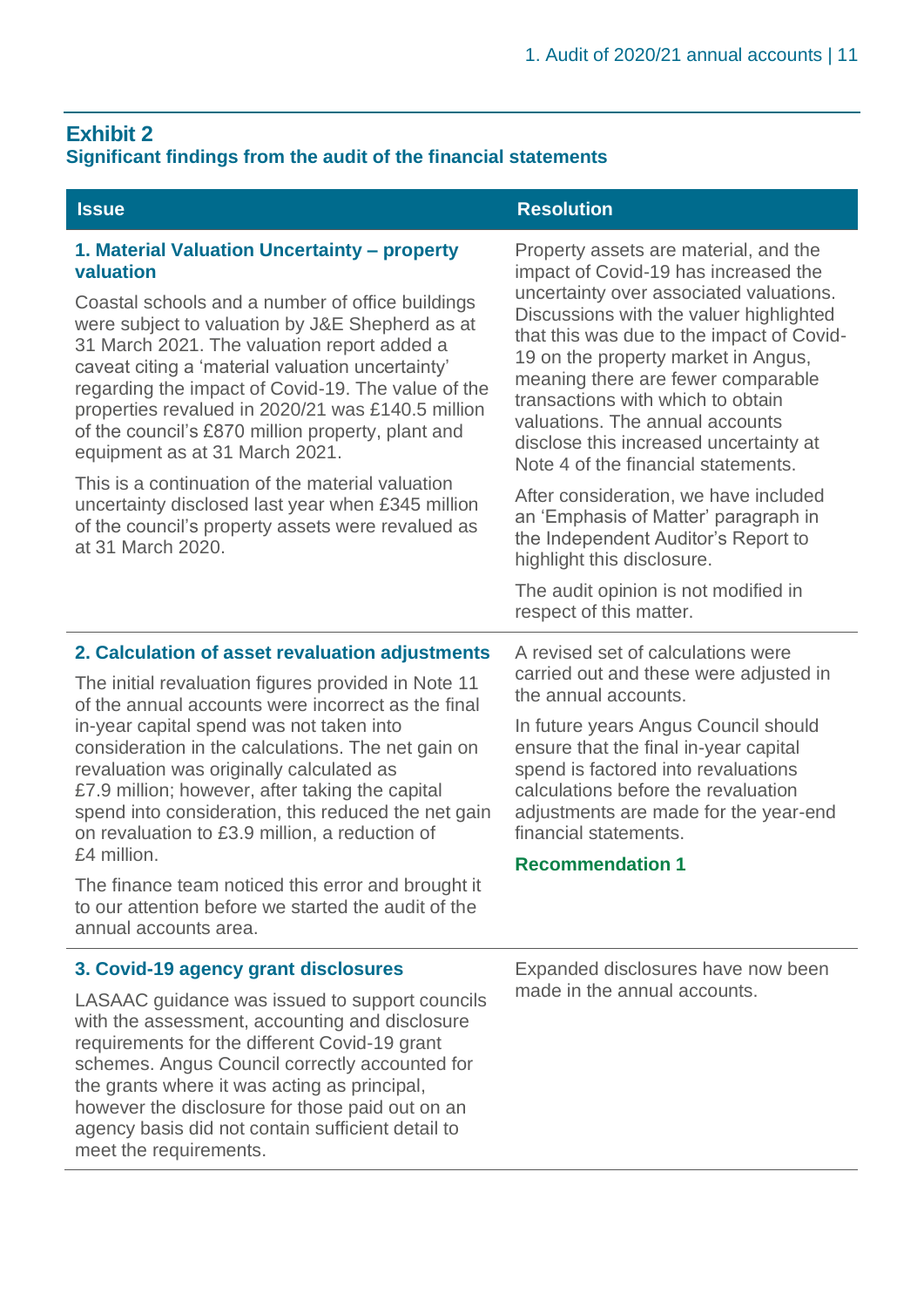| <b>Issue</b>                                                                                                                                                                                                                                                                                                                                                                                                                                                                                                                                                                | <b>Resolution</b>                                                                        |
|-----------------------------------------------------------------------------------------------------------------------------------------------------------------------------------------------------------------------------------------------------------------------------------------------------------------------------------------------------------------------------------------------------------------------------------------------------------------------------------------------------------------------------------------------------------------------------|------------------------------------------------------------------------------------------|
| <b>4. Housing Revenue Account (HRA)</b><br>appropriation of General Fund assets                                                                                                                                                                                                                                                                                                                                                                                                                                                                                             | The correct accounting treatment was<br>discussed with the finance team and the          |
| General Fund assets with a value of £2.1 million<br>were appropriated by the Housing Revenue<br>Account for use as Council Dwellings at a value of<br>£1.4 million, which was determined to be the<br>market value of the assets. The £0.7 million<br>difference in value had remained in the General<br>Fund assets balance. This treatment was<br>incorrect.                                                                                                                                                                                                              | relevant adjustments were made in the<br>audited version of the financial<br>statements. |
| The assets should have been impaired down to<br>the market value before the transfer occurred,<br>reducing General Fund assets by £0.7 million.<br>Following the transfer to HRA the assets should<br>have then been revalued under Existing Use Value<br>- Social Housing (EUV-SH), in line with the Code<br>of Practice on Local Authority Accounting. This<br>would have applied a discount factor to the market<br>value transfer. This revaluation adjustment did not<br>take place and would have reduced the value of<br>the assets by £0.6 million to £0.8 million. |                                                                                          |
| E. Annato undan sanaturatian sanitalisasi                                                                                                                                                                                                                                                                                                                                                                                                                                                                                                                                   | This was dissussed with the finance                                                      |

#### **5. Assets under construction capitalised incorrectly**

One of the assets selected as part of our additions testing was incorrectly capitalised as an addition as a review of supporting documentation highlighted that this asset was still under construction. The value of this asset was £1.7 million. Depreciation had been charged on this asset of £0.034 million which will need to be written back.

The asset had been capitalised and depreciated as a completed asset.

This was discussed with the finance team and they agreed to amend this in the audited version of the financial statements.

Assets capitalised in year should be subject to a thorough review to ensure that these are completed assets prior to depreciation being charged.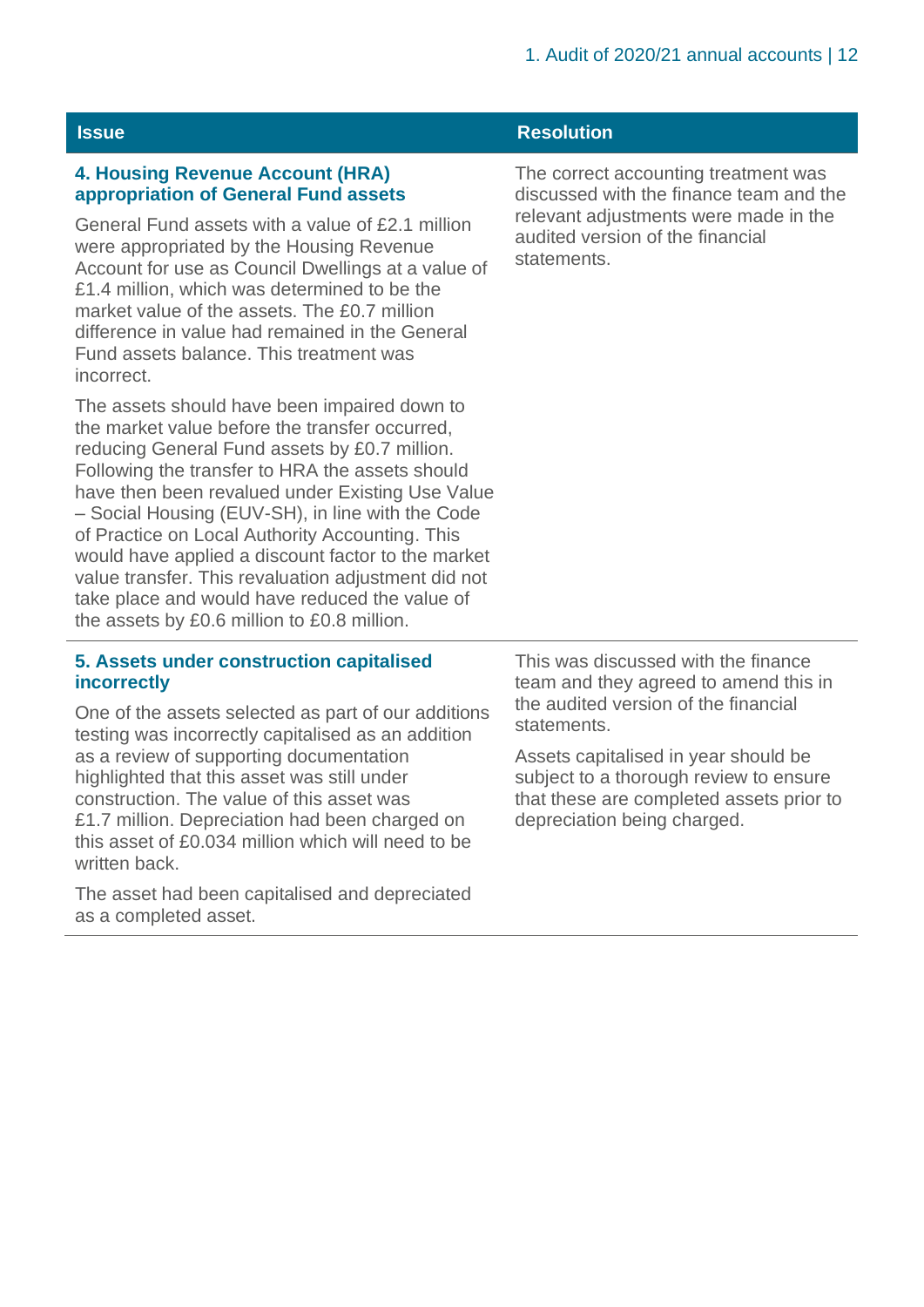| <b>Issue</b>                                                                                                                                                                                                                                                                                                                                                                                                                           | <b>Resolution</b>                                                                                                                                                                                                   |
|----------------------------------------------------------------------------------------------------------------------------------------------------------------------------------------------------------------------------------------------------------------------------------------------------------------------------------------------------------------------------------------------------------------------------------------|---------------------------------------------------------------------------------------------------------------------------------------------------------------------------------------------------------------------|
| 6. Overpayment of salary to senior councillor<br>As detailed in the remuneration report, the former<br>Depute Provost left the role on 14 December 2020.<br>This should have resulted in a lower salary being<br>paid for the remainder of the year, however on<br>review of the payroll system it was noted that the<br>senior councillor rate continued to be paid until<br>June 2021. This resulted in an overpayment of<br>£3,460. | The disclosures within the remuneration<br>report have been amended to comply<br>with the requirements.<br>Arrangements have been made to<br>reclaim the overpayment.                                               |
| In addition the disclosure within the remuneration<br>report in the unaudited annual accounts was<br>incorrect as it included the final 3 months of the<br>year at the reduced rate.                                                                                                                                                                                                                                                   |                                                                                                                                                                                                                     |
| <b>7. Payroll Information</b>                                                                                                                                                                                                                                                                                                                                                                                                          | The council should ensure that a full                                                                                                                                                                               |
| There have been issues obtaining information from<br>the payroll team to support the disclosures in the<br>annual accounts, including the remuneration report<br>and our staff costs testing. We requested<br>information on numerous occasions and received<br>no response. We recognise the workload<br>pressures on this small team, and we note the<br>reliance on one officer to extract system reports.                          | package of working papers and<br>supporting documentation is provided<br>with the unaudited accounts to support<br>the disclosures, transactions and<br>balances in the annual accounts.<br><b>Recommendation 2</b> |
| We obtained read only access to the payroll<br>system to verify the remuneration report figures,<br>however this supporting evidence should have<br>been provided as part of the package of working<br>papers for the audit.                                                                                                                                                                                                           |                                                                                                                                                                                                                     |
| 8. Coding error in short term debtors                                                                                                                                                                                                                                                                                                                                                                                                  | The annual accounts have been                                                                                                                                                                                       |
| During our testing of short term debtors, we<br>discovered a coding error between the net pay<br>code and the PAYE balance. This resulted in short<br>term debtors being overstated by £1 million with<br>an equal understatement in short term creditors.                                                                                                                                                                             | amended to correct this coding error.                                                                                                                                                                               |
|                                                                                                                                                                                                                                                                                                                                                                                                                                        |                                                                                                                                                                                                                     |

### Source: Audit Scotland

# **Identified misstatements of £8.6 million were adjusted in the accounts. As these were more than our performance materiality, we reviewed our audit approach to address the risk of further similar misstatements**

**30.** The cumulative total of misstatements identified was £8.6 million. These mainly consisted of errors in the accounting for non-current assets. We have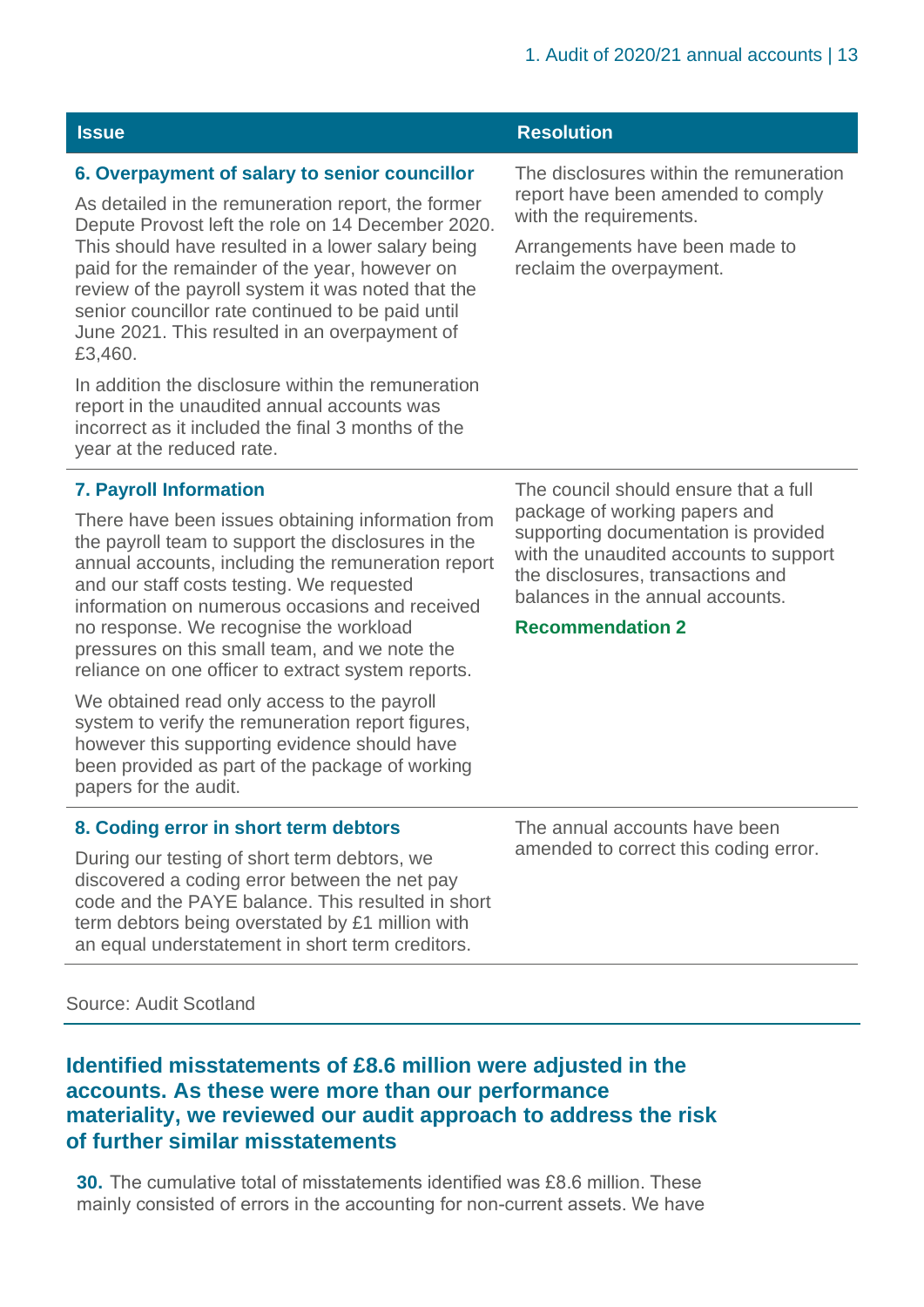concluded that the misstatements identified arose from issues that have been isolated and identified in their entirety and do not indicate further systemic error. The net impact of adjusting for the errors identified was to decrease total comprehensive income in the Comprehensive Income and Expenditure Statement by £5.4 million and to decrease net assets and total reserves in the Balance Sheet by £5.4 million.

**31.** It is our responsibility to request that all misstatements, other than those below the reporting threshold are corrected, although the final decision on making the correction lies with those charged with governance considering advice from senior officers and materiality. There was one unadjusted error above our reporting threshold. In the Cash Flow Statement there is a £0.115 million balancing figure in "Other receipts from financing activities". Management have not adjusted for this item as it is well below materiality.

### **Performance reporting in the Management Commentary was incomplete**

**32.** The Management Commentary that accompanies the annual accounts should clearly explain how the council has performed against its budget and how this is reconciled to the financial statements.

**33.** The reduced reporting requirements for 2019/20 annual accounts did not apply to the 2020/21 annual accounts and full performance reporting in the Management Commentary was required this year. Almost all the non-financial performance indicators in the Management Commentary in the unaudited accounts were missing 2020/21 data. These indicators were updated in the audited annual accounts but some performance data was still unavailable. See [paragraph 84](#page-26-0) for our recommendation on public performance reporting.

#### **Some progress has been made on prior year recommendations**

**34.** The council has made some progress in implementing our prior year audit recommendations. Workload pressures have delayed progress of several agreed improvement actions as detailed in [Appendix 1.](#page-29-0)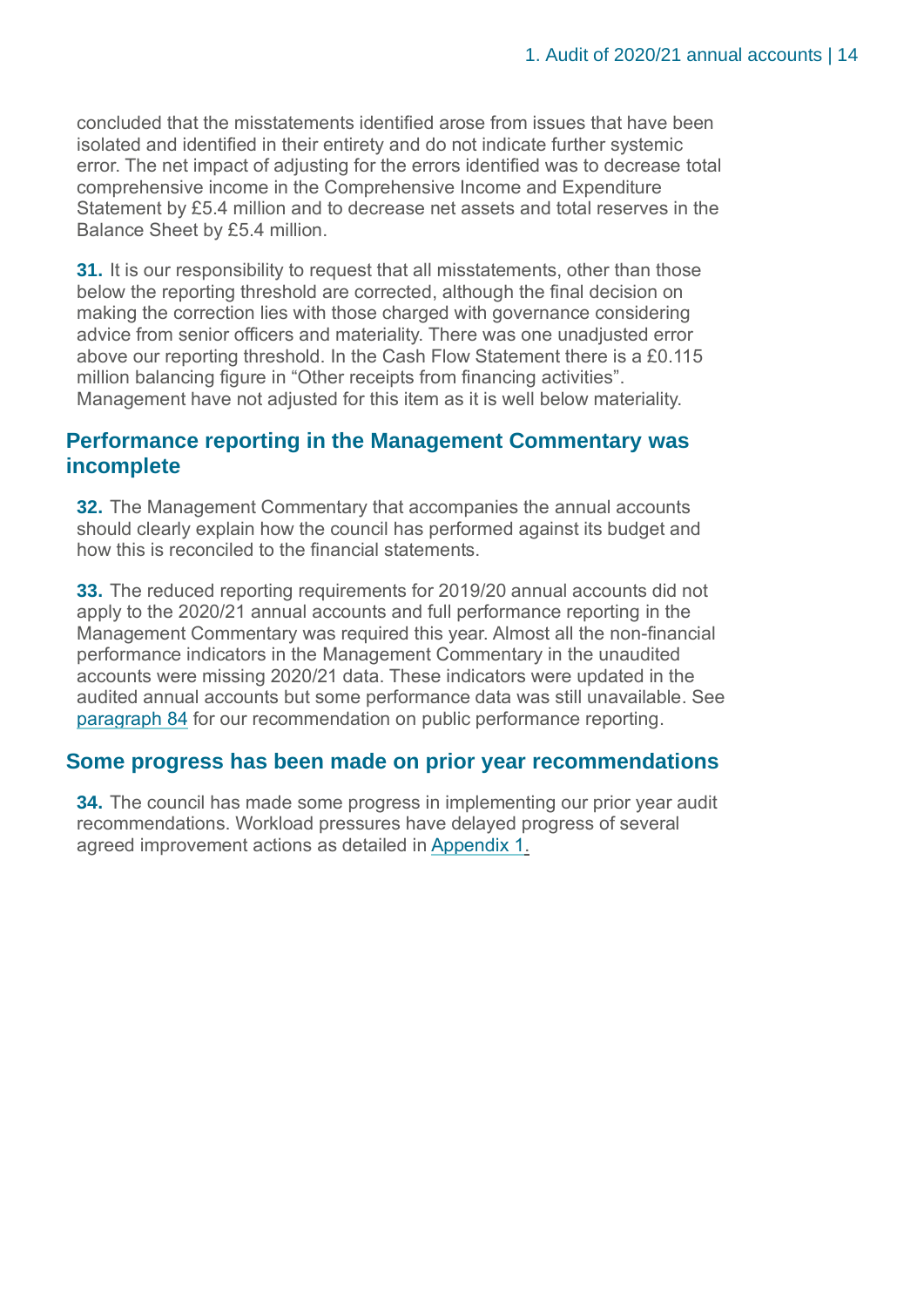# <span id="page-14-0"></span>**2. Financial management**

Financial management is about financial capacity, sound budgetary processes and whether the control environment and internal controls are operating effectively.

# **Main judgements**

The Covid-19 pandemic had a significant impact on the 2020/21 budget, resulting in revisions during the year.

Budget processes were appropriate and planned efficiency savings were largely achieved.

Financial systems of internal control operated effectively including those associated with the Covid-19 grant schemes.

Sound procurement arrangements are in place and could be strengthened by keeping records of staff training.

# **The Covid-19 pandemic had a significant impact on the 2020/21 budget, resulting in revisions during the year**

**35.** The impact on public finances of the Covid-19 pandemic has been unprecedented, which has necessitated both the Scottish and UK governments providing substantial additional funding for public services as well as support for individuals, businesses and the economy. It is likely that further financial measures will be needed and that the effects will be felt well into the future.

**36.** The council approved its 2020/21 budget in February 2020. The budget was set at £283.4 million with Change Programme savings of £10.2 million and use of General Fund reserves of £4.7 million required to achieve a balanced budget. In September 2020 a revised budget was agreed by Angus Council in light of the impact of the Covid-19 pandemic. The revised budget was £291 million. This was kept under review by the Policy and Resources Committee throughout the year. The final reported budget in the annual accounts was £305.7 million; this includes accounting entries which are not included in the budget monitoring reported to elected members for decision making. These statutory adjustments are set out in Note 5 in the annual accounts.

**37.** The council incurred £13.9 million of Covid-19 related expenditure in 2020/21, which was offset by £25.4 million of additional funding, a significant proportion of which was announced at the end of the 2020/21 financial year.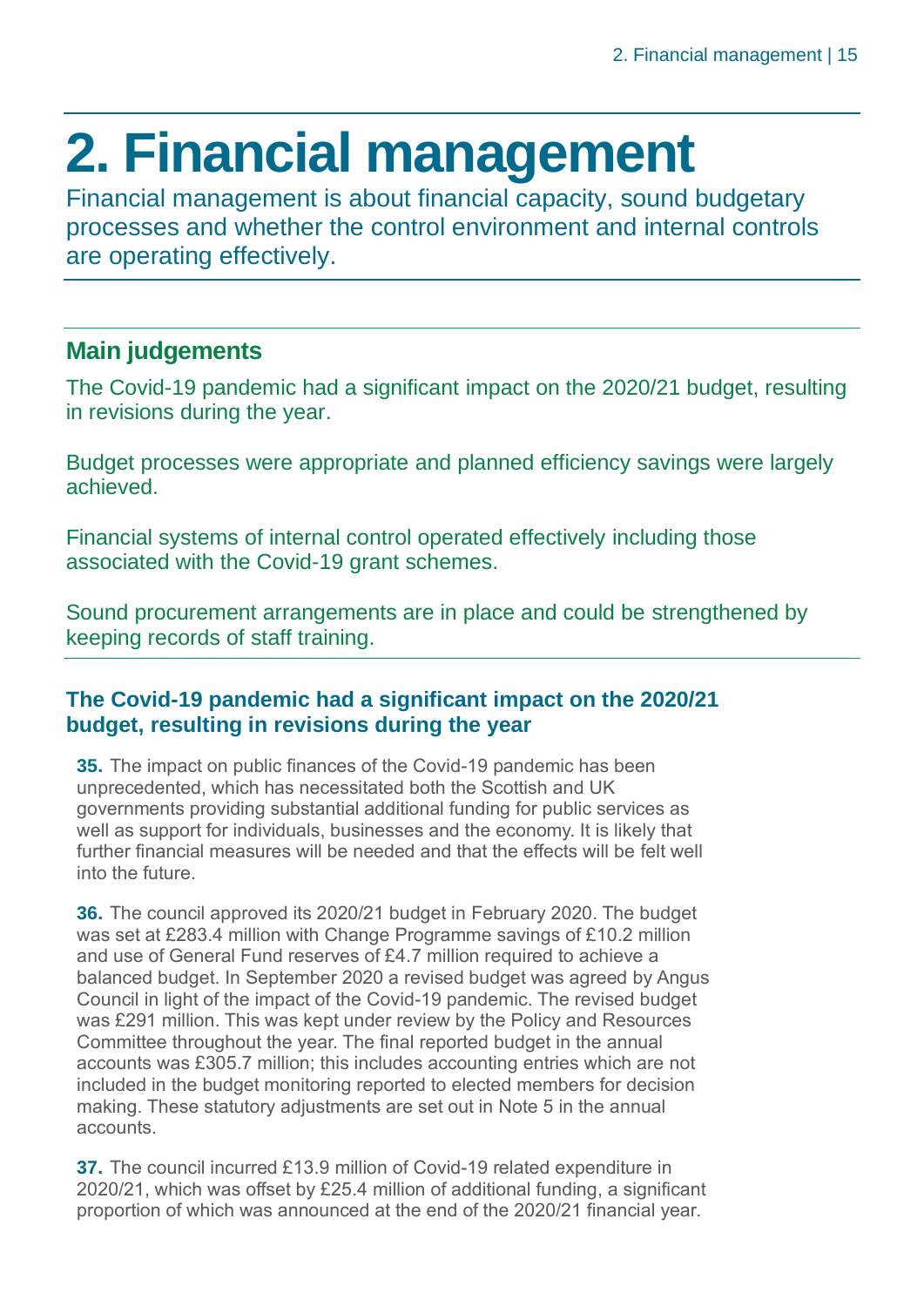The remaining £11.6 million of Covid funding has been earmarked for use in future years with over £5 million already fully committed.

**38.** This unspent funding contributed to expenditure being £14.9 million less than budgeted on services in 2020/21. While the council remained within its overall budget for 2020/21, there are significant variations in how different services have performed. The more significant underspends are summarised in [Exhibit 3.](#page-15-0) The receipt of additional Covid funding meant that some of the planned use of reserves was not needed and was returned to reserves.

<span id="page-15-0"></span>**Exhibit 3**

#### **Summary of significant under/overspends against budget**

| <b>Area</b>                           | £ million    | <b>Reason for variance</b>                                                                                                                                                                |
|---------------------------------------|--------------|-------------------------------------------------------------------------------------------------------------------------------------------------------------------------------------------|
| <b>Underspends</b>                    |              |                                                                                                                                                                                           |
| Education and Lifelong Learning       | £8.0 million | This underspend relates largely to<br>underspends for Early Year<br>expansion and Pupil Equity Fund.<br>These will be ring-fenced and<br>carried forward to 21/22.                        |
| <b>Other Services</b>                 | £2.2 million | The main areas of underspend here<br>relate to employee slippage of<br>£0.7 million and delays in change<br>fund projects of £0.5 million                                                 |
| <b>Children, Families and Justice</b> | £1.3 million | This related partly to additional<br>Scottish Government grant of<br>£0.5 million and reduced transport<br>costs as a result of service<br>disruption caused by the Covid-19<br>pandemic. |

#### Source: Angus Council 2020/21 Annual Accounts

**39.** Angus Council also paid out £34 million of Covid-19 support grants on an agency basis on behalf of the Scottish Government. This does not impact on the financial statements of the council and has been disclosed in the management commentary. We reported on the council's governance arrangements and control framework for these Covid support grants in our management letter of August 2021. Our conclusion was that appropriate governance arrangements had been put in place by the council and that the controls were operating effectively during 2020/21.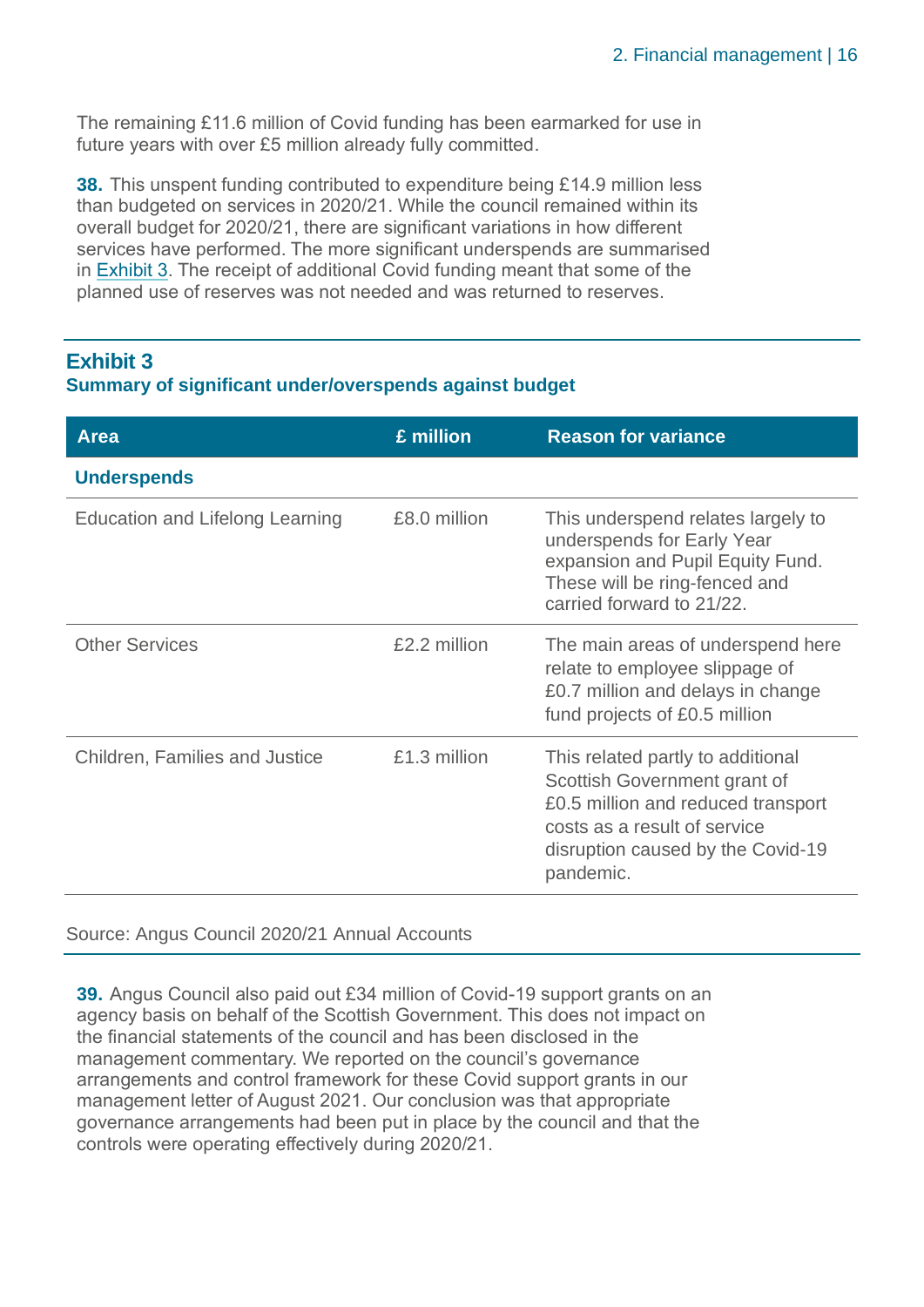### **Budget processes were appropriate and planned efficiency savings were largely achieved**

**40.** We observed that senior management and members receive regular and accurate financial information on the council's performance against budgets. We concluded that the council had appropriate budget setting and monitoring arrangements, which kept members informed of Covid related budget revisions during the year.

**41.** The 2020/21 budget included planned savings and contributions from reserves to address the identified funding gap. Additional government Covid funding meant that the full extent of this planned use of reserves was not required. The final Change Programme saving target for 2020/21 was £9 million. The council achieved actual savings of £8.5 million (95 per cent of this total).

### **There has been a significant increase in the level of usable reserves held by Angus Council**

**42.** One of the key measures of the financial health and sustainability of a body is the level of usable reserves held. For Angus Council usable reserves have increased by £18.7 million during 2020/21 to a balance of £66.5 million at the year end.

**43.** The general fund makes up the majority of this balance with £49.3 million held as at 31 March 2021. This includes £2.1 million Covid-19 contingency approved as part of the revisions to the council's 2020/21 general fund revenue budget. The housing revenue account reserve has also increased by £2.3 million with a closing balance of £5.4 million.

**44.** It is worth noting that within this increase in usable reserves there is an increase in the amount that is already earmarked for future purposes. Angus Council is reporting an increase in the level of earmarked usable reserves from £36 million in 2019/20 to £43.3 million in 2020/21.

### **The housing revenue account operated within budget**

**45.** The council is required by legislation to maintain a separate housing revenue account and to ensure that rents are set a level which will at least cover the costs of its social housing provision.

**46.** The Housing Revenue Account reported a surplus of £3.9 million in 2020/21. This was in large part due to lower-than-expected repairs and maintenance costs, which were £2.5 million less than budgeted. This was caused by limited access to properties due to the Covid-19 pandemic.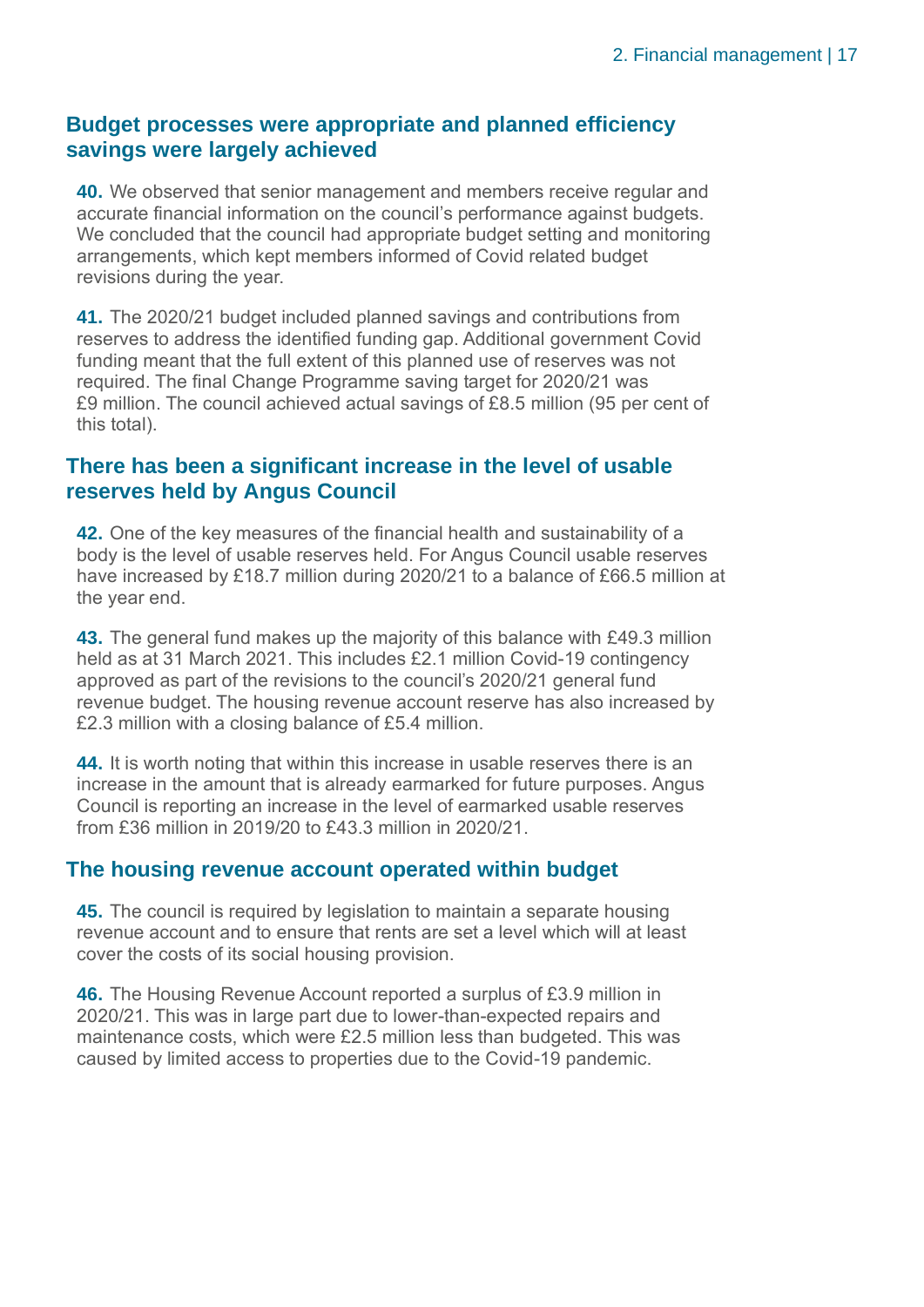# **Capital expenditure reduced in 2020/21 as the council paused its capital investment projects**

**47.** Total capital expenditure in 2020/21 was £22.2 million of which £11.3 million related to general services and £10.9 million to the housing revenue account. This compares to a budget capital spend of £34 million, showing an overall underspend of £11.8 million.

**48.** The underspend was in part due to slippage in capital projects as a result of the impact of the Covid-19 pandemic. This is representative of a delay in incurring the expenditure and not a reduction in the future expenditure required. The unspent capital budget for 2020/21 has been carried forward for use in 2021/22.

# **The development of Common Good asset registers has progressed but is not yet complete**

**49.** Angus Council approved the revised Common Good Funds – Policy Guidelines and Administrative Procedures in May 2021 to capture the updated position including the judicial ruling that assets which sit on Common Good land belong to the Common Good Fund. We have reviewed this policy and are satisfied that the new policy is appropriate.

**50.** Angus Council transferred assets with a net book value of £13.1 million to the Common Good Fund in 2020/21. We have reviewed the accounting treatment for these asset transfers and found that it is consistent with the accounting policy.

**51.** The council is still working to develop Common Good asset registers so there is the possibility that further asset transfers will be required as a result of this work.

# **Financial systems of internal control operated effectively including those associated with the Covid-19 grant schemes**

**52.** Our management report, presented to the Scrutiny and Audit Committee on 24 August 2021, concluded that the controls tested were operating effectively. No significant control weaknesses were identified during the audit which could affect the council's ability to record, process, summarise and report financial and other relevant data to result in a material misstatement in the financial statements. We made a number of minor recommendations to improve the overall control environment.

**53.** In addition to our assessment of the key controls for the financial statements we considered the governance arrangements and control framework for the £34 million Covid-19 grants administered by the council. We reviewed the guidance issued by the Scottish Government and the guidance prepared by the council which sets out the checks undertaken to ensure the validity of applications. We also considered the counter fraud team's work on Covid-19 grants. We concluded that appropriate governance arrangements and controls had been put in place by the council and that these controls were operating effectively during 2020/21.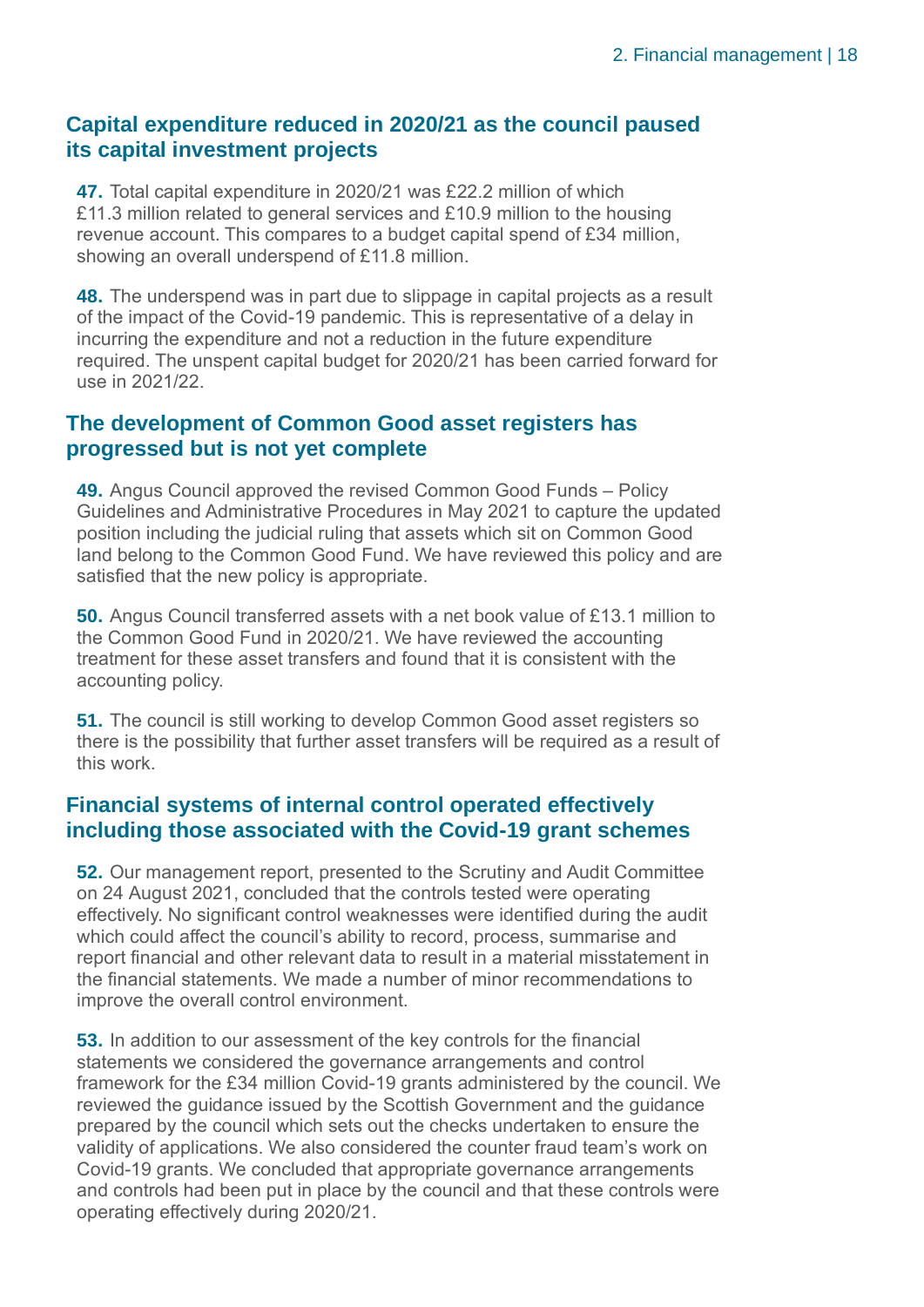# **Standards of conduct and arrangements for the prevention and detection of fraud and error are appropriate**

**54.** Angus Council is responsible for establishing arrangements for the prevention and detection of fraud, error and irregularities, bribery and corruption. Furthermore, it is responsible for ensuring that its affairs are managed in accordance with proper standards of conduct by putting effective arrangements in place.

**55.** The risk profile of public bodies during 2020/21 has been affected by the Covid-19 pandemic. The risk of fraud and error may have increased as control environments have had to change to allow for services to operate effectively and respond to issues in a timely manner. We have reviewed the arrangements put in place by the council to address any heightened risks and concluded that there are appropriate arrangements for the prevention and detection of fraud, error and irregularities.

**56.** In addition, we have reviewed the arrangements in place to maintain standards of conduct including the staff code of conduct. There are established procedures for preventing and detecting any breaches of these standards including any instances of corruption.

**57.** The National Fraud Initiative (NFI) is a counter-fraud exercise across the UK public sector which aims to prevent and detect fraud through data matching. Investigation of data matches is undertaken using a risk-based approach. Angus Council's Counter Fraud Team is making good progress in reviewing NFI matches: 561 cases have been cleared and 322 errors identified. At the date of this report, outcomes of £2,319 had been identified and action to recover was underway. Progress is reported to the Scrutiny and Audit Committee in the six-monthly Counter Fraud Update reports.

# **Sound procurement arrangements are in place and could be strengthened by keeping records of staff training**

<span id="page-18-0"></span>**58.** As part of our audit work this year, in accordance with the planning guidance, we carried out a high-level review of the procurement function including policies and procedures, training arrangements and controls.

**59.** We concluded that the council has comprehensive policies and procedures in place relating to procurement including the Corporate Procurement Manual and Financial Regulations. There are appropriate procurement authorisation limits in place to ensure contracts are approved by officers of an appropriate level. Any procurement exemptions must be scrutinised and receive written approval. In addition the council adheres to the Scottish Government's 'Procurement Journey' when vetting new suppliers to ensure that they are suitable and fit for purpose.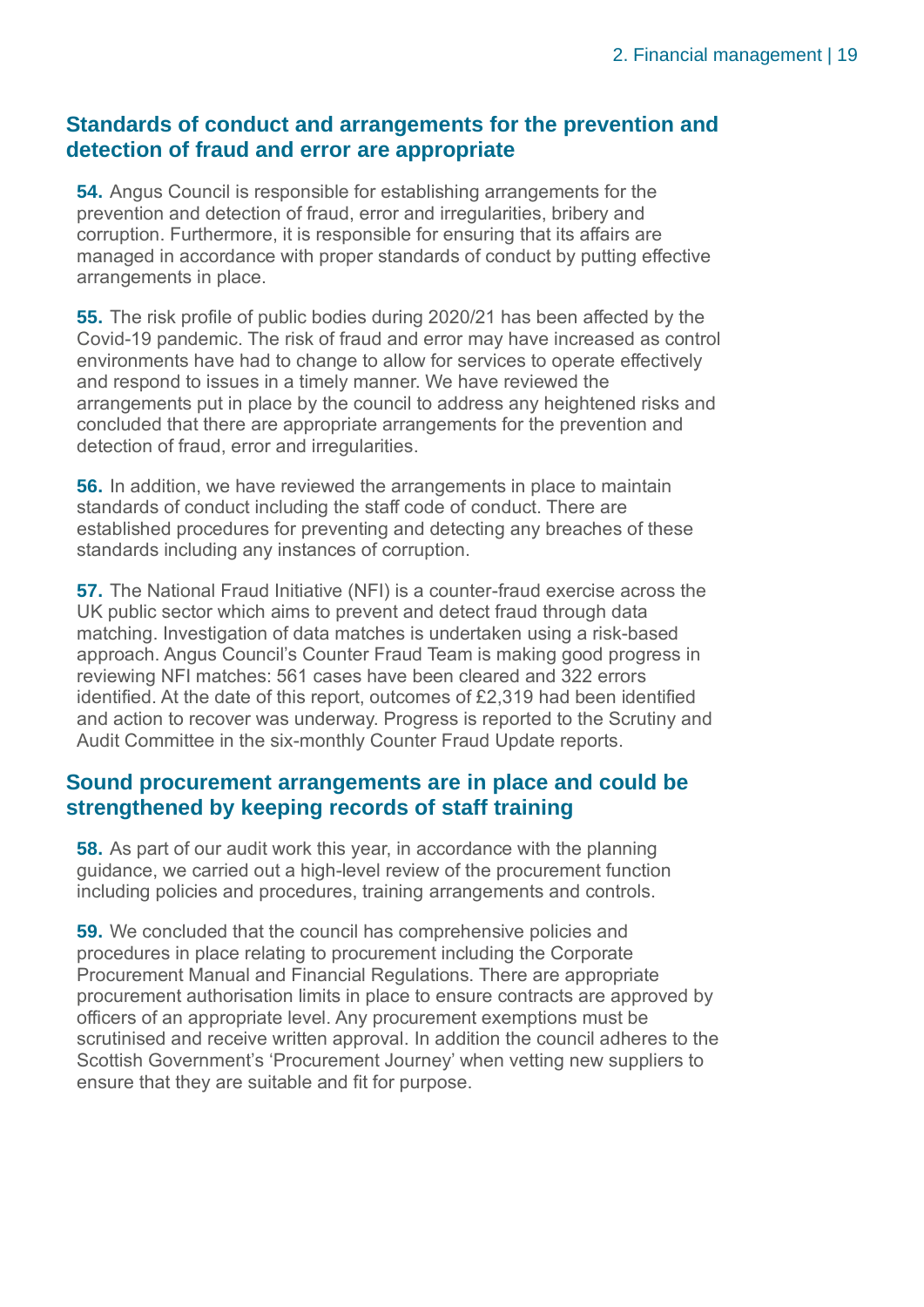<span id="page-19-0"></span>**60.** The council produces an Annual Procurement Report which summarises the procurement activity for the year such as analysis of contracts awarded, spend analysis by service and exemptions awarded. There was no Annual Procurement Report produced for 2019/20 due to the impact of Covid19. Data for 2019/20 is due to be included in the report for 2020/21 when this is produced. However the council does not hold detailed records of procurement training that has taken place at a corporate or service level. This should be introduced to ensure that training is kept up to date for all relevant staff.

# **Recommendation 3**

Detailed records of procurement training should be held to ensure that staff involved in procurement activity are appropriately qualified.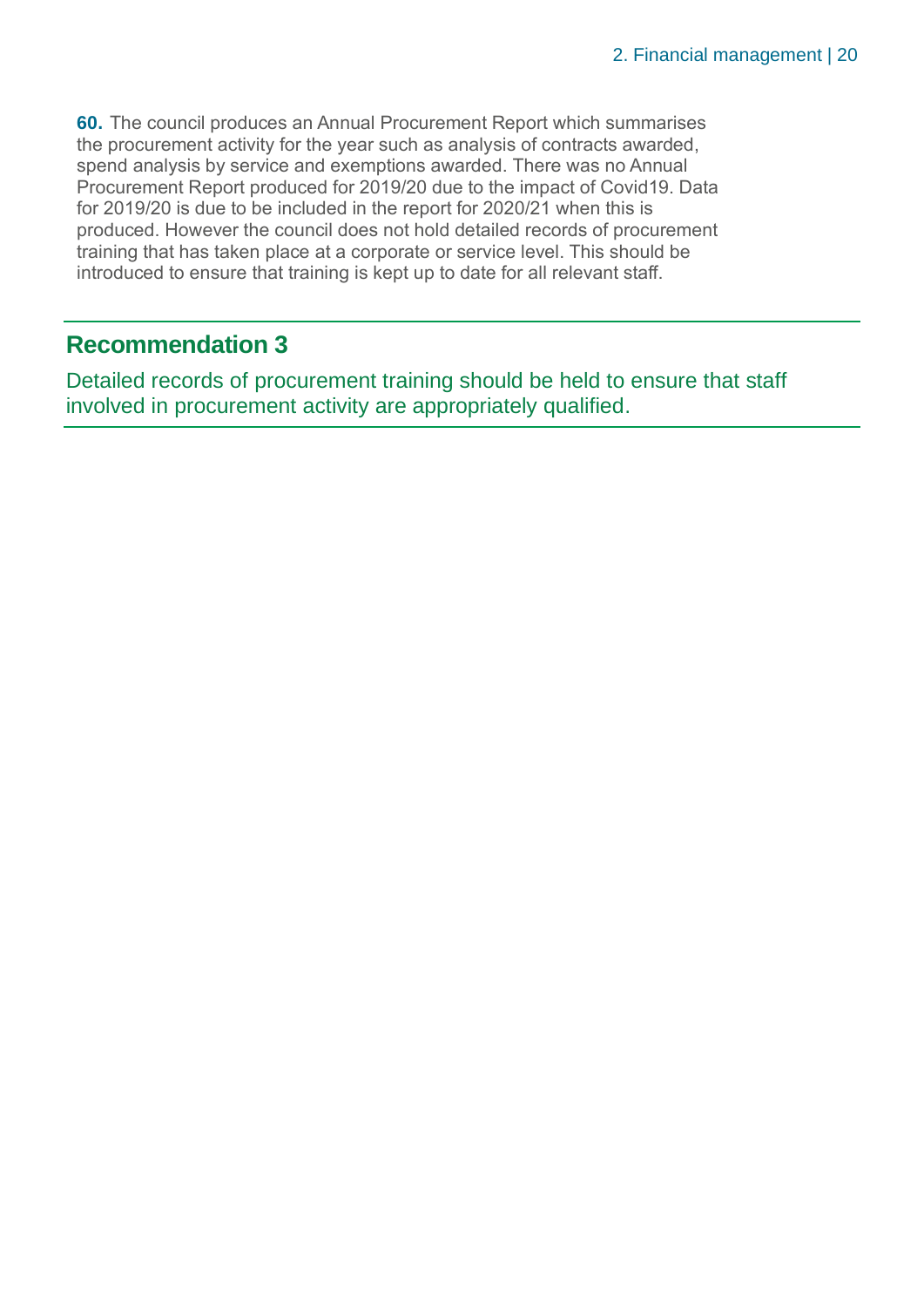# <span id="page-20-0"></span>**3. Financial sustainability**

Financial sustainability looks forward to the medium and long term to consider whether the council is planning effectively to continue to deliver its services or the way in which they should be delivered.

# **Main judgements**

The Covid-19 pandemic has had a significant impact on the short-term finances of Angus Council. Medium term financial plans have been updated to reflect the impact of the pandemic, but the longer-term impact has not been fully assessed.

Change programme plans were able to progress despite the Covid-19 pandemic and savings programmes for 2021/22 are making good progress.

# **The financial impact of the Covid-19 pandemic on Angus Council will be significant**

**61.** The Finance & Change Plan 2021-2024 identified a budget gap of £11.3 million for 2021/22. The main causes of the funding gap are budget pressures relating to pay inflation and increased demand on services. The funding gap is to be mainly addressed by a combination of Change Programme savings and the use of reserves as shown in [Exhibit 4.](#page-21-0) The council tax freeze incentive grant and an anticipated increase in the council tax base ('other' in [Exhibit 4\)](#page-21-0) should close the remaining gap.

**62.** The 2021/22 budget was agreed by the council at its 4 March 2021 meeting. It was set excluding Covid-19 costs as there was insufficient information and clarity at that time on potential costs and funding and it was agreed that budget revisions would be undertaken during 2021/22. Budget revisions of £2.6 million were agreed by the council in June 2021. These revisions included additional Covid related costs of £6.9 million, Covid related savings of £0.1 million and £4.2 million additional government funding for specific purposes; a net impact of £2.6 million. These additional costs can be covered by the £5.7 million of Covid-19 Government funding received in 2021/22.

# **Medium term financial plans are in place and have been updated to reflect the impact of the pandemic**

**63.** The financial impact of the Covid-19 pandemic on Angus Council is likely to extend across several years. It may include a reduction in income from business rates and council tax non-payments as well as a reduction in fees and charges in areas such as leisure, public transport and parking. Bodies may also face increased costs such as higher staff costs to cover the delivery of services.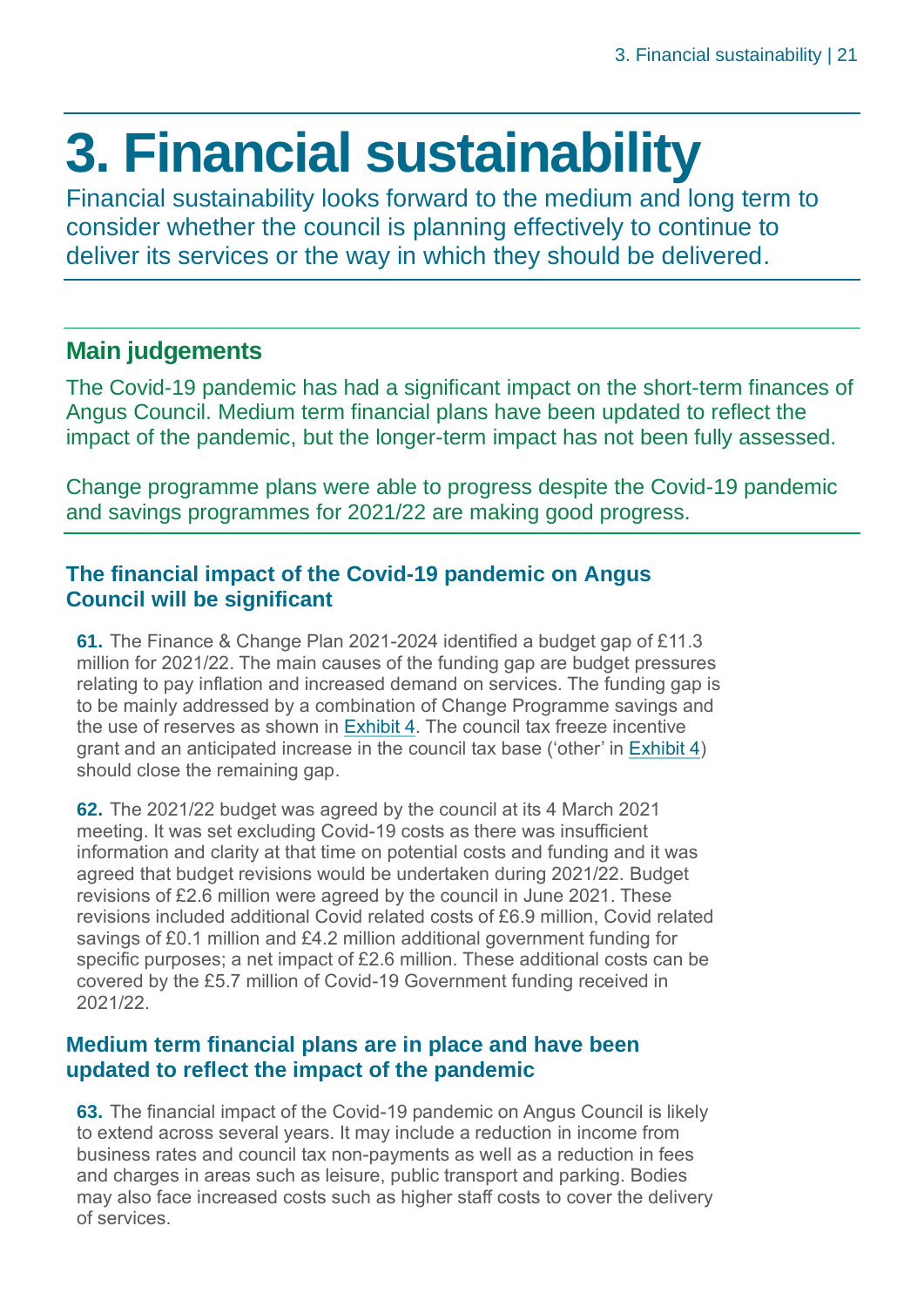**64.** Angus Council has a medium-term financial plan in place until 2023/24 which was refreshed in March 2021 to take account of the ongoing impact of the Covid-19 pandemic. A further update was recently agreed in November. The budget gaps identified by the Finance & Change Plan 2021-2024 are £12.7 million and £10.5 million respectively. The council plans to bridge these gaps mostly by delivering efficiency savings, possible increase in Council Tax levels and the use of reserves from the general fund as illustrated in [Exhibit 4.](#page-21-0)



#### <span id="page-21-0"></span>**Exhibit 4 Identified funding gaps 2021/22 – 2023/24**

Source: *Finance & Change Plan 2021-24 and Budget Report 285/21*

**65.** The Finance & Change Plan identified funding gaps of £1.6 million and £1.9 million for 2022/23 and 2023/24 respectively that were still to be addressed after Change Programme savings and use of reserves. The council agreed at its 9 September 2021 meeting to set aside a further £5.0 million to the Reserve Drawdown Strategy increasing it to £6.0 million and extending it to 2024/25 to address any remaining funding gaps.

<span id="page-21-1"></span>**66.** The most recent medium term budget strategy is also predicting further funding gaps into 2024/25 however there are currently no detailed plans in place to address this. Angus Council will continue to develop longer term financial planning arrangements alongside other key areas such as transformational change and workforce planning. Progress on development of a long-term financial plan has again been delayed by other workload pressures.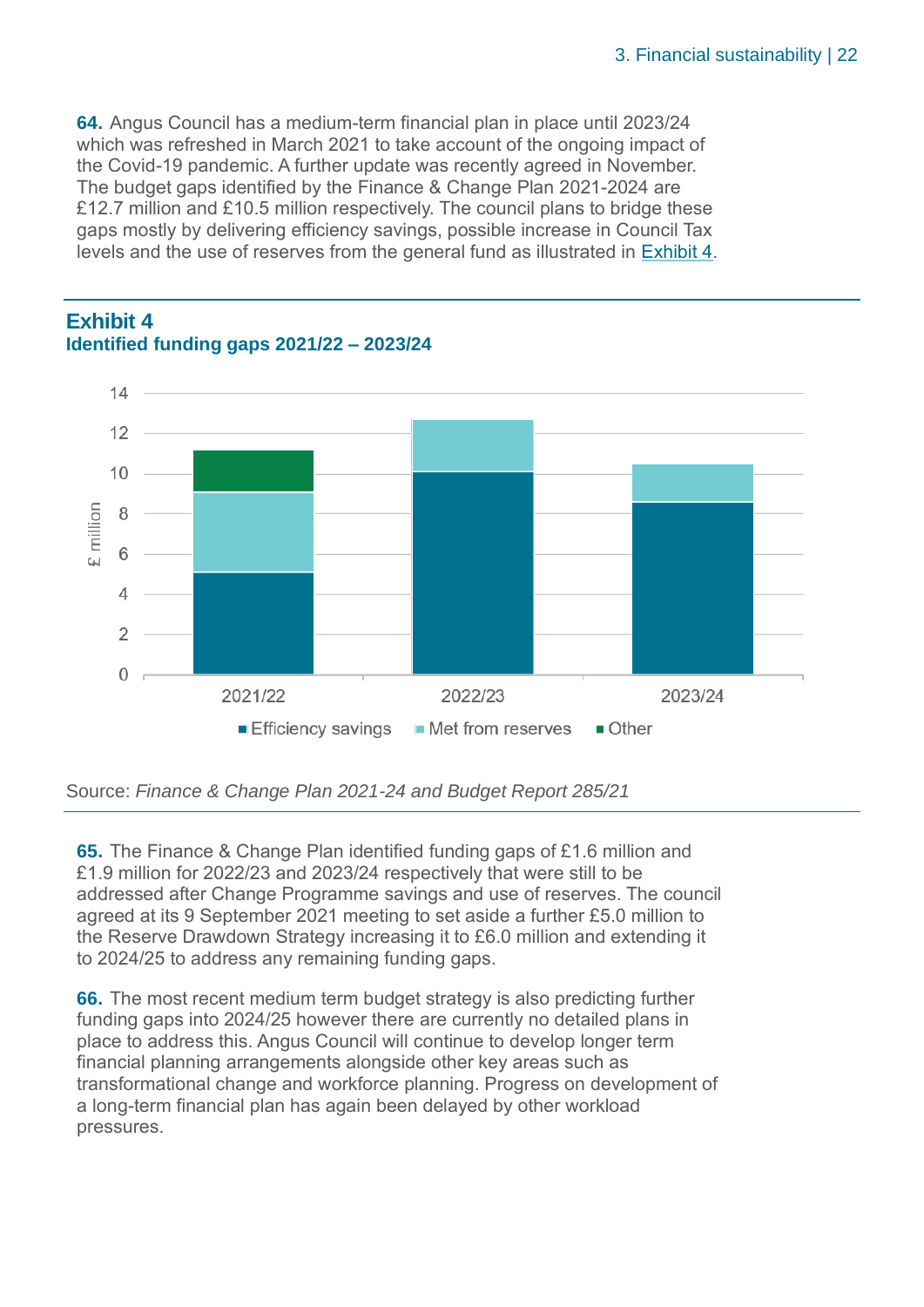# **Recommendation 4**

Long-term planning arrangements, including different financial scenarios, should be developed to support the Covid-19 recovery.

# **The Change Programme has continued to deliver some savings, but the impact of Covid-19 increases the challenge of achieving planned savings**

**67.** Angus Council has continued to work toward achieving Change Programme savings despite the restrictions introduced in response to the Covid-19 pandemic. A number of savings projects have already been completed, delivering £0.4 million toward achieving the £5.2 million in required savings to bridge the funding gap for 2021/22. These include the Tayside Contracts' development of the Tayside Meal Centre (£0.1 million) and business efficiencies made to reduce property and other costs (£0.15 million).

**68.** However, it may be more difficult to achieve the remaining savings where the council is reliant on its partners. £3.7 million of these relates to IJB services which are demand led and subject to increasing pressure from demographic changes. A further £0.35 million savings are expected from Tayside Contracts.

**69.** The IJB's focus has been on responding to the health and social care challenges of the Covid-19 pandemic and this has delayed some planned savings initiatives. Delays in achieving savings will have to be addressed to ensure the savings targets set out in the medium-term financial plan are met. The IJB is managing its savings on a non-recurring basis but this requires savings to be identified and made each year rather than making systemic changes that mean savings recur in future years.

**70.** The challenge of making recurring savings applies to all services; our previously reported point remains valid, that "*there is a limit to the extent that the council can make further internal efficiencies and still deliver on its priorities. The council must work with partners and the wider local community to find new ways of working that ensure essential public services are delivered and that the council continues to operate within its funding envelope.*"

**71.** The council identified four main areas of focus to address the challenges of delivering services on a sustainable basis against increasing demand and constrained finances:

- Demand management
- Innovation/commercialisation
- Partnership/collaboration
- Service contraction.

**72.** We will consider the council's progress in developing these areas as part of work for the 2021/22 Best Value Assurance Report.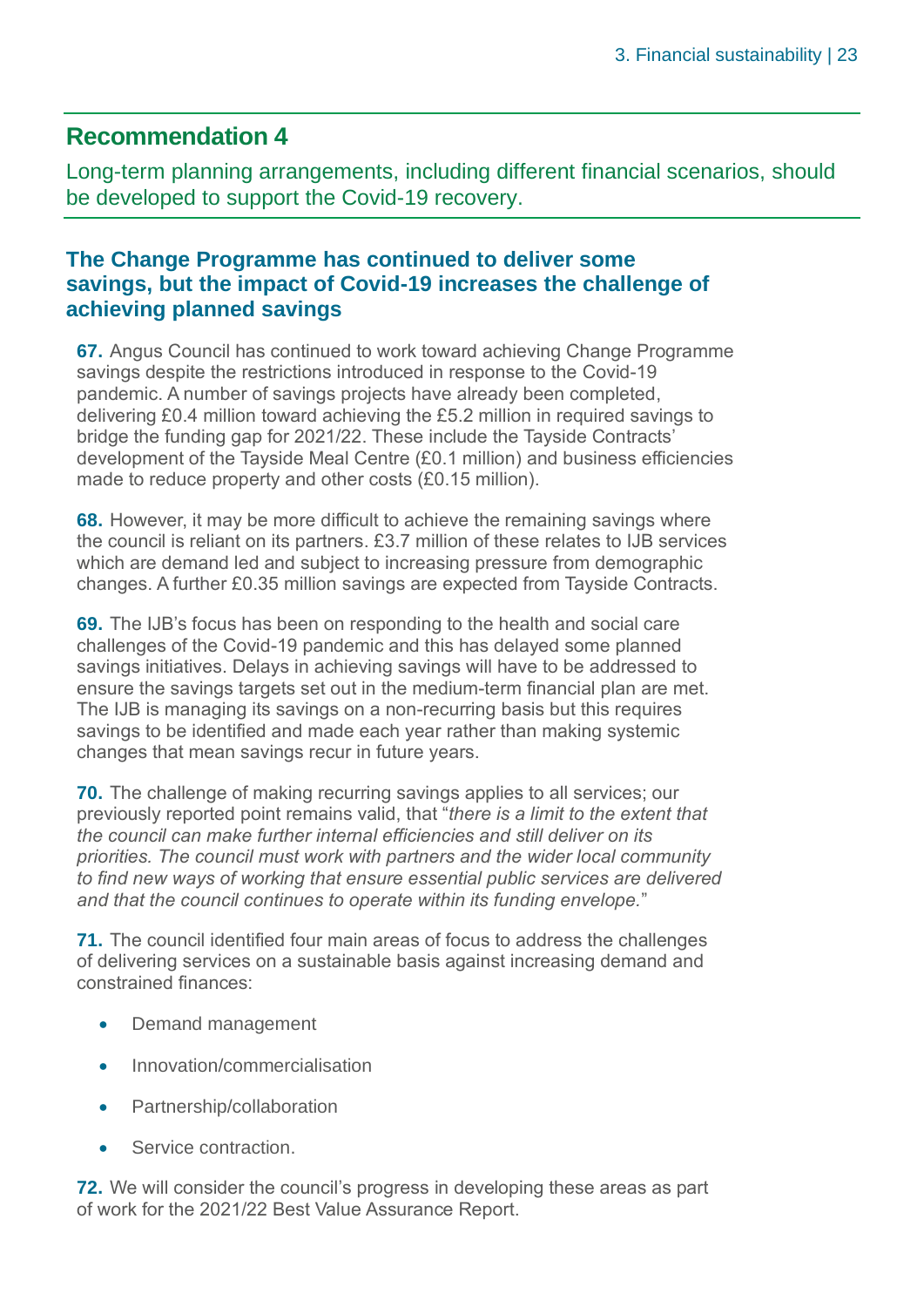# <span id="page-23-0"></span>**4. Governance and**

# **transparency**

The effectiveness of scrutiny and oversight and transparent reporting of information

# **Main Judgements**

The governance arrangements introduced in response to the pandemic were appropriate and operated effectively. Governance changes due to Covid-19 restrictions were appropriately disclosed in the Annual Governance Statement.

Governance arrangements in place during 2020/21 supported scrutiny, challenge and informed decision making.

# **Governance and transparency arrangements were appropriate**

**73.** Our previously reported conclusions on governance arrangements remain valid, that the council has appropriate and effective governance arrangements in place.

**74.** The governance and transparency arrangements we consider include:

- council and committee structure and conduct
- overall arrangements and standards of conduct including those for the prevention and detection of fraud, error, bribery and corruption. This includes action in response to the National Fraud Initiative
- openness of council and committees
- reporting of performance and whether this is fair, balanced and understandable.

# **Governance arrangements operating throughout the Covid-19 pandemic have been appropriate and operated effectively**

**75.** Angus Council made significant changes to its governance arrangements in response to the pandemic. These were appropriately disclosed in the Annual Governance Statement in the annual accounts. They included the introduction of a Special Arrangements Committee to ensure council decision making continued during lockdown restrictions, and a Special Education Committee for education related matters. The Special Arrangements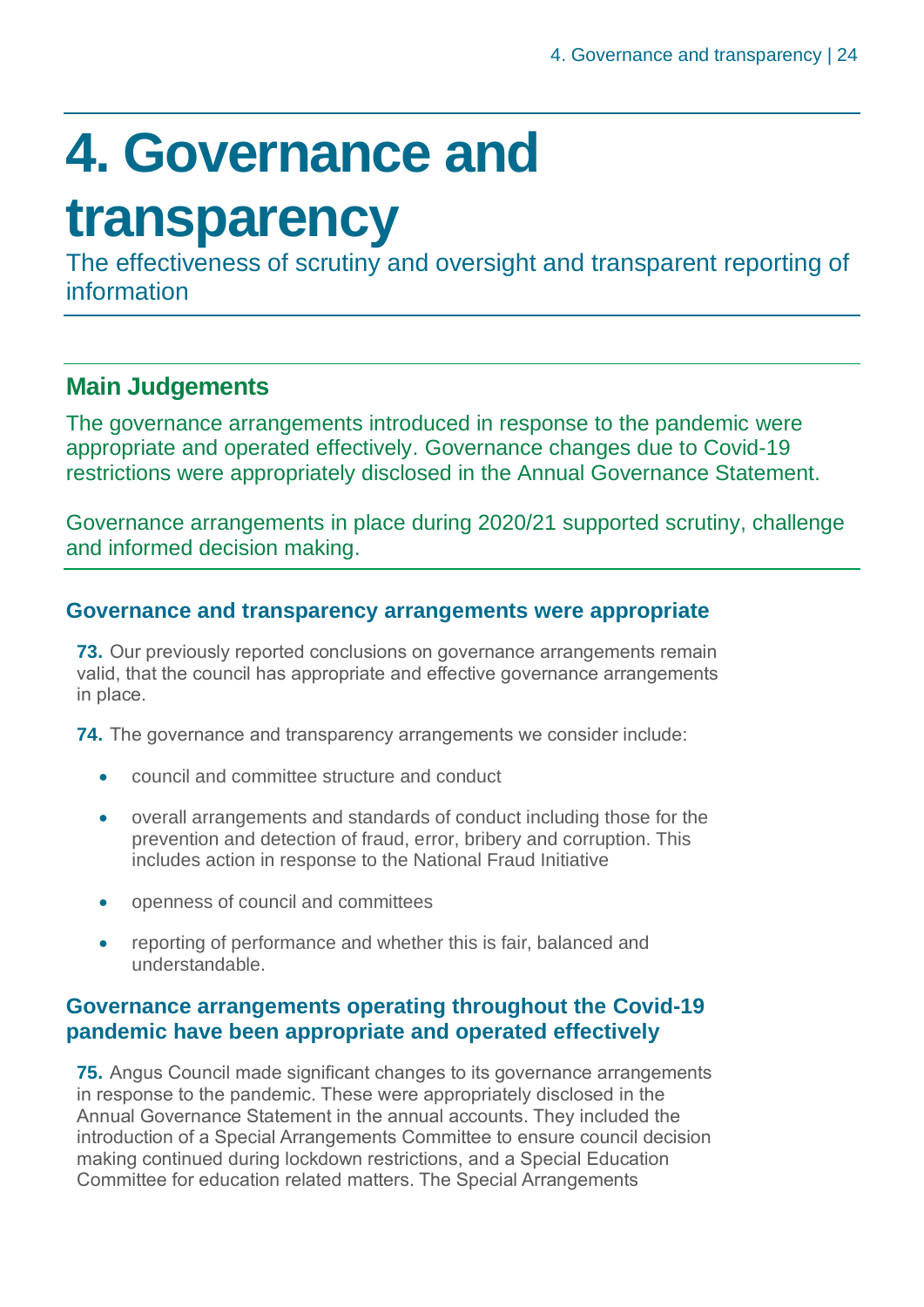Committee met three times between April and June 2020 before the normal committee cycle was re-established in August 2020.

**76.** All committee meetings during 2020/21 were held virtually, originally via Zoom and then through Microsoft Teams, a more secure application. Committee meetings were livestreamed to the public on YouTube to ensure timely transparency in decision making. Recordings of the meetings were also published on YouTube.

**77.** The council is considering a hybrid model for committee meetings going forward; however, this is in the early stages of discussion. Public access and transparency is an important factor in these discussions. All meetings will continue to take place virtually until at least 31 December 2021.

**78.** We have concluded that overall, Angus Council has appropriate governance arrangements in place which support effective scrutiny, challenge and decision making.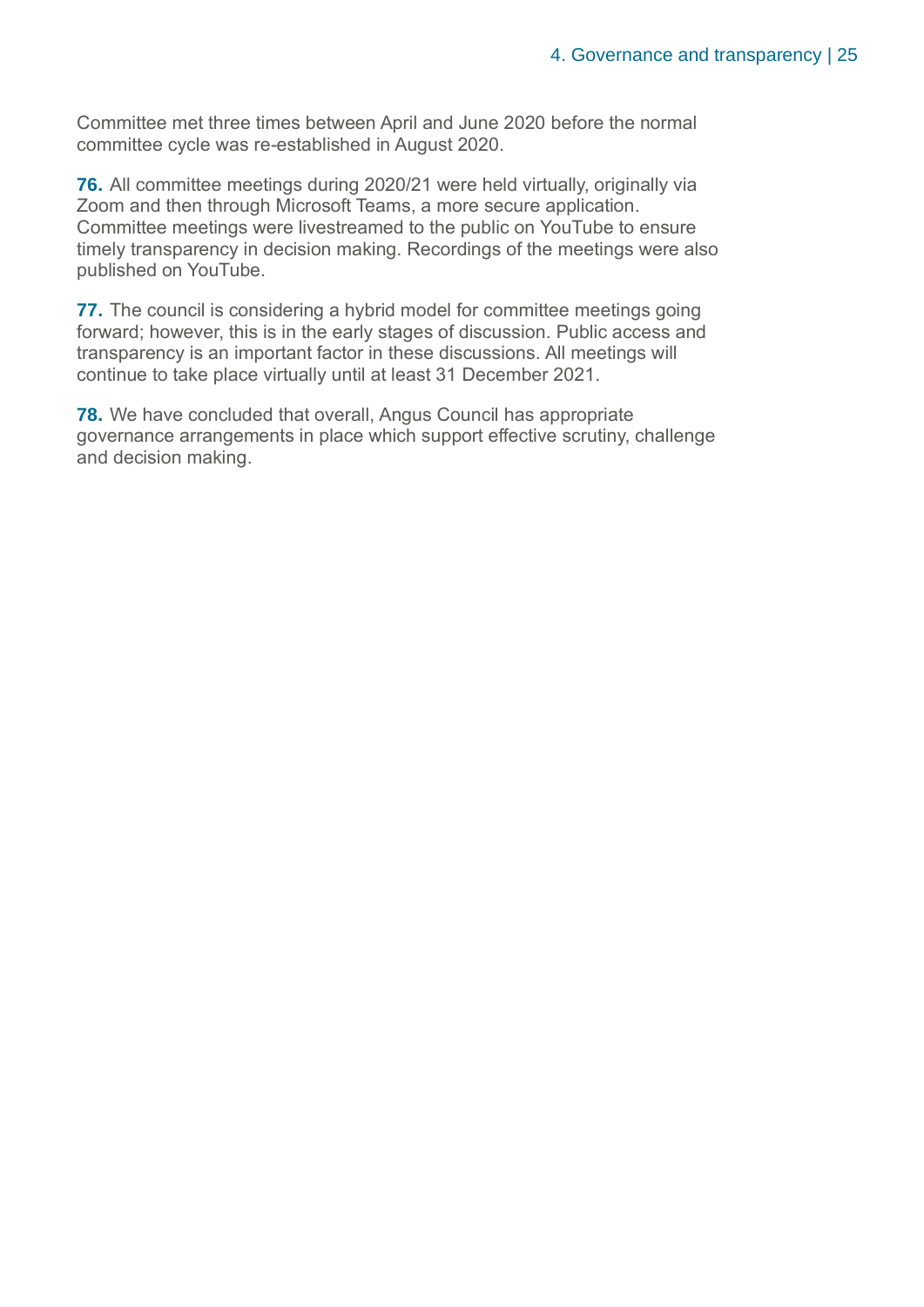# <span id="page-25-0"></span>**5. Best Value**

Using resources effectively and continually improving services.

# **Main judgements**

Performance management developments were delayed by the Covid-19 pandemic but have now restarted. Work is progressing at differing paces throughout the council.

The council's public performance reporting should be clearer about the outcomes of self-assessment, external scrutiny reviews and any associated improvement actions.

# **Best value**

**79.** Best value is assessed over the audit appointment as part of the annual audit work. A Best Value Assurance Report (BVAR) for each council will be considered by the Accounts Commission at least once in this period. The BVAR for Angus Council is now planned for publication in June 2022, before the end of the current audit appointment. Planning for the BVAR is currently underway, with scoping discussions for this arranged with elected members, council officers and partners in November 2021.

**80.** The best value audit work carried out this year focussed on the council's arrangements for demonstrating best value in performance reporting. The findings of this work are reported below. The effectiveness of the council's best value arrangements in other areas will be assessed and reported throughout our audit appointment.

# **Performance management developments were delayed by the Covid-19 pandemic but have now restarted**

**81.** Angus Council is currently working toward its ambition of being a performance-led council through its 'Performance-Led Council' programme (PLED), which includes reviewing service performance indicators to ensure these are fit for purpose. This programme started in October 2019 but was paused due to the Covid-19 pandemic; it restarted in February 2021. From discussions with the council, this work is progressing at differing paces throughout the council, with some services making more progress than others due to the demands of Covid-19.

**82.** The council has developed a PLED SharePoint site which includes a suite of video guides and training documents for each stage of the PLED programme to act as a training aide and guide for individual service departments.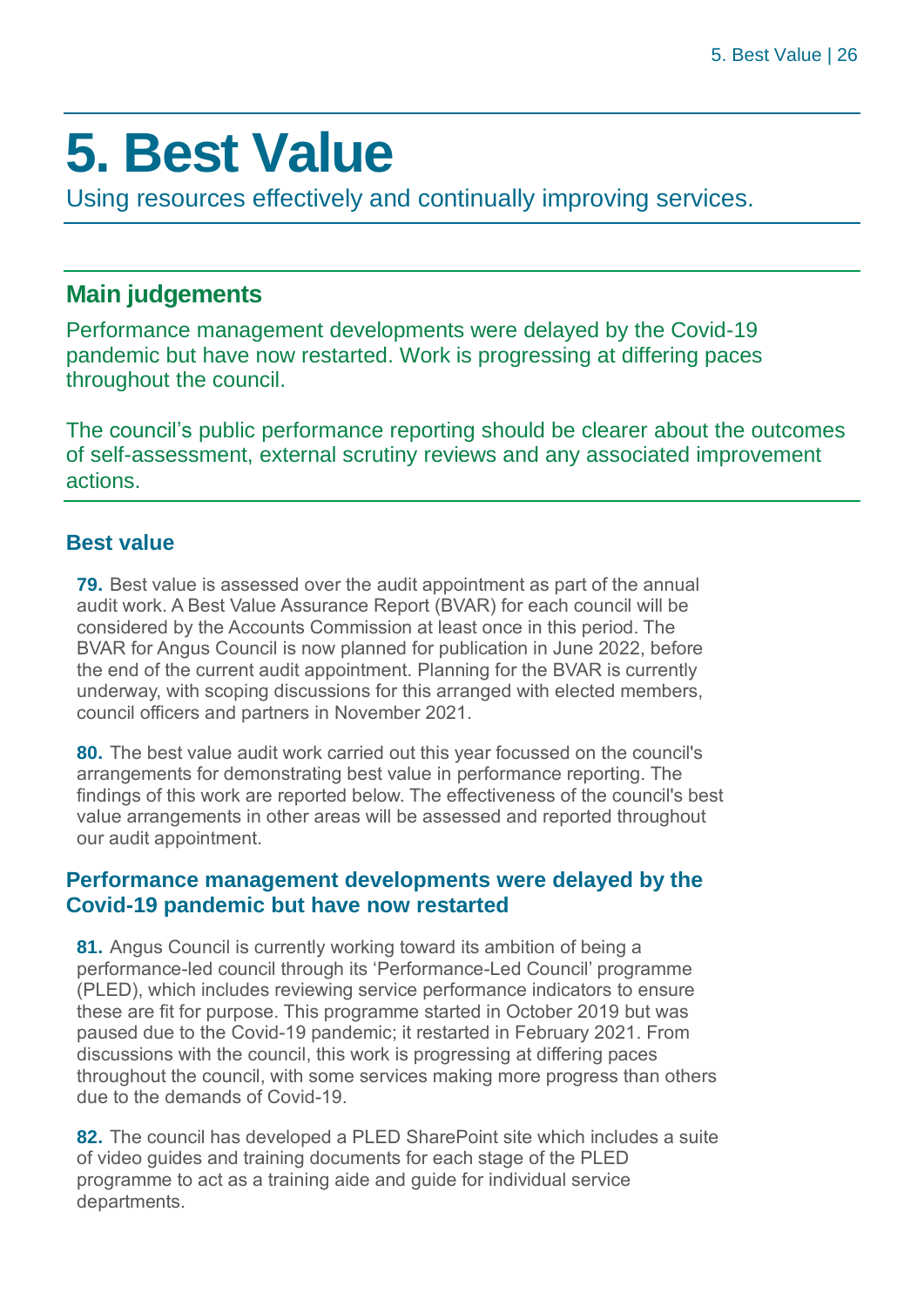**83.** The main medium for reporting council performance is the Annual Performance Report. Generally, the performance indicators (PIs) for the council have been trending upwards, with 16 of the 26 indicators reported in the 2020/21 annual performance report showing improvement from the previous year. The council also included performance targets against each of the performance indicators, however these were only agreed during the year and so progress against these will be measured from 2021/22.

<span id="page-26-0"></span>**84.** 10 of the 26 indicators (38%) do not have any data for 20/21 available, which makes it difficult to assess progress against prior year figures. Discussions with management have highlighted that this issue is caused by some indicators relying on externally produced data and delays in receiving this information.

# **Recommendation 5**

Angus Council should review the sources of data used for its performance indicators to ensure that this data can be produced in a timely manner to aid in reliable performance monitoring.

# **The council's public performance reporting should be clearer about the outcomes of self-assessment, external scrutiny reviews and any associated improvement actions.**

**85.** The Accounts Commission has a statutory power to define the performance information councils must publish for performance comparisons and benchmarking. It does this through making Directions, which run for three years and were most recently published in 2018. Its 2018 Direction covered:

- **Statutory Performance Indicator (SPI) 1: Improving local services and local outcomes** The Commission requires councils to report performance information to allow comparison over time, and with similar public bodies. This information should be drawn from the Local Government Benchmark Framework (LGBF) and other benchmarking activities.
- **Statutory Performance Indicator (SPI) 2: Demonstrating Best Value** Councils must publish their own assessment of how they are performing against their Best Value duty and their plans for improvement; audit assessments of councils' performance against the Best Value duty and how they have responded to these; and how they have (in conjunction with partners) engaged with and responded to diverse communities.

**86.** The council does not specifically report on its compliance against the 2018 SPI Direction. There is an easily accessible section on its website that reports the council's performance across services. However, like most councils the Angus Council website does not make clear what impact the Covid-19 pandemic has had on its performance reporting.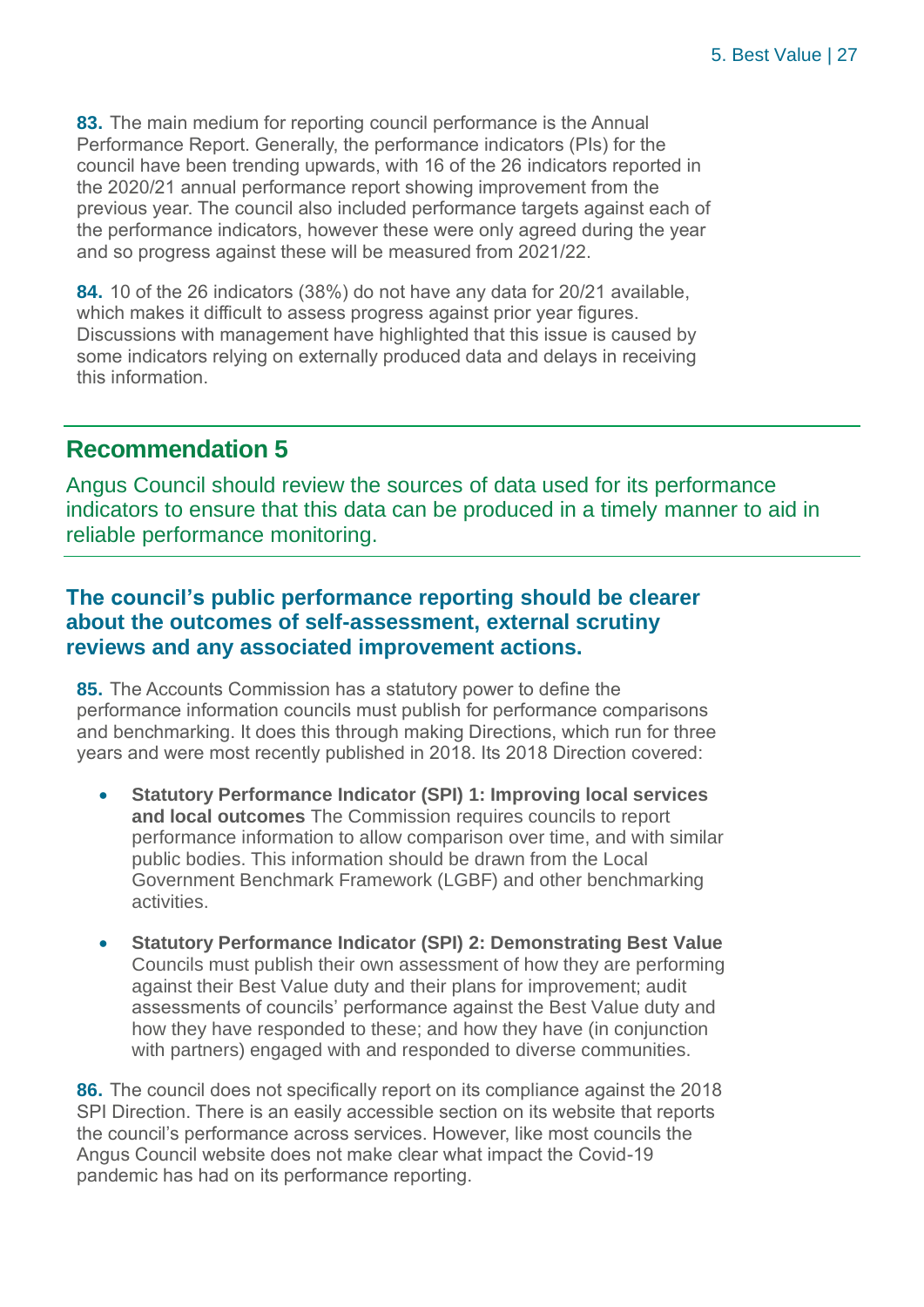**87.** In relation to SPI 1, the council reports annual service performance through the Annual Performance Report and individual service scorecards, but not more frequently during the year. The scorecards make some use of trend information against targets and Scottish average performance trends for all councils, but their use is inconsistent between services. The council's reporting does not identify where performance improvements are required, or detail what improvement actions it has taken or plans to take. The reports do include links to LGBF indicators, but do not clearly use benchmarking to inform improvement plans.

**88.** In relation to SPI 2, the council publishes easily accessible information on its Change Programme but does not provide clear links to or signposting of the outcomes of its self-assessment reviews or external scrutiny, and the actions it is taking in response. It could better explain how self-assessment and external scrutiny feed into service improvement activity.

**89.** The council is also one of only three councils that does not include explicit references to the performance of its partnership working in its annual performance report. It clearly references its work with partners but doesn't report so clearly on service performance by those partnerships. The Community Planning Partnership's performance report is reported to full council and performance reports from partners are reported to committee as noted at paragraph 92 below. Clearer signposting of this wider reporting in the council's performance report and the performance section of its website would be helpful. The council makes its mainstreaming equalities and outcomes report easily accessible online.

### **Appropriate arrangements are in place for following the public pound**

**90.** Local authorities have a statutory responsibility to comply with the Accounts Commission / COSLA Code of Guidance on funding external bodies and following the public pound.

**91.** The council's financial regulations have a specific section on following the public pound, which contains a link to the Code of Guidance and signposts other council guidance for allocating funds to external organisations.

**92.** The Communities Committee has the substantive responsibility for monitoring the contract with ANGUSalive, the arm's-length culture and leisure trust. The Scrutiny and Audit Committee extended its remit in 2017 to include scrutiny of the Angus IJB and ANGUSalive. 2019/20 annual reports from partner bodies including Tayside Contracts and ANGUSalive were considered by the Scrutiny and Audit Committee during 2020/21. More recently the 2020/21 Angus IJB Annual Performance Report was presented to the committee's August 2021 meeting.

**93.** Audited 2020/21 annual accounts of all group components were available prior to the sign-off of the Angus Council group accounts.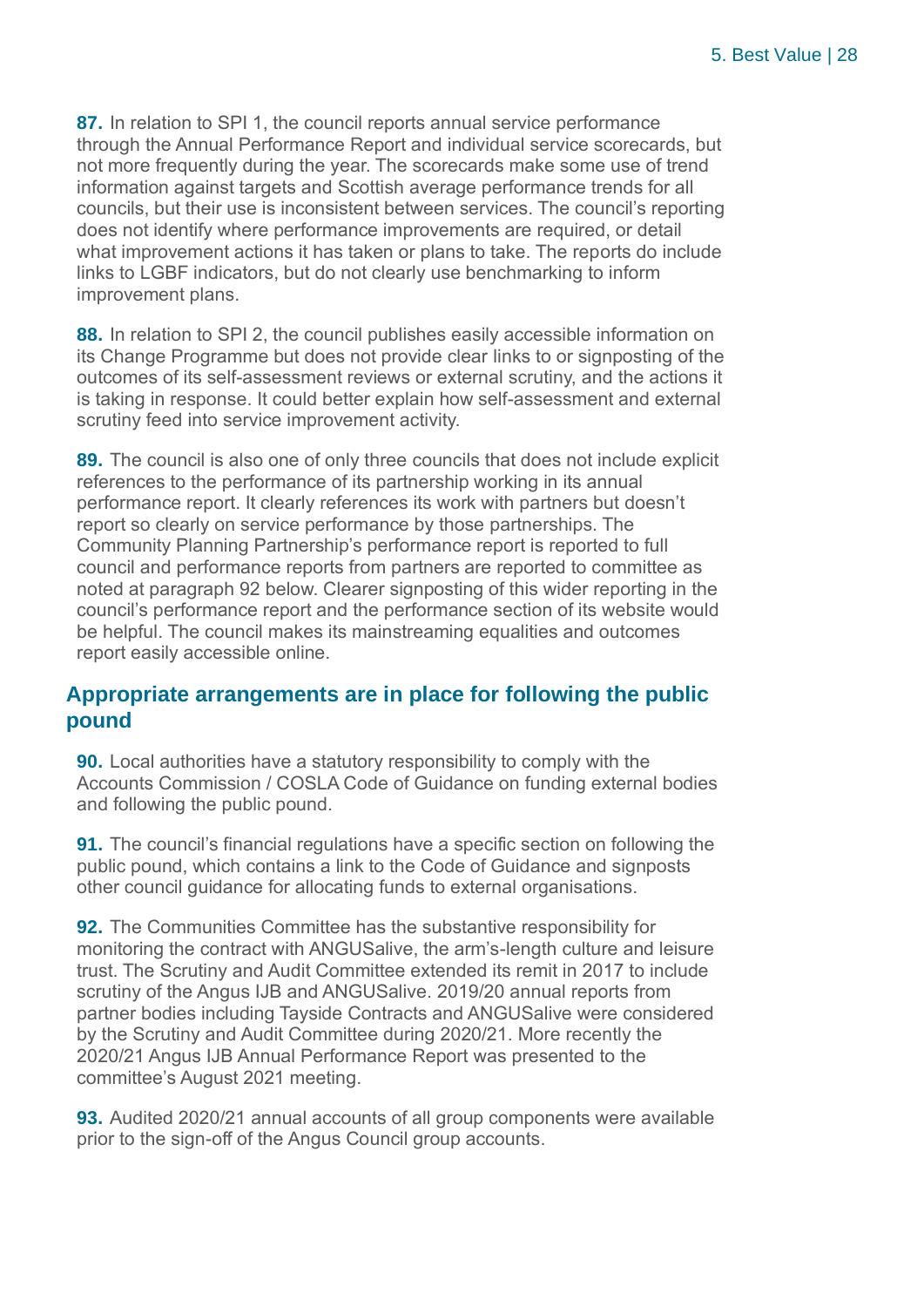## **National performance audit reports**

**94.** Audit Scotland carries out a national performance audit programme on behalf of the Accounts Commission and the Auditor General for Scotland. During 2020/21, Audit Scotland published a number of reports which may be of interest to the body. These are outlined in [Appendix 3.](#page-40-0)

**95.** Relevant national reports continue to be routinely presented to the Scrutiny and Audit Committee. This often includes an assessment from management of the council's position against the recommendations contained in the reports.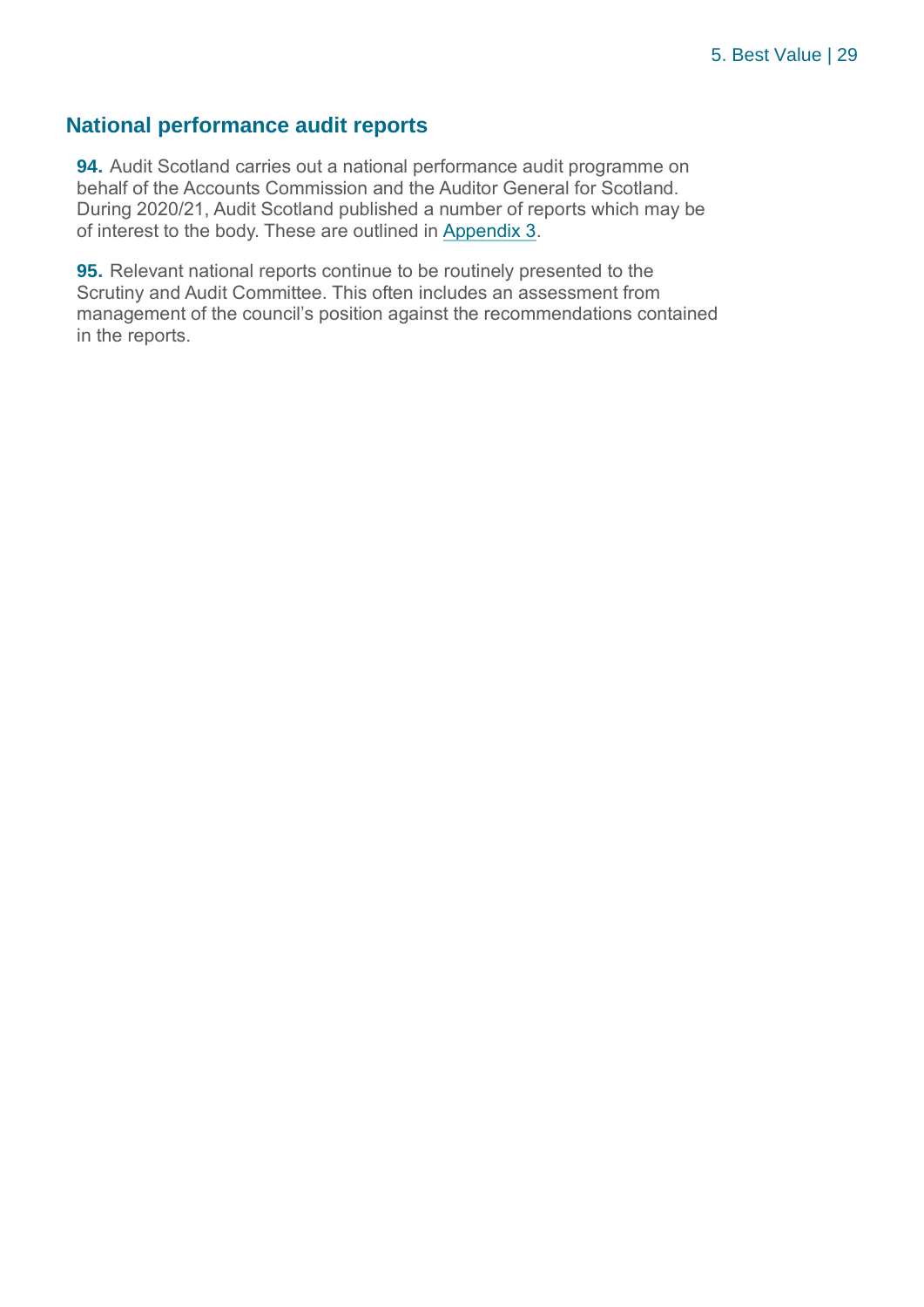and made available and a

# <span id="page-29-0"></span>**Appendix 1** Action plan 2020/21

# **2020/21 recommendations**

| <b>Issue/risk</b>                                                                                                                                                                                                                                                                                                                                                                                                                                                                                                                                                        | <b>Recommendation</b>                                                                                                                 | <b>Agreed management</b><br>action/timing                                                                                                                                                                                                                                                                                                                                                                                                                                                                                                                                                                                                                                                                                                       |
|--------------------------------------------------------------------------------------------------------------------------------------------------------------------------------------------------------------------------------------------------------------------------------------------------------------------------------------------------------------------------------------------------------------------------------------------------------------------------------------------------------------------------------------------------------------------------|---------------------------------------------------------------------------------------------------------------------------------------|-------------------------------------------------------------------------------------------------------------------------------------------------------------------------------------------------------------------------------------------------------------------------------------------------------------------------------------------------------------------------------------------------------------------------------------------------------------------------------------------------------------------------------------------------------------------------------------------------------------------------------------------------------------------------------------------------------------------------------------------------|
| 1. Asset revaluation<br>arrangements<br>The initial revaluation figures<br>provided in Note 11 of the<br>accounts were incorrect due to<br>the in-year capital spend not<br>being included in the calculations.<br>In addition the prior year audit<br>identified issues with the 2019/20<br>asset revaluation programme,<br>including:<br>lack of detailed instructions<br>completeness of property<br>asset listings<br>reconciliations.<br>$\bullet$<br>Risk – Asset revaluations are not<br>complete and accurately<br>accounted for in the financial<br>statements. | A formal review of asset<br>revaluation arrangements<br>should be completed.<br>Exhibit 2 & PY 1, 2 & 3                               | This was an error caused in<br>part by the volume of<br>additional work on the finance<br>team.<br>We will review year end<br>process for the calculation of<br>the revaluation gain/loss on<br>assets, which will include<br>updating process to add in<br>checks to ensure final year<br>end capital spend is used.<br>Responsible officer:<br>Service Lead, (Finance)<br>Agreed date: 30 June 2022<br>The Prior Year audit actions<br>relate to the Council<br>Dwellings valuation which is<br>undertaken every 5 years.<br>Work in relation to this will not<br>be required until the 2024/25<br>accounts with the next<br>revaluation of Council<br>Dwellings. In light of this and<br>other work pressures this<br>action was deferred by |
| 2. Payroll information                                                                                                                                                                                                                                                                                                                                                                                                                                                                                                                                                   | A full package of working                                                                                                             | management.<br>The information being                                                                                                                                                                                                                                                                                                                                                                                                                                                                                                                                                                                                                                                                                                            |
| There were delays in obtaining<br>information from the payroll team<br>to support the audit of the<br>remuneration report staff costs.<br>We have had to request<br>information on multiple occasions                                                                                                                                                                                                                                                                                                                                                                    | papers and supporting<br>documentation should be<br>available alongside the<br>unaudited accounts to<br>support the audit<br>process. | requested was extensive and<br>required dedicated officer<br>time in addition to the<br>substantial workload of the<br>payroll team; however this<br>has now been progressed<br>ada augilahla ana                                                                                                                                                                                                                                                                                                                                                                                                                                                                                                                                               |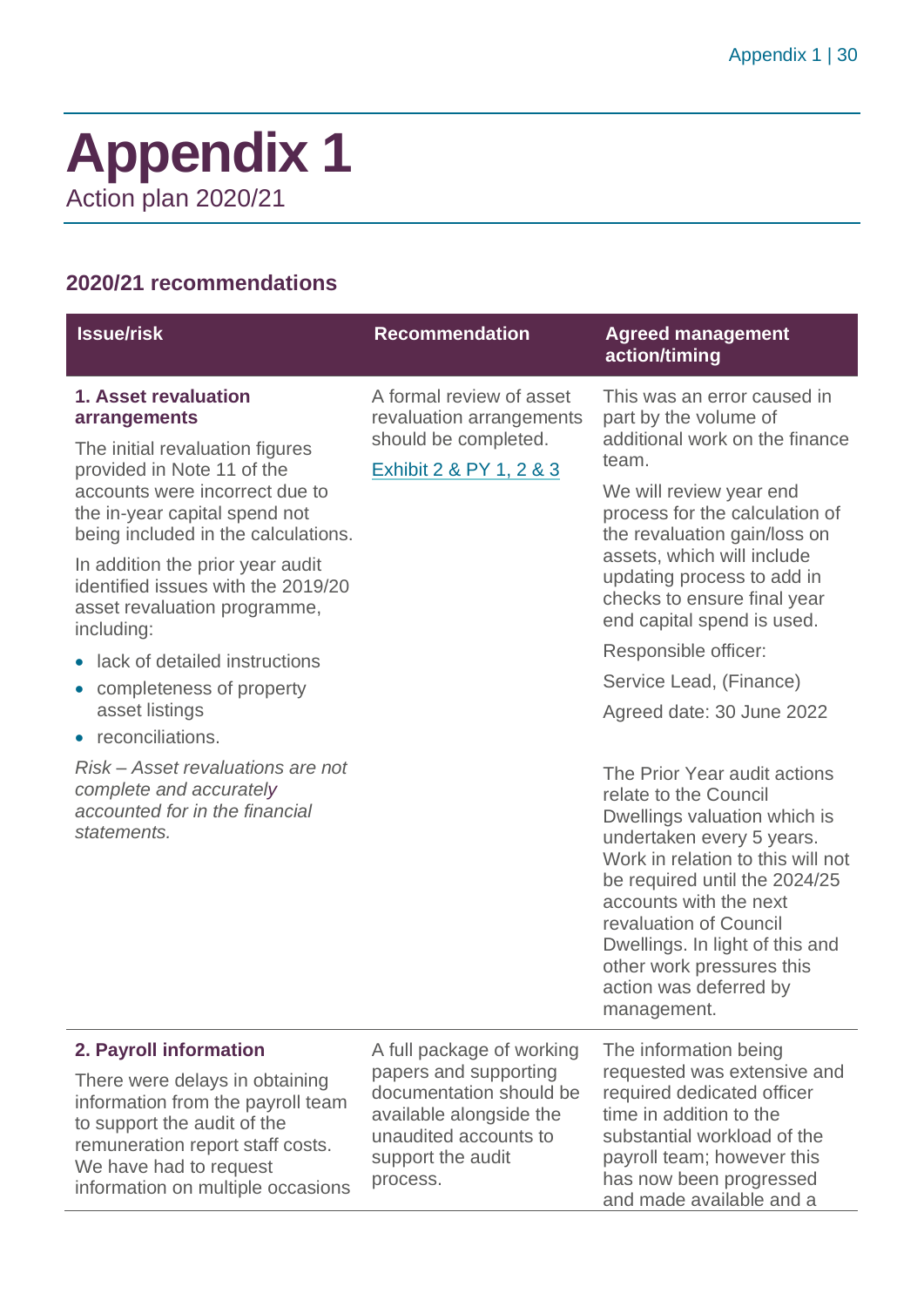# Appendix 1 | 31

| <b>Issue/risk</b>                                                                                                                                                                                                                                                                                               | <b>Recommendation</b>                                                                                                                       | <b>Agreed management</b><br>action/timing                                                                                                                                                                                                                                                                                                                                                                                                                                                                                                                                                                                                                                                           |
|-----------------------------------------------------------------------------------------------------------------------------------------------------------------------------------------------------------------------------------------------------------------------------------------------------------------|---------------------------------------------------------------------------------------------------------------------------------------------|-----------------------------------------------------------------------------------------------------------------------------------------------------------------------------------------------------------------------------------------------------------------------------------------------------------------------------------------------------------------------------------------------------------------------------------------------------------------------------------------------------------------------------------------------------------------------------------------------------------------------------------------------------------------------------------------------------|
| over several weeks, often with no<br>response from the client.<br>Risk – Lack of appropriate audit<br>evidence could impact on the<br>audit opinion.                                                                                                                                                            | <b>Exhibit 2</b>                                                                                                                            | package of working papers<br>and supporting<br>documentation will be made<br>available for the next audit.<br>Responsible officer: Acting                                                                                                                                                                                                                                                                                                                                                                                                                                                                                                                                                           |
|                                                                                                                                                                                                                                                                                                                 |                                                                                                                                             | Senior Payroll Officer                                                                                                                                                                                                                                                                                                                                                                                                                                                                                                                                                                                                                                                                              |
|                                                                                                                                                                                                                                                                                                                 |                                                                                                                                             | Agreed date: 30 June 2022                                                                                                                                                                                                                                                                                                                                                                                                                                                                                                                                                                                                                                                                           |
| 3. Procurement training<br>records<br>The council does not hold<br>detailed records of the<br>procurement training that has<br>taken place at a corporate or<br>service level.<br>Risk-Staff involved in<br>procurement may not have up to<br>date training to support<br>appropriate procurement<br>practices. | The council should<br>ensure that detailed<br>training records are held<br>for staff involved in<br>procurement activity.<br>Paragraph 6019 | Angus Council has a<br>devolved procurement model<br>so training records would be<br>held at a devolved level;<br>however AC is reviewing<br>procurement delivery and as<br>part of that reinstating the<br><b>Corporate Procurement</b><br>Group and a combined<br>procurement training register<br>shall be populated by the<br>members of that group to<br>create a central document.<br>In addition a more structured<br>training program for<br>procurement is being<br>developed centrally and this<br>will be based on the<br>procurement competency<br>framework<br>https://www.gov.scot/<br>publications/scottish-<br>procurement-competency-<br>framework/ to identify training<br>needs. |
|                                                                                                                                                                                                                                                                                                                 |                                                                                                                                             | Responsible officer: (Service<br>Lead), Legal & Democratic<br><b>Services</b>                                                                                                                                                                                                                                                                                                                                                                                                                                                                                                                                                                                                                       |
|                                                                                                                                                                                                                                                                                                                 |                                                                                                                                             | Agreed date: 31 August 2022                                                                                                                                                                                                                                                                                                                                                                                                                                                                                                                                                                                                                                                                         |
|                                                                                                                                                                                                                                                                                                                 |                                                                                                                                             |                                                                                                                                                                                                                                                                                                                                                                                                                                                                                                                                                                                                                                                                                                     |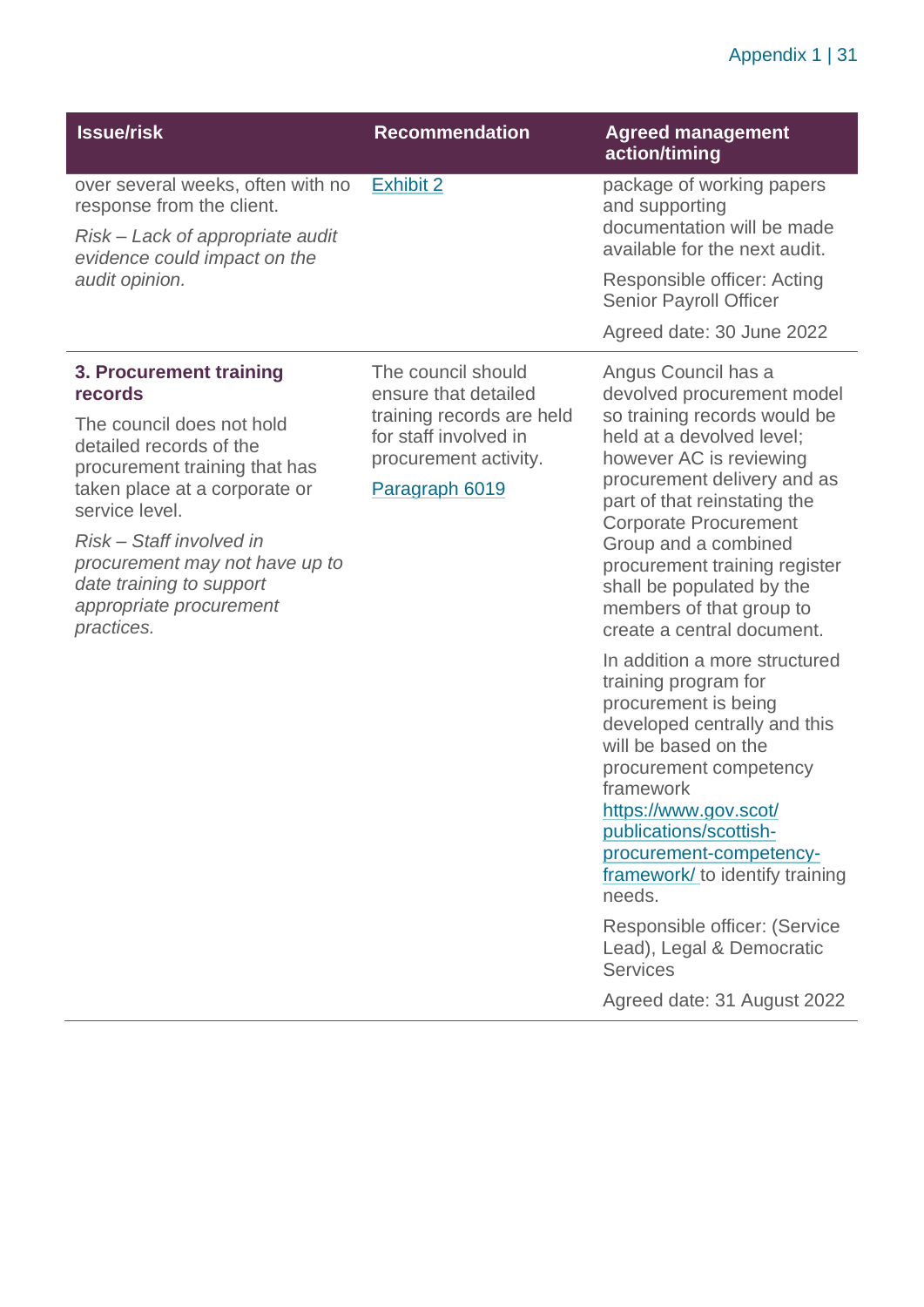# Appendix 1 | 32

| <b>Issue/risk</b>                                                                                                                                                                                                                                                               | <b>Recommendation</b>                                                                                                                                                                                                                        | <b>Agreed management</b><br>action/timing                                                                                                                                                                                                             |
|---------------------------------------------------------------------------------------------------------------------------------------------------------------------------------------------------------------------------------------------------------------------------------|----------------------------------------------------------------------------------------------------------------------------------------------------------------------------------------------------------------------------------------------|-------------------------------------------------------------------------------------------------------------------------------------------------------------------------------------------------------------------------------------------------------|
| 4. Long-term financial planning<br>The council has well established<br>medium-term financial planning<br>arrangements. It does not<br>currently have a longer-term<br>financial plan, although it does<br>plan for the affordability of its<br>long-term financial commitments. | Long-term planning<br>arrangements, including<br>different financial<br>scenarios, should be<br>developed to support the<br>Covid-19 recovery.<br>Paragraph 66 & PY 4                                                                        | Work has been progressing.<br>However, challenges in<br>engaging with services during<br>Covid and workload<br>pressures mean this has not<br>progressed as planned. This<br>will be progressed and<br>reported to Angus Council in<br>February 2022. |
| Risk - The council does not have<br>a full picture of its long-term<br>financial position to inform<br>decision making.                                                                                                                                                         |                                                                                                                                                                                                                                              | Responsible officer: Service<br>Lead, (Finance)<br>Agreed date: 30 June 2022                                                                                                                                                                          |
| 5. Availability of performance<br>information<br>10 of the 26 performance<br>indicators in the 2020/21 annual<br>performance report have no<br>available data for 2020/21.                                                                                                      | <b>Angus Council should</b><br>review the sources of<br>data used for its<br>performance indicators to<br>ensure that this data can<br>be produced in a timely<br>manner to aid in reliable<br>performance monitoring.<br>Paragraph 84 & PY8 | Action has been initiated to<br>review the performance<br>indicators being utilised so<br>they reflect meaningful<br>performance information that<br>is also more readily available,                                                                  |
| Risk – Performance cannot be<br>reliably measured if information is<br>not available or out of date.                                                                                                                                                                            |                                                                                                                                                                                                                                              | as far as practicable, in the<br>timeframe aligned with the<br>audit of the annual accounts.<br>Responsible officer: Manager                                                                                                                          |

- Quality, Improvement

Agreed date: 31 March 2022

# **Follow up of 2019/20 recommendations**

| <b>Issue</b>                                                  | <b>Recommendation</b>                                                                                                                                                                            | <b>Conclusion</b>                                                                                                                                                                        |
|---------------------------------------------------------------|--------------------------------------------------------------------------------------------------------------------------------------------------------------------------------------------------|------------------------------------------------------------------------------------------------------------------------------------------------------------------------------------------|
| <b>PY1. Non-current assets -</b><br>housing stock revaluation | The council should prepare<br>detailed instructions to the<br>valuer for future housing<br>stock valuations, ensuring<br>that all required assurances<br>for the Beacon approach are<br>covered. | <b>See Recommendation 1</b><br>Work on this<br>recommendation has not<br>been progressed as no<br>revaluation of Council<br>dwellings was due or required<br>in 2020/21.                 |
| <b>PY2. Non-current assets -</b><br>revaluation programme     | The council should ensure<br>that all property assets are<br>specified in the revaluation<br>programme so that they are<br>revalued at least every 5<br>years.                                   | <b>See Recommendation 1</b><br>Work on this<br>recommendation has not<br>been progressed. This<br>related to the Council<br>Garages valued as part of the<br>Council dwelling valuation. |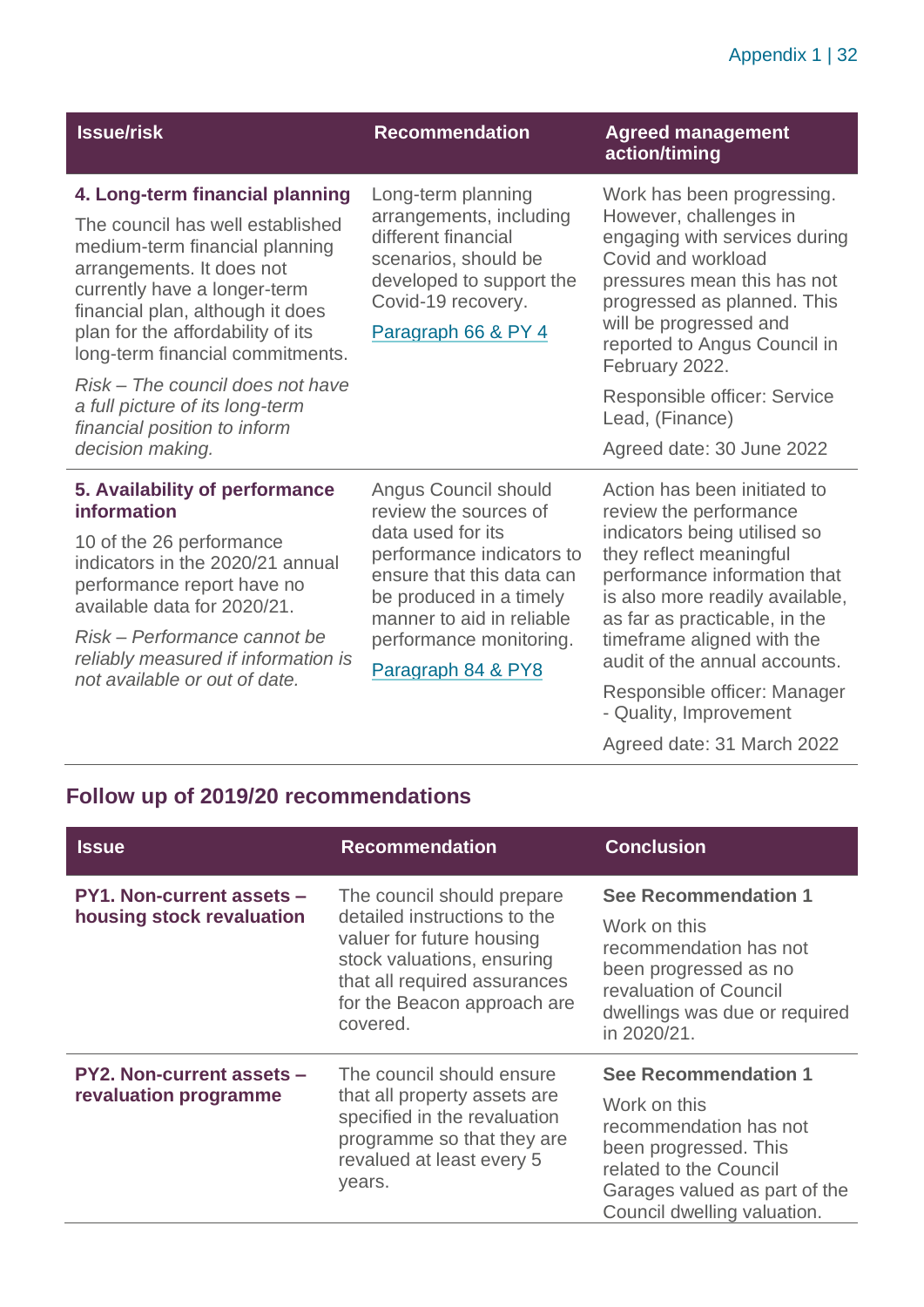| <b>Issue</b>                                                                                     | <b>Recommendation</b>                                                                                                                                                                                                                                                                                                                                                                                                                                                               | <b>Conclusion</b>                                                                                                                                                                                                                                                        |
|--------------------------------------------------------------------------------------------------|-------------------------------------------------------------------------------------------------------------------------------------------------------------------------------------------------------------------------------------------------------------------------------------------------------------------------------------------------------------------------------------------------------------------------------------------------------------------------------------|--------------------------------------------------------------------------------------------------------------------------------------------------------------------------------------------------------------------------------------------------------------------------|
|                                                                                                  |                                                                                                                                                                                                                                                                                                                                                                                                                                                                                     | No revaluation was required<br>in 2020/21 so this will be<br>picked up as part of the future<br>valuation.                                                                                                                                                               |
| <b>PY3. Non-current assets -</b><br>reconciliation of properties                                 | The council should ensure<br>that the asset list provided to<br>the valuer each year<br>reconciles fully to the asset<br>register (or to Housing<br>Service asset records for<br>HRA assets).                                                                                                                                                                                                                                                                                       | <b>See Recommendation 1</b><br>Work on this<br>recommendation has not<br>been progressed as no<br>revaluation of Council<br>dwelling was due or required<br>in 2020/21.                                                                                                  |
| <b>PY4. Statutory</b><br><b>Adjustments are not</b><br>permitted for Common<br><b>Good Funds</b> | The council should not apply<br>statutory adjustments when<br>accounting for the Common<br>Good Funds.                                                                                                                                                                                                                                                                                                                                                                              | <b>Complete</b><br>The Capital Adjustment<br>Account has been removed<br>from the Common Good<br>Funds in line with agreed<br>treatment.                                                                                                                                 |
| <b>PY5. Judicial review</b><br>decision on Common Good<br>assets                                 | The council should: identify<br>the full list of assets on<br>Common Good land, which<br>are now legally considered<br>Common Good assets rather<br>than council owned assets;<br>review its accounting policies<br>for use of these assets,<br>including responsibility for<br>maintenance costs, rental<br>payments; and determine exit<br>strategies for when assets<br>are no longer used by the<br>council for service delivery, or<br>reach the end of their useful<br>lives. | <b>Complete</b><br>The council has reviewed<br>assets which sit on Common<br>Good land and transferred<br>these to the Common Good<br>Fund in line with the judicial<br>review decision. We have<br>reviewed the accounting for<br>this transfer and found no<br>issues. |
| <b>PY6. Asset register</b><br>reconciliation to the<br>financial statements                      | The council should reconcile<br>the fixed asset register to the<br>financial statements at asset<br>category level and should<br>ensure that all year-end<br>adjustments are included in<br>the asset register presented<br>as evidence to support the<br>financial statements.                                                                                                                                                                                                     | <b>Complete</b><br>The council provided a fixed<br>asset reconciliation at an<br>asset category level as part<br>of the audit this year. This<br>was reviewed and no issues<br>were identified.                                                                          |
| <b>PY7. Use of generic asset</b><br>codes                                                        | The council should review its<br>use of generic asset codes to                                                                                                                                                                                                                                                                                                                                                                                                                      | In Progress - no further<br>audit follow up proposed                                                                                                                                                                                                                     |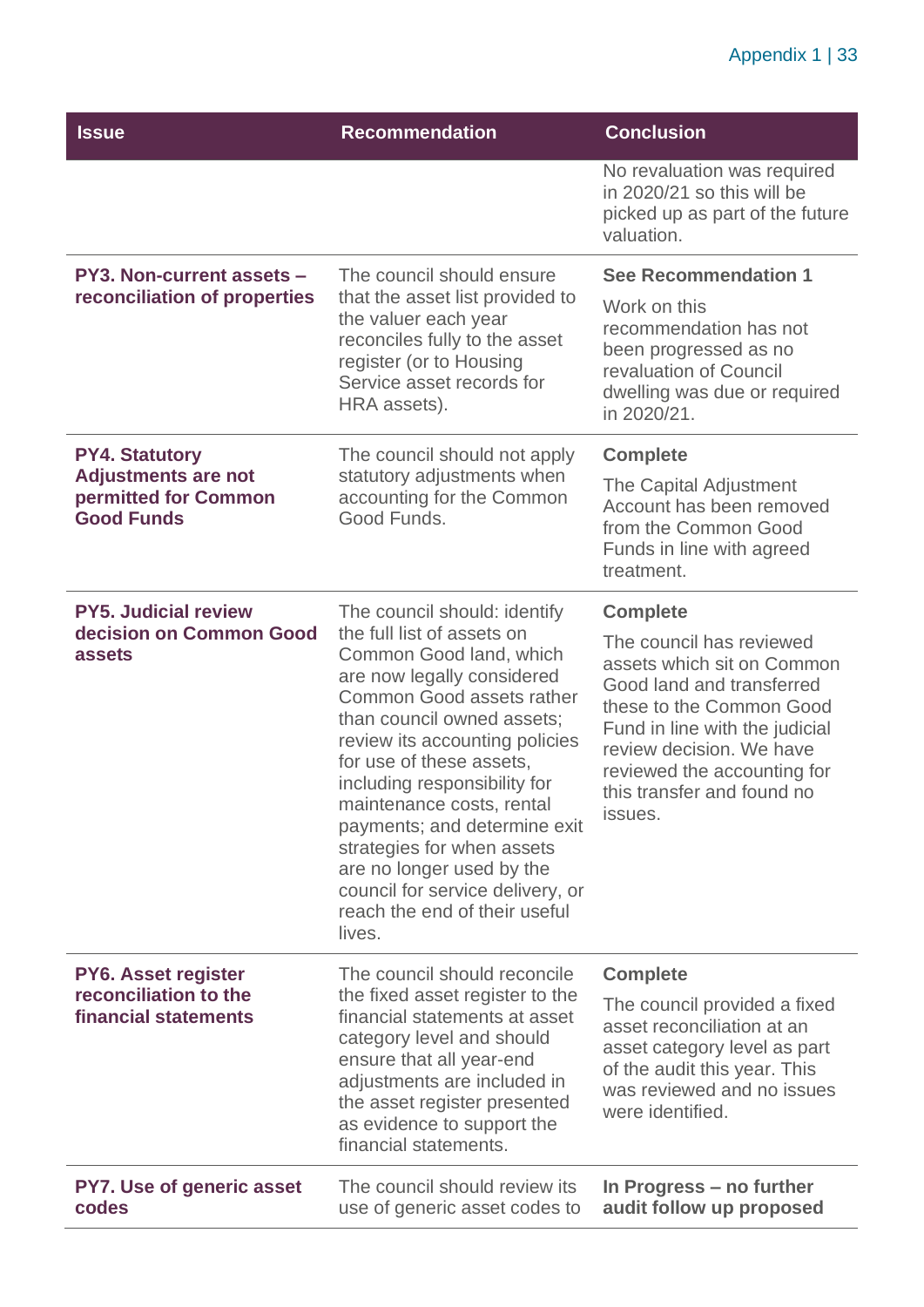| <b>Issue</b>                                                           | <b>Recommendation</b>                                                                                                                                                                                                                                                                                                                                                                                         | <b>Conclusion</b>                                                                                                                                                                                                                                                                                       |
|------------------------------------------------------------------------|---------------------------------------------------------------------------------------------------------------------------------------------------------------------------------------------------------------------------------------------------------------------------------------------------------------------------------------------------------------------------------------------------------------|---------------------------------------------------------------------------------------------------------------------------------------------------------------------------------------------------------------------------------------------------------------------------------------------------------|
|                                                                        | ensure that capital<br>expenditure is allocated to a<br>specific asset. Where<br>expenditure cannot be not<br>allocated to a specific asset,<br>the council must be able to<br>demonstrate that the<br>expenditure meets the<br>requirement for capitalisation.                                                                                                                                               | The council has carried out a<br>piece of work to review the<br>asset register for generic<br>asset codes and remove<br>these. From our review of the<br>asset register as at 31 March<br>2021, a number of generic<br>codes still remain; however<br>these are fully depreciated.                      |
| <b>PY8. Management</b><br>commentary                                   | The Management<br>Commentary should report a<br>balanced and comprehensive<br>analysis of the development<br>and performance of the<br>council's business during the<br>financial year and of its<br>position at the year end, in<br>accordance with the Local<br><b>Authority Accounts (Scotland)</b><br>Regulations 2014. This<br>requires performance<br>information to be available on<br>a timely basis. | <b>See Recommendation 5</b><br>The Management<br>Commentary only contained<br>some of the required non-<br>financial performance<br>information as some data<br>was not yet available.                                                                                                                  |
| <b>PY9. External review of</b><br>internal audit's PSIAS<br>compliance | The council should progress<br>arrangements for the 5-<br>yearly external review of<br>internal audit's compliance<br>with Public Sector Internal<br>Audit Standards as this is<br>review now overdue.                                                                                                                                                                                                        | <b>Complete</b><br>This review has now taken<br>place. It was reported to the<br><b>Scrutiny and Audit Committee</b><br>in January 2021. The review<br>concluded that the Internal<br><b>Audit Service generally</b><br>conforms with the PSIAS.                                                        |
| <b>PY10. Review of Common</b><br><b>Good property assets</b>           | The council should set a<br>timescale for compilation of<br>and consultation on a publicly<br>accessible register of<br><b>Common Good property</b><br>assets. This publicly<br>accessible register and<br>associated consultation are<br>required under Part 8 of the<br><b>Community Empowerment</b><br>(Scotland) Act 2015.                                                                                | In Progress – no further<br>audit follow up proposed<br>A Common Good asset<br>register for Arbroath has<br>been developed and<br>presented to Committee<br>before it is published. Work is<br>ongoing for the other<br><b>Common Good Funds and</b><br>this could take up to two<br>years to complete. |
| <b>PY11. Equality impact</b><br>assessments                            | The council should ensure<br>that Equality Impact<br>Assessments contain                                                                                                                                                                                                                                                                                                                                      | In Progress – no further<br>audit follow up proposed                                                                                                                                                                                                                                                    |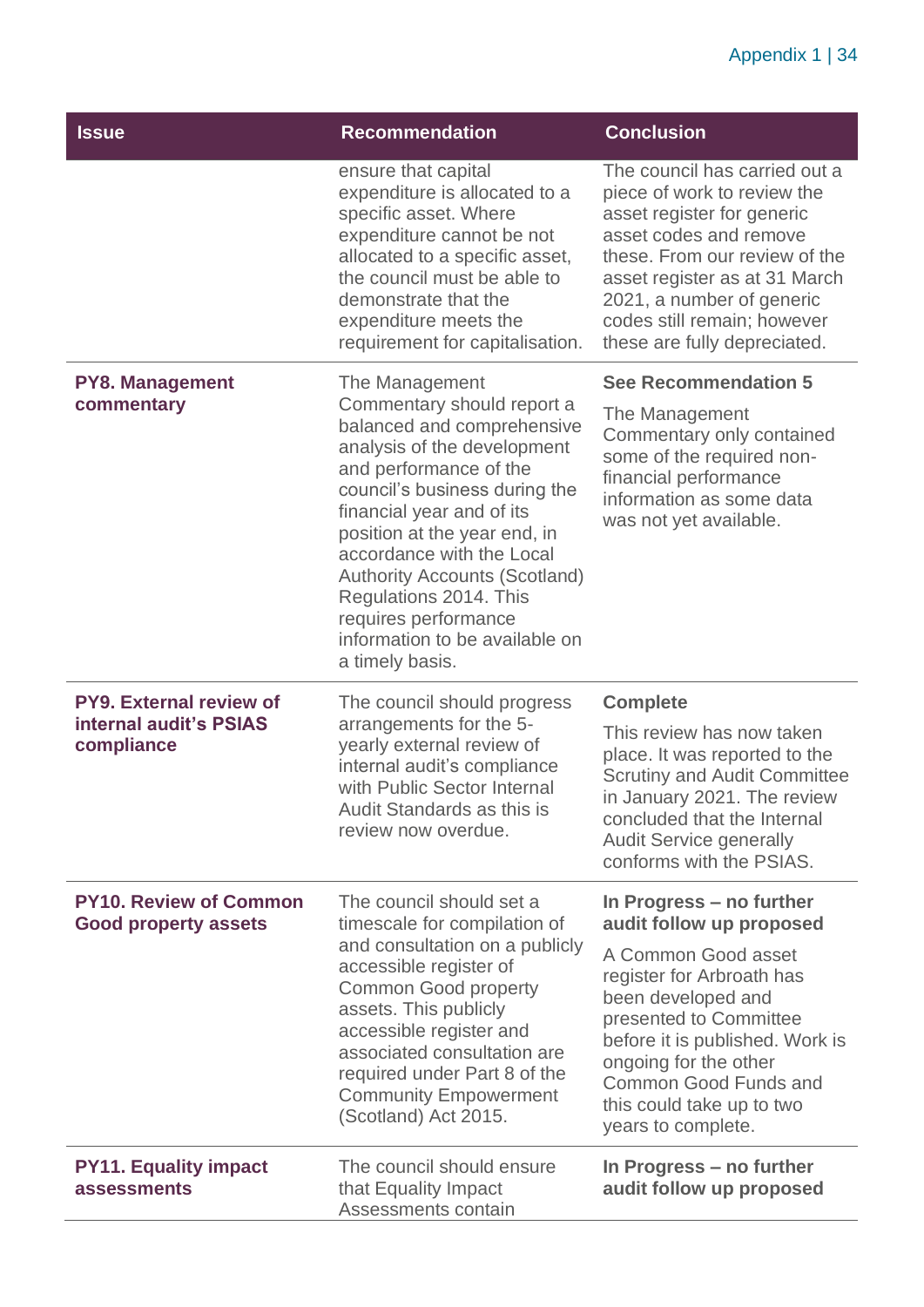| <b>Issue</b>                                                 | <b>Recommendation</b>                                                                                                                                                                                                                                                                                                           | <b>Conclusion</b>                                                                                                                                                                                                                                                                                                                                  |
|--------------------------------------------------------------|---------------------------------------------------------------------------------------------------------------------------------------------------------------------------------------------------------------------------------------------------------------------------------------------------------------------------------|----------------------------------------------------------------------------------------------------------------------------------------------------------------------------------------------------------------------------------------------------------------------------------------------------------------------------------------------------|
|                                                              | sufficient detail of the<br>anticipated impacts on<br>protected characteristics, to<br>clearly support the conclusion<br>reached.                                                                                                                                                                                               | EIA forms have been<br>renewed and an e-learning<br>course has been developed.<br>EIA champions have been<br>created in each service and<br>training for these posts is<br>ongoing. Training for elected<br>members has not yet taken<br>place.                                                                                                    |
| <b>PY12. Equalities data on</b><br>protected characteristics | The council should engage<br>with its employees on the<br>purpose and use of equalities<br>data to ensure that staff feel<br>comfortable disclosing any<br>protected characteristics.                                                                                                                                           | In Progress – no further<br>audit follow up proposed<br>A staff survey has been<br>developed to engage with<br>staff. Places on an<br>'Employee's equality<br>engagement group' have<br>been advertised to staff.                                                                                                                                  |
| <b>PY13. Remuneration</b><br><b>Report: Exit Packages</b>    | The information flows<br>between Angus Council,<br>Tayside Pension Fund, and<br>the Pension Fund Actuaries<br>should be reviewed to ensure<br>that all information is<br>provided to the actuary to<br>enable them to provide all the<br>required information on a<br>timely basis for inclusion in<br>the Remuneration Report. | <b>Complete</b><br>No issues were identified with<br>testing of 2020/21 exit<br>packages.                                                                                                                                                                                                                                                          |
| <b>PY14. Voluntary</b><br><b>Severance</b>                   | The council should review its<br>voluntary severance payback<br>period to ensure that the<br>scheme demonstrates value<br>for money. The council<br>should also ensure that the<br>business cases are clear in<br>demonstrating the value for<br>money of any exit package.                                                     | <b>Complete</b><br>The council reviewed its<br>voluntary severance policy<br>and reduced the payback<br>period from a maximum of 5<br>years to 2.5 years. This was<br>approved by the Policy and<br>Resources committee in June<br>2021.<br>Our testing of 2020/21 exit<br>packages identified no issues<br>with demonstrating value for<br>money. |
| <b>PY15. Long term financial</b><br>planning                 | The council should develop<br>long term financial planning<br>arrangements, including                                                                                                                                                                                                                                           | <b>Recommendation 4</b><br>The long-term financial plan<br>is still under development.                                                                                                                                                                                                                                                             |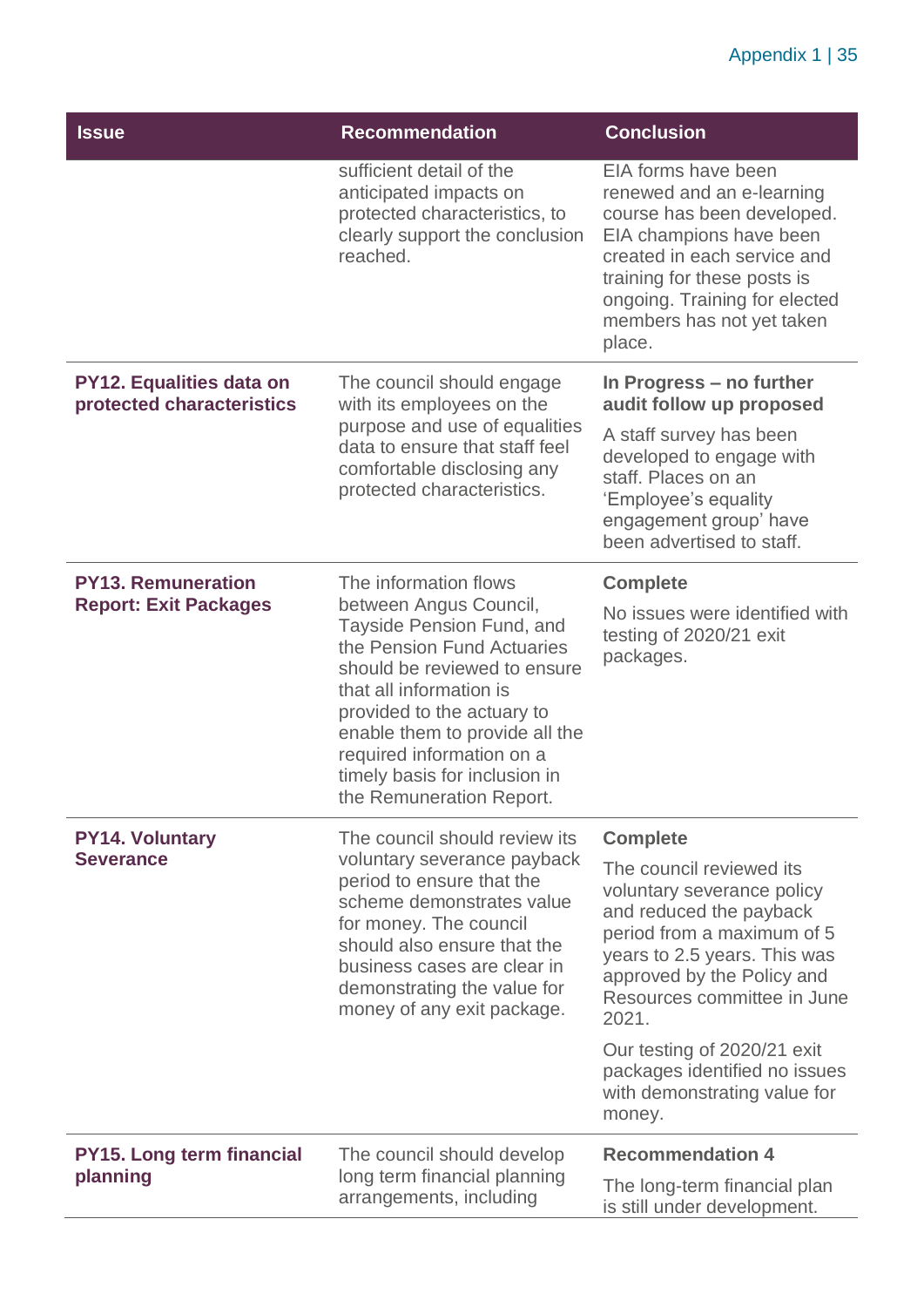| <b>Issue</b>                          | <b>Recommendation</b>                                                                                                                                                                                                                                                                                                                                                                        | <b>Conclusion</b>                                                                                                                                                                                                                                                                 |
|---------------------------------------|----------------------------------------------------------------------------------------------------------------------------------------------------------------------------------------------------------------------------------------------------------------------------------------------------------------------------------------------------------------------------------------------|-----------------------------------------------------------------------------------------------------------------------------------------------------------------------------------------------------------------------------------------------------------------------------------|
|                                       | scenario planning, to be<br>prepared for a range of future<br>levels of funding and income.                                                                                                                                                                                                                                                                                                  | Progress has been delayed<br>by other work pressures.                                                                                                                                                                                                                             |
| <b>PY16. Performance</b><br>reporting | The council should be clearer<br>in demonstrating where and<br>what actions it is taking to<br>address areas for<br>improvement. Services also<br>need to understand their<br>performance data better and<br>how it can be used to support<br>improvement. The council<br>should be more transparent<br>in reporting the outcomes<br>against objectives/goals<br>when reporting performance. | <b>See Recommendation 5</b><br>The council has developed<br>performance targets which<br>were included in the 2020/21<br>Annual Performance Report.<br>These targets are to be met<br>by 2021/22 and progress<br>against these will be<br>measured and reported for<br>next year. |
| <b>PY17. Non-Current Assets</b>       | The council should ensure<br>that services keep finance<br>staff informed when the<br>status of assets changes, e.g.<br>when new assets become<br>operational; old assets cease<br>to be operational; assets are<br>declared surplus and put on<br>the market; or approved for<br>demolition; or transferred to<br>community ownership.                                                      | <b>Complete</b><br>No issues were identified with<br>communication of asset<br>status changes in our testing<br>in 2020/21.                                                                                                                                                       |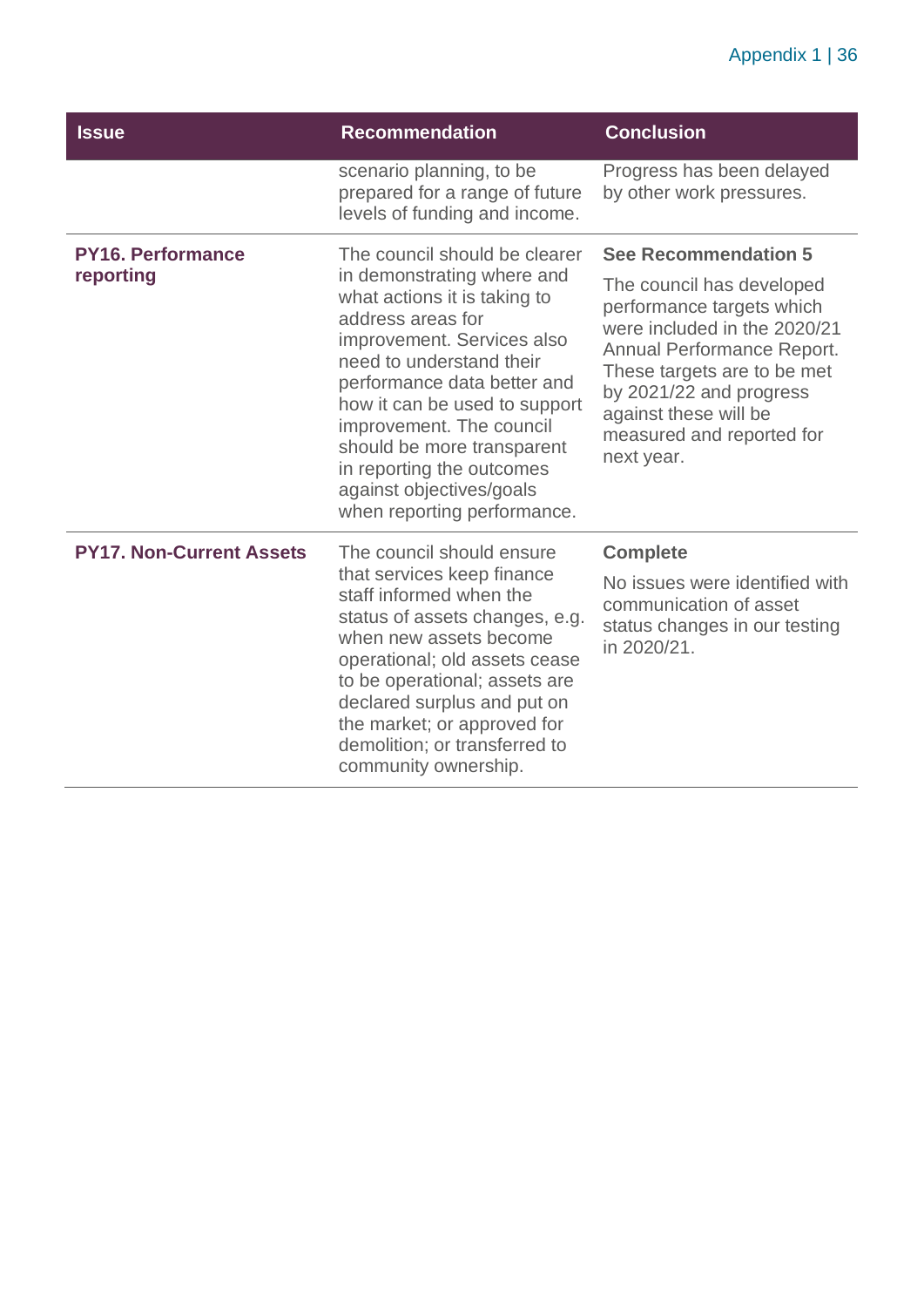# <span id="page-36-0"></span>**Appendix 2**

Significant audit risks identified during planning

The table below sets out the audit risks we identified during our planning of the audit and how we addressed each risk in arriving at our conclusion. The risks are categorised between those where there is a risk of material misstatement in the annual accounts and those relating our wider responsibility under the [Code](http://www.audit-scotland.gov.uk/report/code-of-audit-practice-2016)  [of Audit Practice 2016.](http://www.audit-scotland.gov.uk/report/code-of-audit-practice-2016)

#### **1. Risk of material misstatement due to management override of controls**

International Auditing Standards (ISAs) require that audits are planned to consider the risk of material misstatement in the financial statements caused by fraud, which is presumed to be a significant risk in any audit. This includes consideration of management override of controls to change the financial statements disclosures.

- Detailed testing of journal entries.
- Assessment of the appropriateness of accounting estimates.
- Focused testing of accruals and prepayments.
- Identification and evaluation of significant transactions that are outside the normal course of business.

#### **Audit risk Assurance procedure Results and conclusions**

**Results:** We did not identify any significant issues within our work on journals. Our testing of accruals and prepayments did not identify any errors and there were no significant transactions outside the normal course of business.

**Conclusion:** No issues were identified that indicate management override of controls

#### **2. Risk of error in areas of estimation and judgements**

There is a significant degree of subjectivity in the measurement and valuation of the material account areas of non-current assets and pension figures. This subjectivity represents an increased risk of misstatement in the financial statements.

A material uncertainty was disclosed in the 2019/20 accounts over non-current

- Assess the scope, independence and competence of the professionals engaged in providing estimates for non-current assets and pensions.
- Focused substantive testing of classification and valuation of non-current assets.
- Establish and assess the arrangements for getting assurances over the impact of Covid19 on the

**Results:** No issues were identified with the competence and independence of experts providing valuations for noncurrent assets and pensions.

Issues were noted with the valuation calculations for noncurrent assets and have now been corrected.

Material valuation uncertainty has been disclosed in the accounts for non-current assets due to the impact of Covid-19.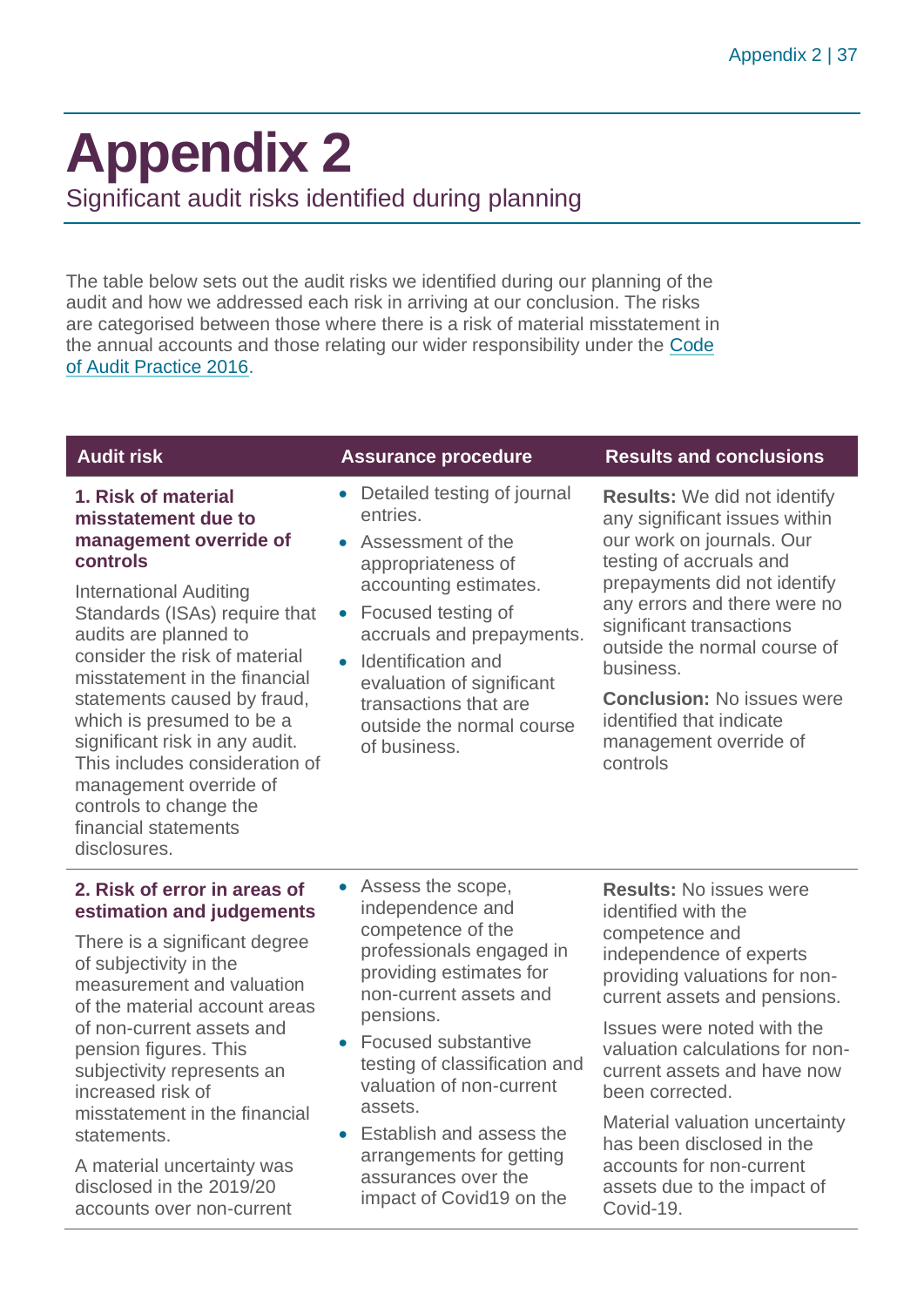| <b>Audit risk</b>                                                                                                                                                                                                                                                                                                                                                                                                                                                         | <b>Assurance procedure</b>                                                                                                                                                                                                                                   | <b>Results and conclusions</b>                                                                                                                                                                                                                                                                                                                                                                                                                                                                                                             |
|---------------------------------------------------------------------------------------------------------------------------------------------------------------------------------------------------------------------------------------------------------------------------------------------------------------------------------------------------------------------------------------------------------------------------------------------------------------------------|--------------------------------------------------------------------------------------------------------------------------------------------------------------------------------------------------------------------------------------------------------------|--------------------------------------------------------------------------------------------------------------------------------------------------------------------------------------------------------------------------------------------------------------------------------------------------------------------------------------------------------------------------------------------------------------------------------------------------------------------------------------------------------------------------------------------|
| asset valuations as a result of<br>the Covid-19 pandemic. The<br>council has a rolling<br>programme of valuations with<br>specific categories revalued<br>each year. For 2020/21<br>coastal schools and office<br>buildings are being revalued.<br>Given some categories of<br>assets have not been subject<br>to valuation since the impact<br>of Covid-19, there is a risk of<br>material uncertainty over non-<br>current asset valuations in<br>the 2020/21 accounts. | accuracy of non-current<br>assets not subject to<br>valuation in year.<br>Assess the<br>$\bullet$<br>appropriateness of the<br>actuarial assumptions.<br>Review the actual<br>$\bullet$<br>experience of significant<br>estimates made in the<br>prior year. | No issues were identified in<br>our review of actuarial<br>assumptions or with the<br>experience of prior year<br>estimates.<br><b>Conclusion: An 'emphasis of</b><br>matter' paragraph has been<br>included in the independent<br>auditor's report to draw<br>attention to the increased<br>uncertainty in property<br>valuations.<br>Audit adjustments processed<br>as detailed in Exhibit 2.<br>A recommendation is made in<br>Appendix 1 to strengthen the<br>asset revaluations<br>arrangements.                                      |
| 3. Risk of incorrect<br>accounting for non-current<br>assets<br>Our 2019/20 audit identified<br>material misstatements in the<br>accounting for non-current<br>assets including the valuation<br>of council dwellings and<br>issues when reconciling the<br>fixed asset register to the<br>financial statements.<br>There is a risk that non-<br>current asset accounting is<br>incorrect resulting in a<br>material misstatement in the<br>2020/21 accounts.             | • Focused substantive<br>testing of non-current<br>asset transactions to<br>ensure these are correctly<br>accounted for.<br>Review of appropriateness<br>$\bullet$<br>of year-end fixed asset<br>register reconciliations<br>including any adjustments.      | <b>Results:</b> As noted above,<br>issues were identified with<br>the calculation of revaluation<br>adjustments in the accounts.<br>We also noted one asset<br>which had been classified<br>incorrectly as a completed<br>asset which was still under<br>construction.<br>No issues were identified with<br>the year-end asset<br>reconciliations.<br><b>Conclusion: Audit</b><br>adjustments processed as<br>detailed in Exhibit 2.<br>A recommendation is made in<br>Appendix 1 to strengthen the<br>asset revaluations<br>arrangements. |
| 4. Risk of misstatement due<br>to Covid-19 disclosure<br>requirements<br>During 2020/21 the council<br>has administered significant<br>Covid-19 support grants on<br>behalf of the Scottish<br>Government in excess of £35                                                                                                                                                                                                                                                | Review further technical<br>$\bullet$<br>guidance when available<br>and discuss with the<br>council's finance team.<br>• Review Covid-19<br>disclosures in the 2020/21<br>annual accounts for                                                                | <b>Results: The original</b><br>disclosures made in relation<br>to the Covid-19 support<br>grants paid out on an agency<br>basis were not detailed<br>enough to meet the<br>requirements of LASAAC<br>guidance. We discussed the                                                                                                                                                                                                                                                                                                           |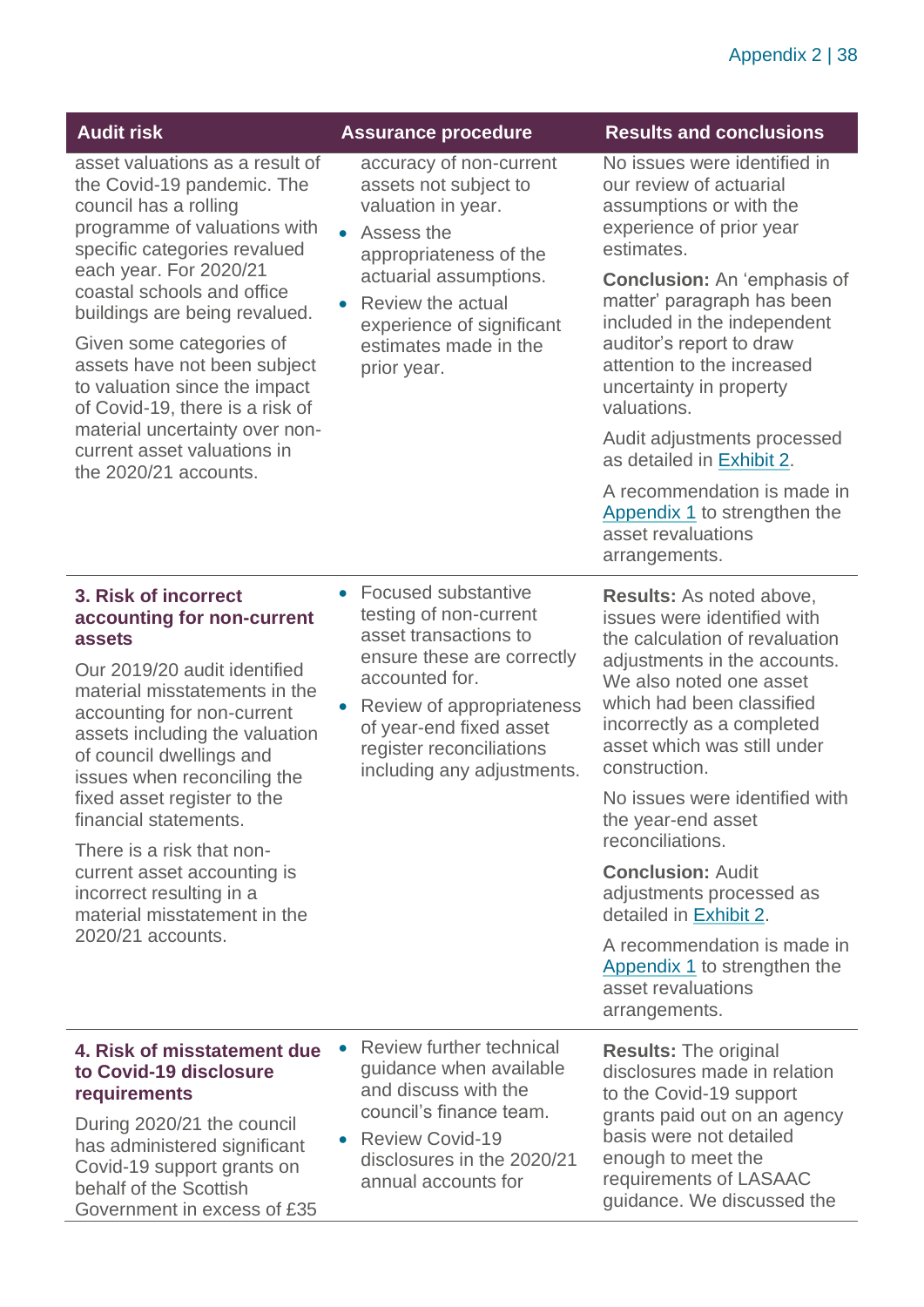| <b>Audit risk</b>                                                                                                                                                                                                                                                         | <b>Assurance procedure</b>    | <b>Results and conclusions</b>                                                                          |
|---------------------------------------------------------------------------------------------------------------------------------------------------------------------------------------------------------------------------------------------------------------------------|-------------------------------|---------------------------------------------------------------------------------------------------------|
| million to date, Under IFRS<br>15, these payments are made<br>on an 'agency' basis and will<br>therefore not be recognised                                                                                                                                                | accuracy and<br>completeness. | requirements with the council,<br>and expanded disclosures<br>have been made in the<br>annual accounts. |
| in the council's<br>Comprehensive Income and<br><b>Expenditure Statement in the</b><br>annual accounts. Instead,<br>additional disclosures will be<br>required to report these grant<br>payments accurately, and to<br>promote transparency for<br>users of the accounts. |                               | <b>Conclusion: The revised</b><br>disclosures are now in line<br>with the LASAAC guidance.              |
| There is a risk of disclosure<br>misstatement for this new<br>area of agency expenditure.<br>This will need to be<br>separated from the Covid-19<br>funding the council has<br>received to support its own                                                                |                               |                                                                                                         |

# **Risks identified from the auditor's wider responsibility under the Code of Audit Practice**

budget.

| <b>Audit risk</b>                                                                                                                                                                                                                                                                                                                                                                                                                                                                                                                                                                                                          | <b>Assurance procedure</b>                                                                                                                                                                                                                                                                                                                                                      | <b>Results and conclusions</b>                                                                                                                                                                                                                                                                                                                                                                                                                                                                                                     |
|----------------------------------------------------------------------------------------------------------------------------------------------------------------------------------------------------------------------------------------------------------------------------------------------------------------------------------------------------------------------------------------------------------------------------------------------------------------------------------------------------------------------------------------------------------------------------------------------------------------------------|---------------------------------------------------------------------------------------------------------------------------------------------------------------------------------------------------------------------------------------------------------------------------------------------------------------------------------------------------------------------------------|------------------------------------------------------------------------------------------------------------------------------------------------------------------------------------------------------------------------------------------------------------------------------------------------------------------------------------------------------------------------------------------------------------------------------------------------------------------------------------------------------------------------------------|
| 5. Financial sustainability<br>Angus Council's medium-<br>term budget strategy has<br>identified a cumulative<br>funding gap of £34.6 million<br>from 2021/22 to 2023/24. The<br>council's change programme<br>has been successful in<br>delivering savings, however<br>there remains a £3.5 million<br>funding gap that requires to<br>be addressed. The council<br>will have to review and<br>prioritise service delivery<br>arrangements. This will<br>require a transformational<br>level of change, driven by<br>strong leadership, to maintain<br>the financial sustainability of<br>the council. Failure to deliver | • Review of progress in<br>developing long-term<br>financial strategy.<br>• Ongoing review of<br>implementation of the<br>Change Programme.<br>Regular review of financial<br>$\bullet$<br>position and budgetary<br>information presented to<br>those charged with<br>governance.<br>Monitoring of council<br>$\bullet$<br>budget for progress in<br>reducing the funding gap. | <b>Results:</b> The council's long-<br>term financial plan is still in<br>development. Progress has<br>been delayed due to other<br>work pressures. The focus<br>has been on updating<br>medium term financial<br>planning for the impact of<br>Covid-19.<br>Progress continues to be<br>made in achieving savings,<br>but further significant savings<br>need to be made to meet<br>future budget pressures.<br><b>Conclusion: A</b><br>recommendation is made in<br>Appendix 1 for the council to<br>progress the development of |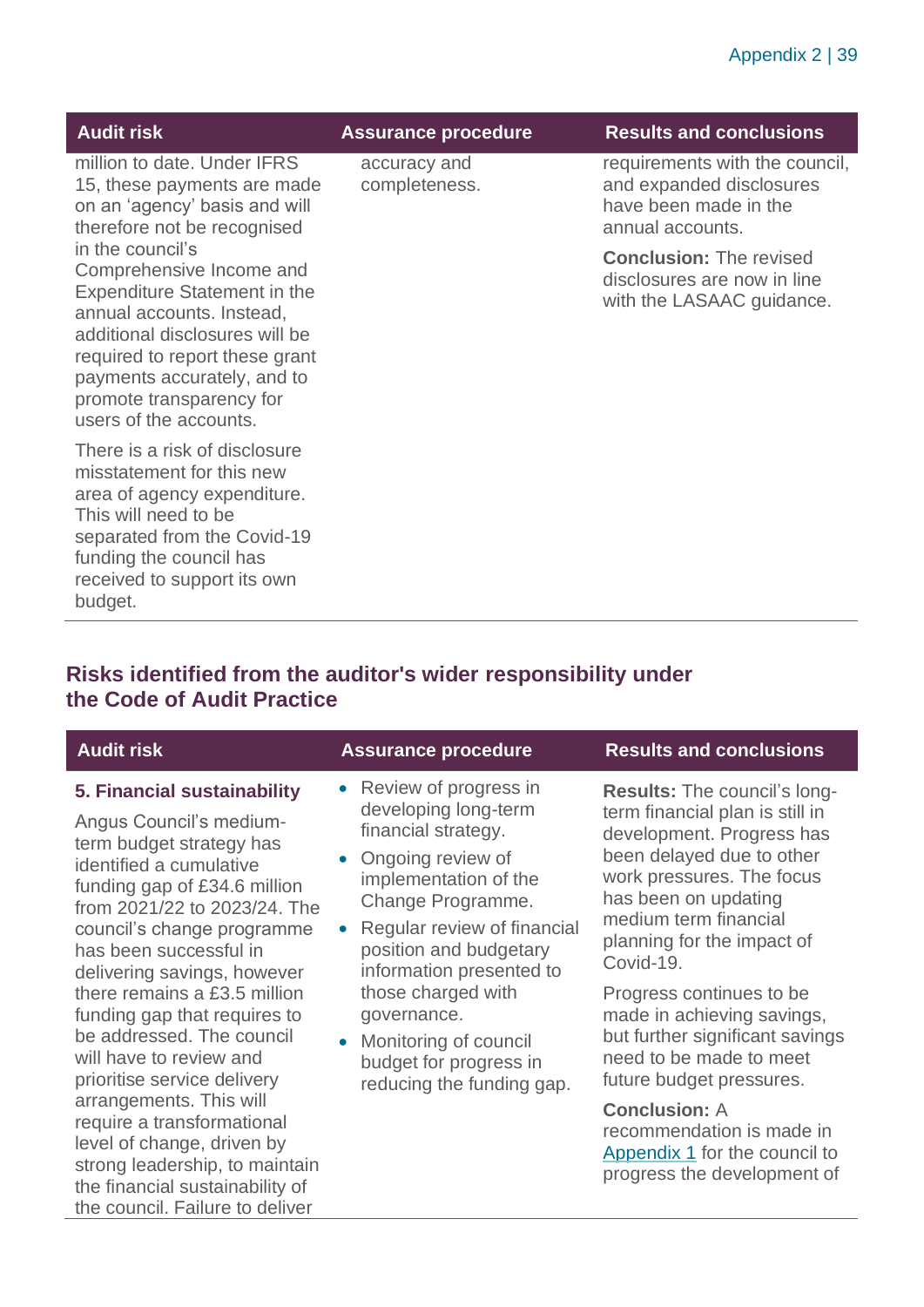#### **Audit risk Assurance procedure Results and conclusions**

this transformation will put the financial sustainability of the council at risk.

its long-term financial planning.

#### **6. Governance and controls over Covid-19 grant schemes**

COSLA analysis indicates that over £1.3 bn additional support to business has been routed through councils as part of the response to the Covid-19 pandemic.

Due to the pace of establishing some of these schemes there is a risk that insufficient governance and control frameworks were in place.

- For the most significant grants (by value) we will establish the governance and controls arrangements in place.
- Confirm existence and operation of key controls by walkthrough.

**Results:** We reviewed the two highest Covid-19 support grants by value (small business support grants and business closure grants) and completed walkthroughs of the application and approval process to ensure key controls were in place and operating effectively.

No issues were identified from the walkthroughs carried out.

**Conclusion:** Appropriate governance arrangements had been put in place by the council and the controls operated effectively during 2020/21.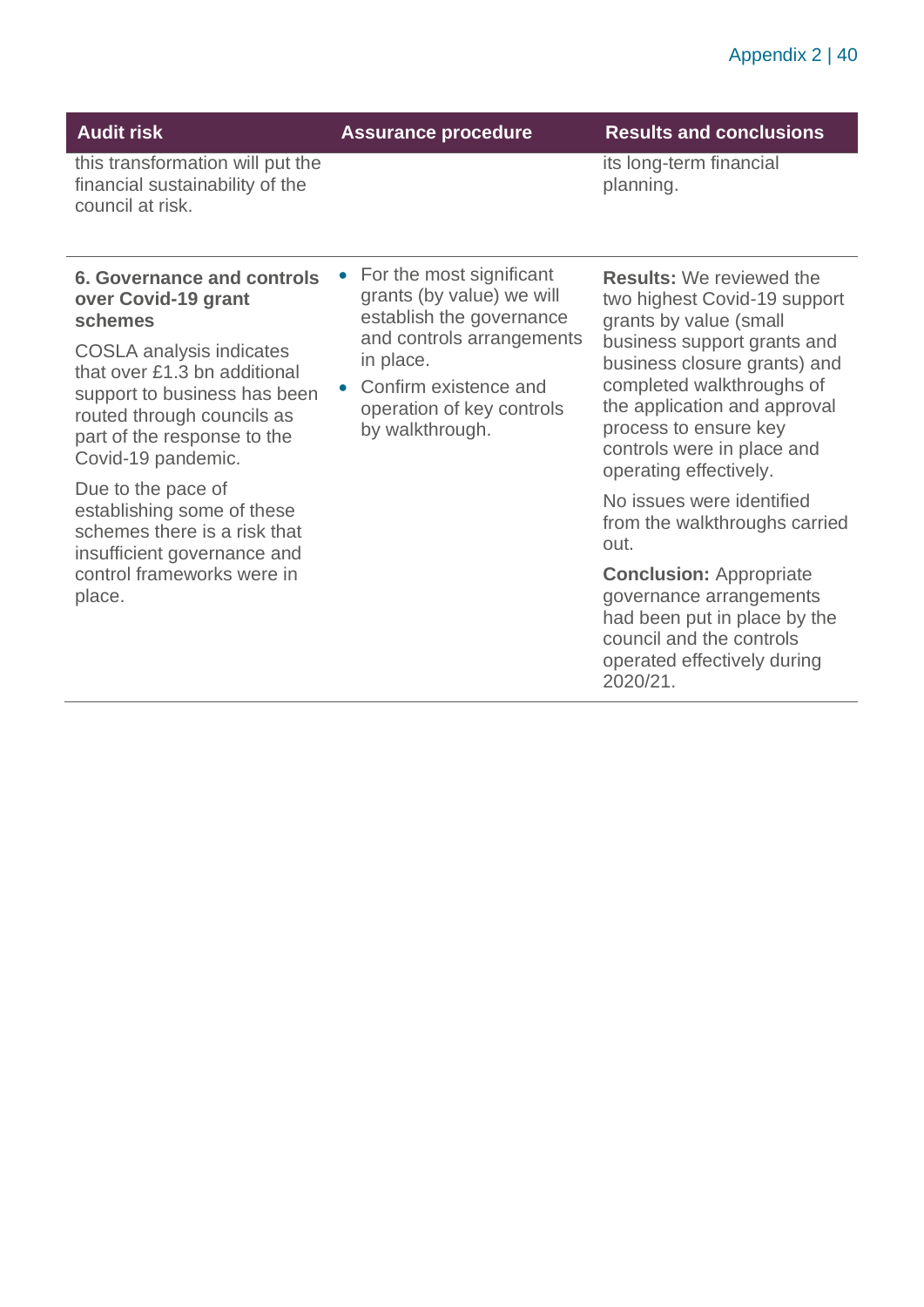# <span id="page-40-0"></span>**Appendix 3**

Summary of national performance reports 2020/21

April [Affordable housing](https://www.audit-scotland.gov.uk/report/affordable-housing)

June [Highlands and Islands Enterprise: Management of Cairngorm mountain and](https://www.audit-scotland.gov.uk/report/highlands-and-islands-enterprise-management-of-cairngorm-mountain-and-funicular-railway)  [funicular railway](https://www.audit-scotland.gov.uk/report/highlands-and-islands-enterprise-management-of-cairngorm-mountain-and-funicular-railway)

[Local government in Scotland Overview 2020](https://www.audit-scotland.gov.uk/report/local-government-in-scotland-overview-2020)

July [The National Fraud Initiative in Scotland 2018/19](https://www.audit-scotland.gov.uk/report/the-national-fraud-initiative-in-scotland-201819)

**January** [Digital progress in local government](https://www.audit-scotland.gov.uk/report/digital-progress-in-local-government) [Local government in Scotland: Financial overview 2019/20](https://www.audit-scotland.gov.uk/report/local-government-in-scotland-financial-overview-201920)

February [NHS in Scotland 2020](https://www.audit-scotland.gov.uk/report/nhs-in-scotland-2020)

March [Improving outcomes for young people through school education](https://www.audit-scotland.gov.uk/report/improving-outcomes-for-young-people-through-school-education)